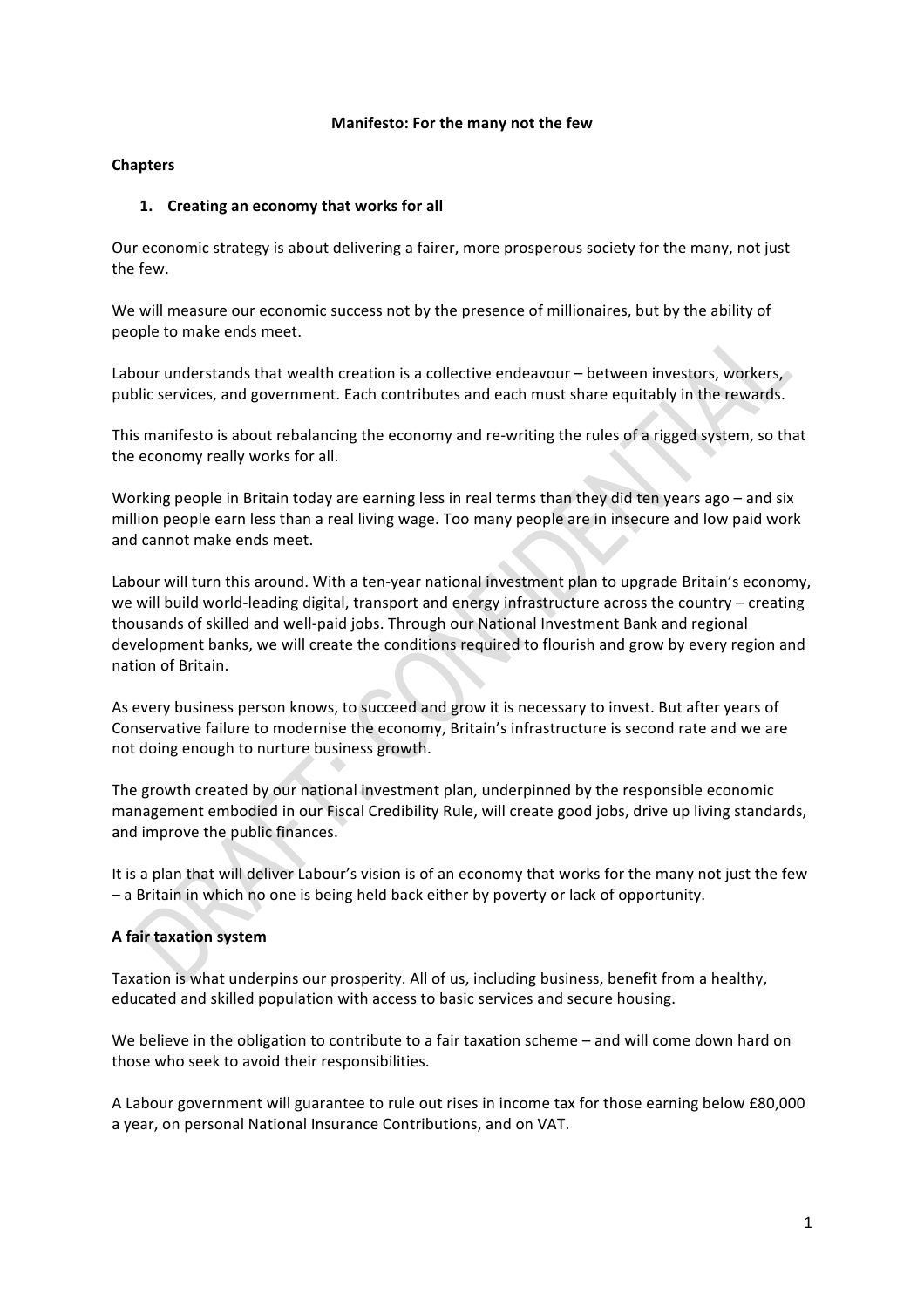Under Labour's plans 95% of taxpayers will be guaranteed no increase in their income tax contributions and everyone will be protected from any increase in personal National Insurance contributions and VAT.

Only the highest 5% of earners will be asked to contribute more in tax to help fund our public services that have suffered at the hands of seven years of Tory austerity.

To date too many cuts have fallen on those with least – and we have seen child poverty rise to over 4 million, homelessness rise, and the queues grow at food banks. This cannot continue.

Corporation tax in the UK is the lowest of any major developed economy, and so we will ask large corporations to pay a little more while still keeping UK corporation tax among the lowest of the major economies.

Businesses tell us that they need a more skilled workforce to boost productivity and growth – and so extra corporate tax revenues will contribute to education and skills budgets.

We will also protect small businesses by reintroducing the lower small profit rate of corporation tax. We will also exclude small businesses from costly plans to introduce quarterly reporting – and take action on late payments.

HM Revenue & Customs (HMRC) also needs the resources and skills to collect the taxes owed. Labour will give HMRC the resources necessary to clamp down hard on those unscrupulous individuals and companies who seek to avoid the responsibilities that the rest of us meet.

### **Our Fiscal Credibility Rule**

We know the importance of managing public finances, so our manifesto is fully costed, with all current spending paid for out of taxation or redirected revenue streams. This means Labour will eliminate the current budget deficit within five years.

But government must care about how we earn, as well as how we spend. At the same time as eliminating the current deficit, Labour will invest in our future, to ensure faster growth and help us to earn our way as a country again.

To maintain good fiscal health, we will task the Office for Budget Responsibility with overseeing our Fiscal Credibility Rule, which gives us freedom to invest to strengthen our economy and boost growth.

Our Fiscal Credibility Rule is based on the simple principle that Government should not be borrowing for day-to-day spending, but that investing for future growth makes good sense. It was designed in conjunction with, and is supported by, world-leading economists.

Compliance with the rule will be overseen by a strengthened and truly independent Office for Budget Responsibility, which we will make accountable to Parliament.

The Fiscal Credibility Rule will commit us on taking office to:

- Set out a plan to eliminate the current spending deficit on a forward-looking, five-year rolling timescale
- Leave debt as a proportion of trend GDP lower at the end of each Parliament than at the start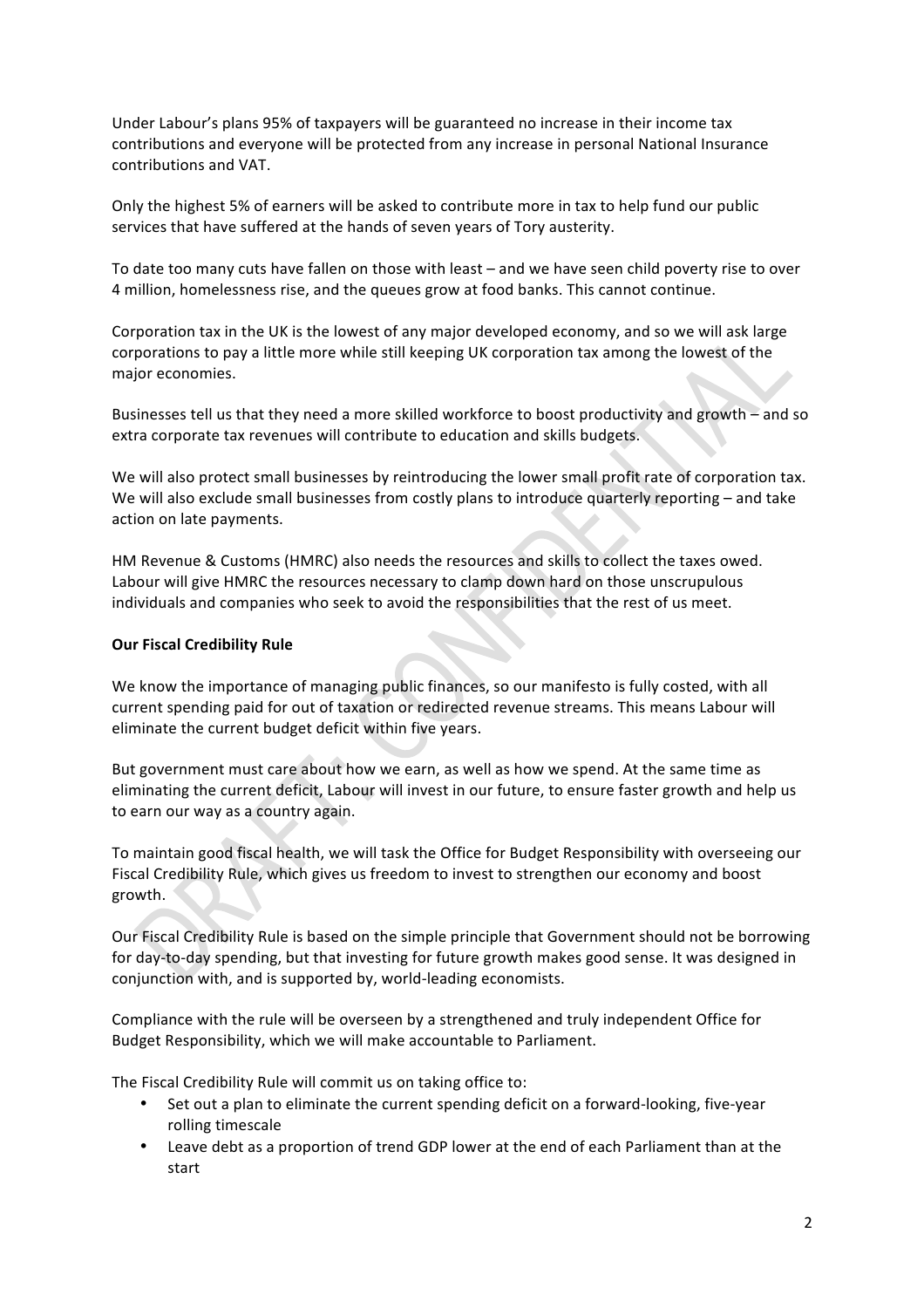- When conventional monetary policy is hampered by the lower bound to interest rates, suspend operation of the rule in order that fiscal policy can work with monetary policy to support economic recovery
- Make the Office of Budget Responsibility responsible to Parliament with a clear mandate to "blow the whistle" on government breaching these rules

## **Infrastructure Investment**

Historic under-investment in infrastructure is a major barrier to productivity and growth, and a major contributor to the disparity between the south-east and the rest of the country. Unlike previous governments, we will ensure that investment is fairly shared around every region and nation of the UK.

Labour will take advantage of near-record low interest rates to invest £250 billion over ten years in upgrading our economy to ensure that our transport, energy and digital infrastructure is fit for the 21st Century.

We will maintain the National Infrastructure Commission to advise government on our infrastructure programme to upgrade the British economy.

# **Industrial Strategy**

Our economy is suffering from decades of neglect by Governments refusing to give strategic oversight to support the industries, businesses, workers and people contributing to it.

We see this in the way that inequality has ballooned as the economy has shifted towards low-paid, insecure jobs. In the decline in Britain's manufacturing base and our over-reliance on the financial sector, centred around London and the South-East, and the vast regional and sectoral imbalances that have followed. While the South-East struggles with a rising cost of living crisis, many northern and coastal towns have seen their economies and communities left behind. Britain's failure to get all our regional and local economies working can be seen in the deterioration of the current account, weak productivity growth and underinvestment in infrastructure.

Key to addressing these challenges, and creating an economy that is prosperous, stable and inclusive, is a bold and properly resourced industrial strategy. The Conservatives have adopted our language, but underneath they are offering more of the same, without the funds needed to transform our economy.

Britain can only be stronger if every nation and region is given the resources and support to succeed. Only a Labour government with a credible industrial strategy can deliver prosperity to every corner of our country.

Our industrial strategy will be built on objective, measurable missions designed to address the great challenges of our times. In meeting these challenges, we will move beyond the narrow approaches of the past and mobilise the talents and resources of our whole country to deliver an economy fit for the future.

Labour's infrastructure investment and mission-led industrial strategy will make Britain a better place to do business, and give businesses the confidence to invest in Britain. We will also encourage private investment by removing new plant and machinery from business rate calculations.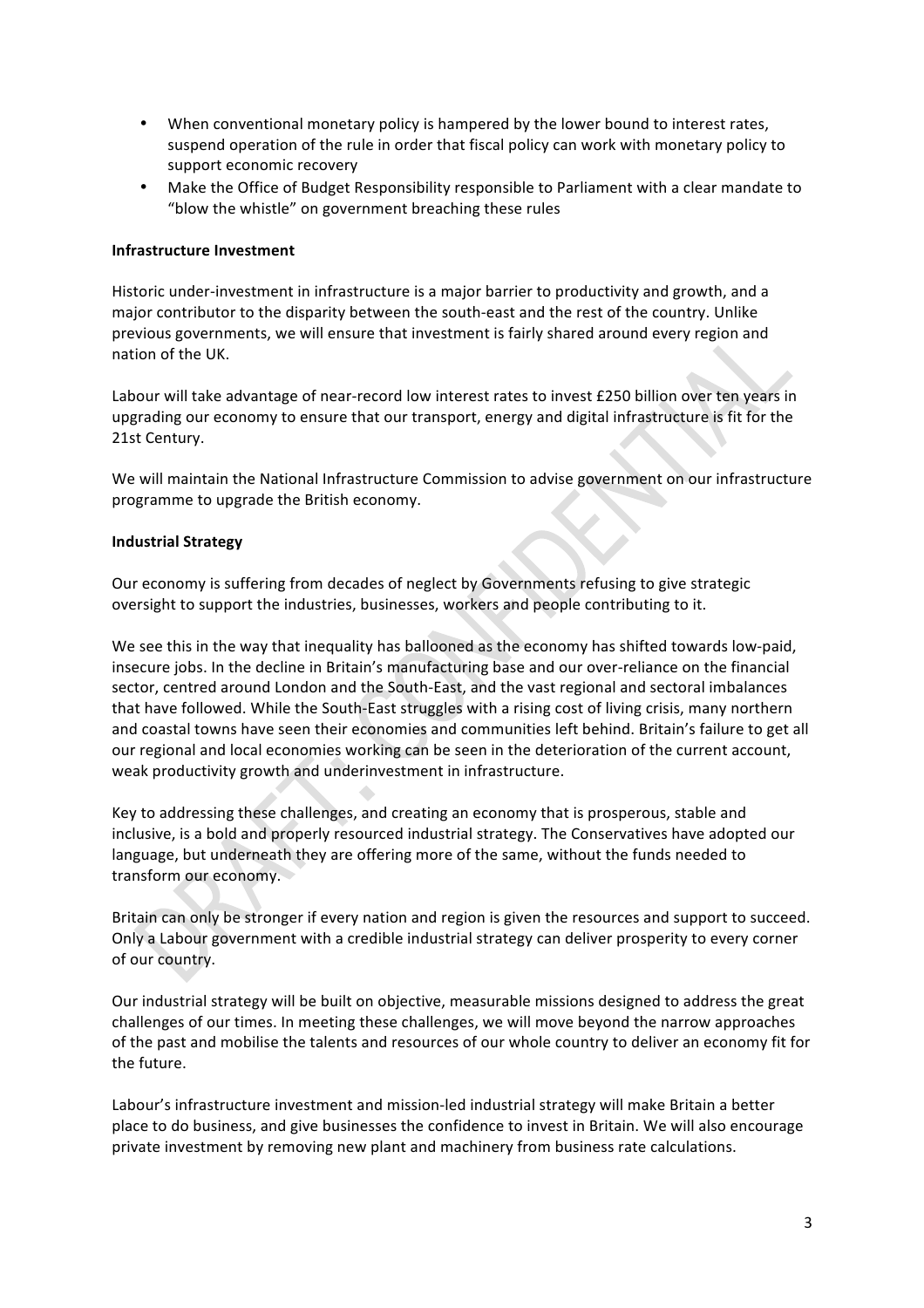We will deliver universal superfast broadband availability by 2022. Few things are more crucial to businesses and our economy than a fast and reliable internet connection, but 3 million households and businesses have been left incapacitated by slow internet. We will deliver a universal superfast 30 mbps service availability to all households by 2022. The Conservative commitment to just 10mbps will see the 400,000 small businesses and nearly two million homes left with substandard broadband well into the next decade.

In December, the National Infrastructure Commission ranked the UK 54th in the world for 4G coverage and said the average user could get a signal "barely half the time". That isn't just frustrating, it is increasingly holding British business back as more and more of our economy requires a connected workforce.

Labour will improve mobile internet coverage and expand provision of free public wi-fi in city centres and on public transport. We will improve 4G coverage and will invest to ensure all urban areas as well as major roads and railways have uninterrupted 5G coverage.

We will appoint a Digital Ambassador to liaise with technology companies to promote Britain as an attractive place for investment and provide support to start ups to scale world class digital businesses. The UK lags behind other countries in the extent to which our companies scale-up, with research suggesting that many of our companies have stagnant growth despite their best aspirations. OECD research found that while the UK ranks third for start-ups, it ranks only 13th for the number of businesses that scale up successfully. By one estimate, if expanding small businesses were boosted by just 1%, they could generate 238,000 new jobs within three years and an extra £38 billion for the economy. Our Digital Ambassador will help to ensure businesses are ready to grow and prosper in the digital age.

# **A National Investment Bank**

Labour will establish a National Investment Bank financed with an injection of initial public capital which will be leveraged using additional private sector finance to give £250bn of lending power over the next decade.

The bank will fill existing gaps in lending by private banks, particularly to small businesses, and by providing patient, long-term finance to higher-risk, R&D-intensive investments. It will also be tasked with helping to deliver our industrial strategy, by prioritising spending in line with its missions and objectives.

The first missions set by a Labour Government will be to:

- Ensure that 60% of the UK's energy comes from low or renewable sources by 2030
- Create an innovation nation with  $60(?)$  % of jobs high skilled and 3% of GDP on R&D

In order to create a fertile ground for businesses to be able to galvanise and achieve these missions Labour will take action across the areas we know are necessary for business and industry to grow:

- Skills by creating a National Education Service
- Infrastructure  $-$  by investing £250 billion over the next 10 years
- Grow UK supply chains by targeting government support where there are gaps
- Trade by negotiating a new deal with Europe that puts jobs and the economy first
- Procurement  $-$  by requiring the best standards on government contracts
- Research and Development by committing extra research investment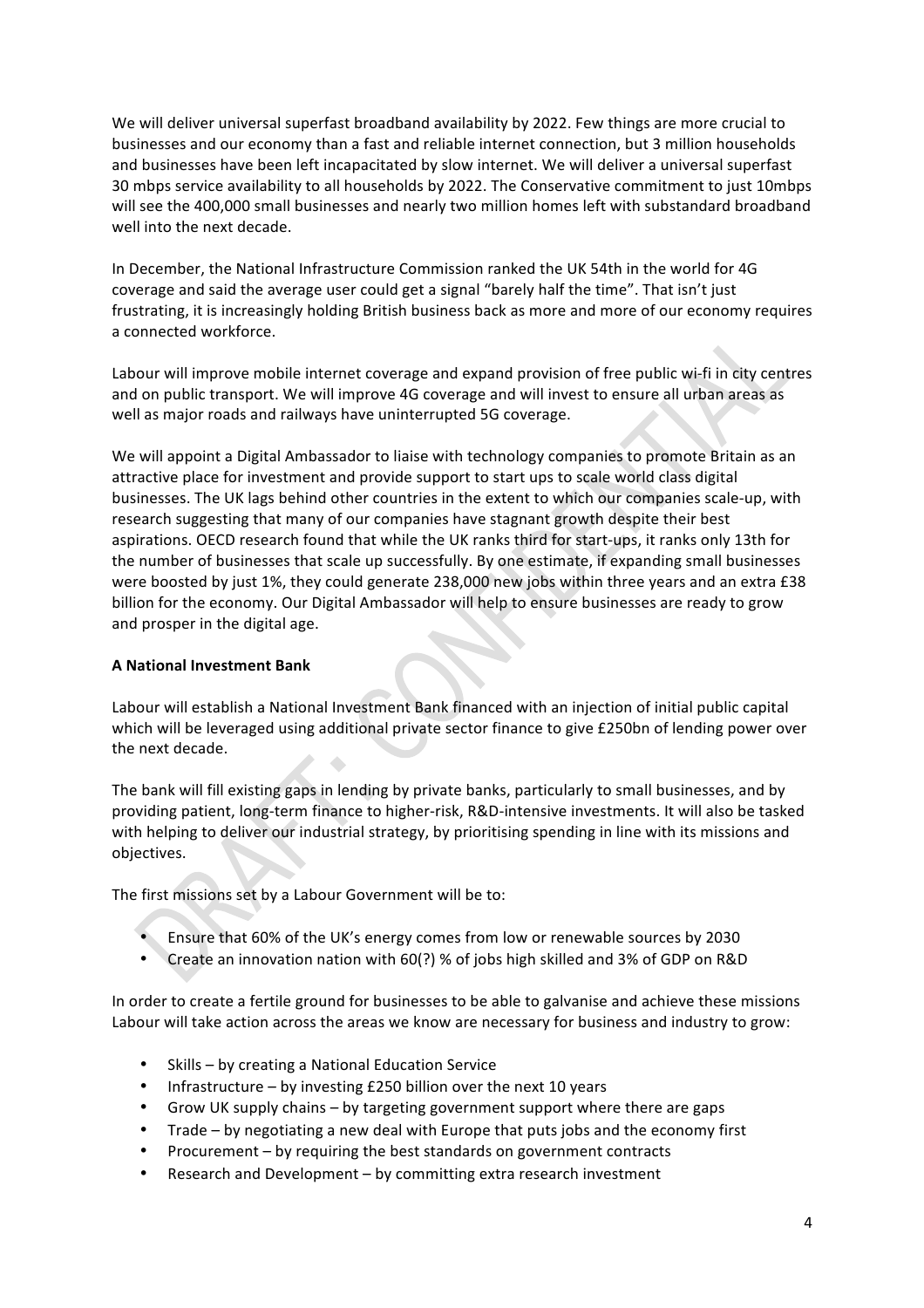• Energy costs and security – by capping costs and investing in new publicly owned energy

While our industrial strategy is a strategy for growth across all sectors, Labour recognises that certain sectors are of strategic significance to the UK economy and often underpin wider industry, both established and growing. For each strategic industry the next Labour government will establish a Council modelled on the highly successful Automotive Council to oversee its future security and growth.

Over 1,000 high street banks have closed in the last 18 months, yet the Big Four banks made over £11bn profit from high street banking. Branch closures threaten our high streets, depriving communities of an essential service and damaging the local economy. Labour will change the law so that banks can't close a branch where there is a clear local need, putting their customers first.

Banks are also letting down businesses, and so in addition to the National Investment Bank, Labour will create regional development banks to support local businesses and regional industrial strategies.

### **A new deal for business**

The majority of businesses play by the rules: they pay their workers and their taxes fairly and on time; they operate with respect for the environment and local communities.

That is why it is vital that government ensures that businesses doing the right thing are rewarded rather than undercut or outbid by those unscrupulous few that cut corners, whether on taxes or workers' conditions.

Scandals such as BHS show how the long-term growth of a company can be sacrificed for the sake of a quick buck. Shareholding has become a short-term activity. The average length of shareholding in FTSE companies was about seven months in the 2000s, but was 5 years in the mid-1960s.

When shareholders are looking for quick short-term return they encourage companies to cut corners. This also damages Britain's investment and productivity rates, which are way behind those of other comparable economies.  $\langle \rangle$ 

Reforming corporate governance makes good business sense. By tackling short-termism in our business culture, our shake up of corporate governance will improve investment and productivity, and ensure that businesses are run for the long-term benefit of the many rather than the short-term interests of a few.

At present directors owe a duty to promote the company for the benefit of the shareholders, and must only have regard to employees, suppliers, the environment etc. Labour proposes to amend the Companies Act 2006 so that directors owe a duty directly to these groups and will consult on who the duty will be owed to. We want long-term growth and stability not short-term profits.

Labour will amend the takeover regime to ensure that businesses identified as being 'systemically important' are protected from hostile takeovers, and ensure that when a company is bought there is a clear plan in place to protect workers and pensioners

Labour will also legislate to reduce pay inequality by introducing an excessive pay levy on companies with high numbers of staff on very high pay.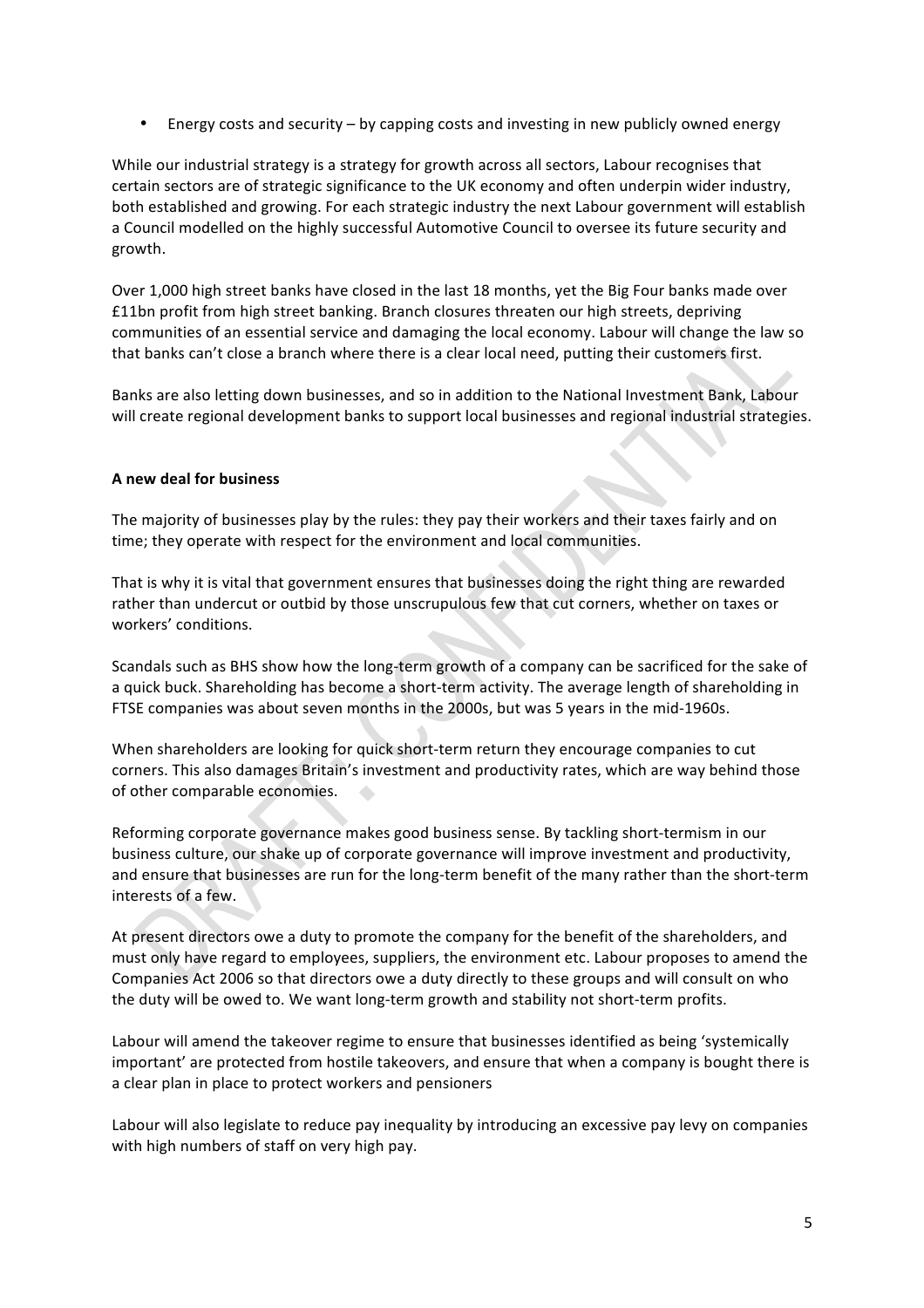The next Labour government will use the leverage of the £200 billion national and local government spends in the private sector to upgrade our economy, create good local jobs and reduce inequality. This will include requiring best practice from firms government does business with on:

- $\bullet$  paying tax
- workers' rights
- equal opportunities
- environmental protection
- training and apprenticeships
- paying suppliers on time; and
- boardroom excess, by moving to a 20:1 limit on the gap between the lowest and highest paid for government contracts

Small and medium sized enterprises (SMEs) are hugely important to the UK economy, providing 60% of private sector jobs. They are key in delivering a meaningful industrial strategy.

Labour understands that many start-ups and SMEs face significant challenges such as access to finance and business advice, late payments, relatively high administrative burdens – all of which pose significant barriers to growth.

In order to provide the support many small businesses need a Labour Government will:

- Mandate the new National Investment Bank, and regional development banks in every region to identify where other lenders fail to meet the needs of SMEs and prioritise lending to improve the funding gap.
- Reinstate the small business corporation tax rate.
- Introduce a package of reforms to business rates including switching from RPI to CPI indexation, exempting new investment in plants and machinery from valuations, and ensuring that businesses have access to a proper appeals process - while reviewing the entire business rates system in the longer run.
- Scrap quarterly reporting for businesses with a turnover of under £83,000.
- Declare war on late payments by:
	- $\circ$  Using Government procurement to ensure that anyone bidding for a Government contract pays its own suppliers within 30 days.
	- $\circ$  Developing a version of the Australian system of binding arbitration and fines for persistent late payers for the private sector.

Labour understands that many small businesses may struggle with the higher real living wage that we will bring in. By ringfencing the extra proceeds from tax revenues and lower eligibility for in-work benefits, we will establish a new employment allowance for business that struggle to pay a higher living wage.

# **Sustainable Energy**

Labour's energy policy is built on three simple principles:

- To ensure security of energy supply and 'keep the lights on'
- To ensure energy costs are affordable for consumers and businesses
- To ensure we meet our climate change targets and transition to a low carbon economy

The UK energy system is outdated, expensive and polluting. Privatisation has failed to deliver an energy system that delivers for people, businesses or our environment.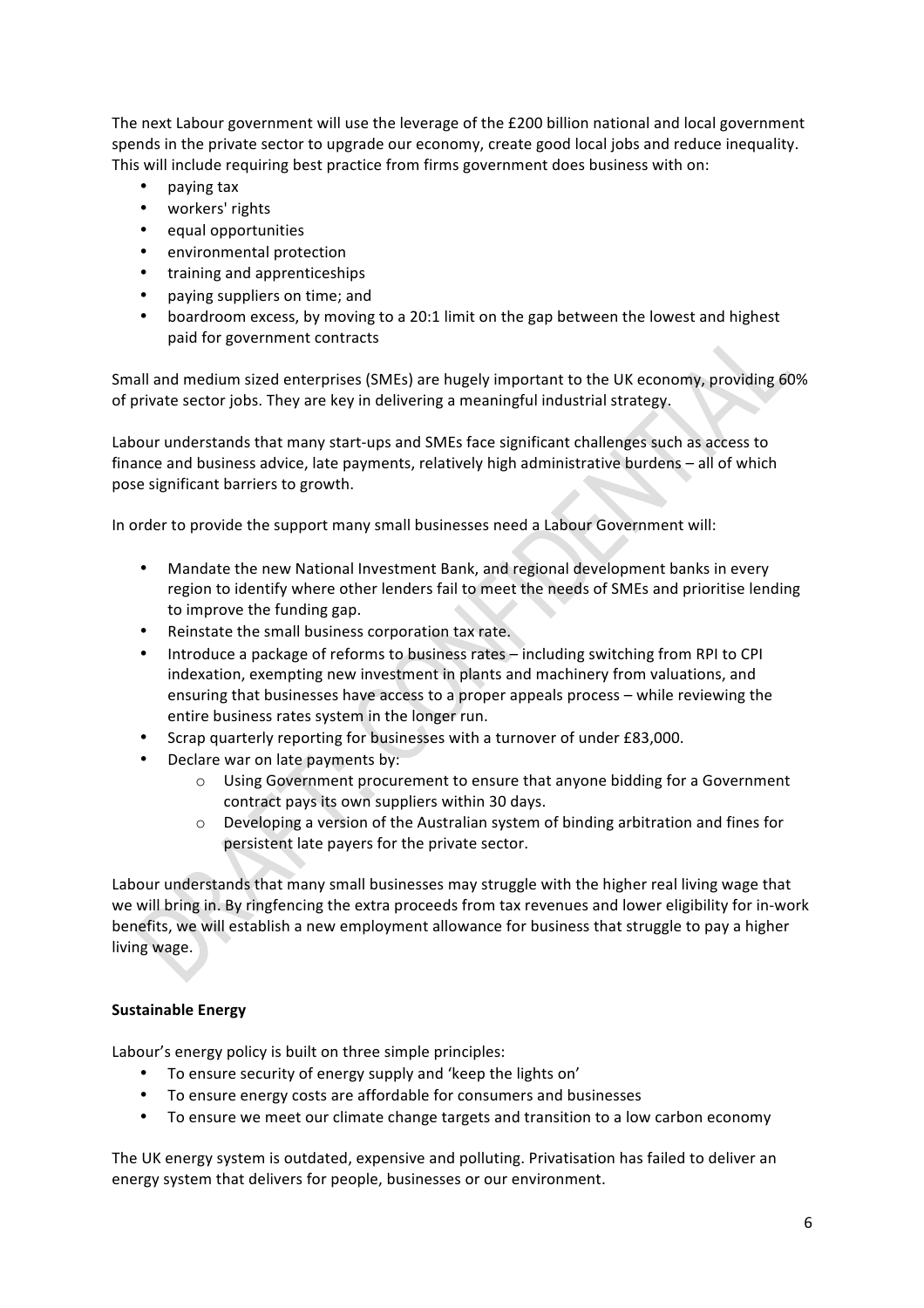One-in-ten households are in fuel poverty, yet according to the Competition Markets Authority customers are overcharged an enormous £2 billion every year.

Labour understands that many people don't have time to shop around, they just want reliable and affordable energy. So the next Labour Government will:

- Introduce an immediate emergency price cap to ensure that the average duel fuel household energy bill remains below £1000 per year, while we transition to a fairer system for bill payers.
- Take energy back into public ownership to deliver renewable energy, affordability for consumers, and democratic control. The new public system will include three key elements:
	- $\circ$  Central government control of the natural monopolies of the transmission and distribution grids, and of responsibility for the policy and information functions of the regulator.
	- $\circ$  At least one publicly owned energy company in every region of the UK, that is a locally run, democratically accountable energy supplier, working to tackle fuel poverty, return profits to customers via reduced tariffs, support community energy projects and have drive larger energy companies to lower their prices in the area.
	- $\circ$  A new Local Energy Task Force will provide help and advice for local people and businesses to start up Community Energy Cooperatives.

Labour will insulate four million homes as an infrastructure priority to help those who suffer in cold homes each winter. This will cut emissions, drive growth, improve health, increase energy security, save on bills and reduce fuel poverty and excess winter deaths.

Homeowners will be offered 0% loans to improve their property, and we will introduce revenue neutral stamp duty incentives to encourage a good energy efficiency standard at the point of sale.

For renters, Labour will improve upon Landlord Energy Efficiency regulations and re-establish the Landlord Energy Saving Allowance to encourage the uptake of efficiency measures.

A Labour government will legislate to enforce the highest modern standards for 'zero carbon' buildings that generate as much energy on site as they use in heating, hot water and lighting. The technology is there.

Labour will ban fracking. To allow fracking would lock us into an energy infrastructure based on fossil fuels, long after the point in 2030 when the Committee on Climate Change says gas in the UK must sharply decline.

Emerging technologies such as carbon capture and storage will help to smooth the transition to cleaner fuels and will help to protect existing jobs as part of the future energy mix.

The UK is the world's oldest nuclear industry, and nuclear will continue to be part of the UK energy supply. We will support further nuclear projects and protect nuclear workers' jobs and pensions. There are considerable opportunities for nuclear power and decommissioning both internationally and domestically.

Tackling climate change is non-negotiable, yet recent years have seen a failure to progress towards our targets. A Labour Government will put us back on track to meet the targets in the Climate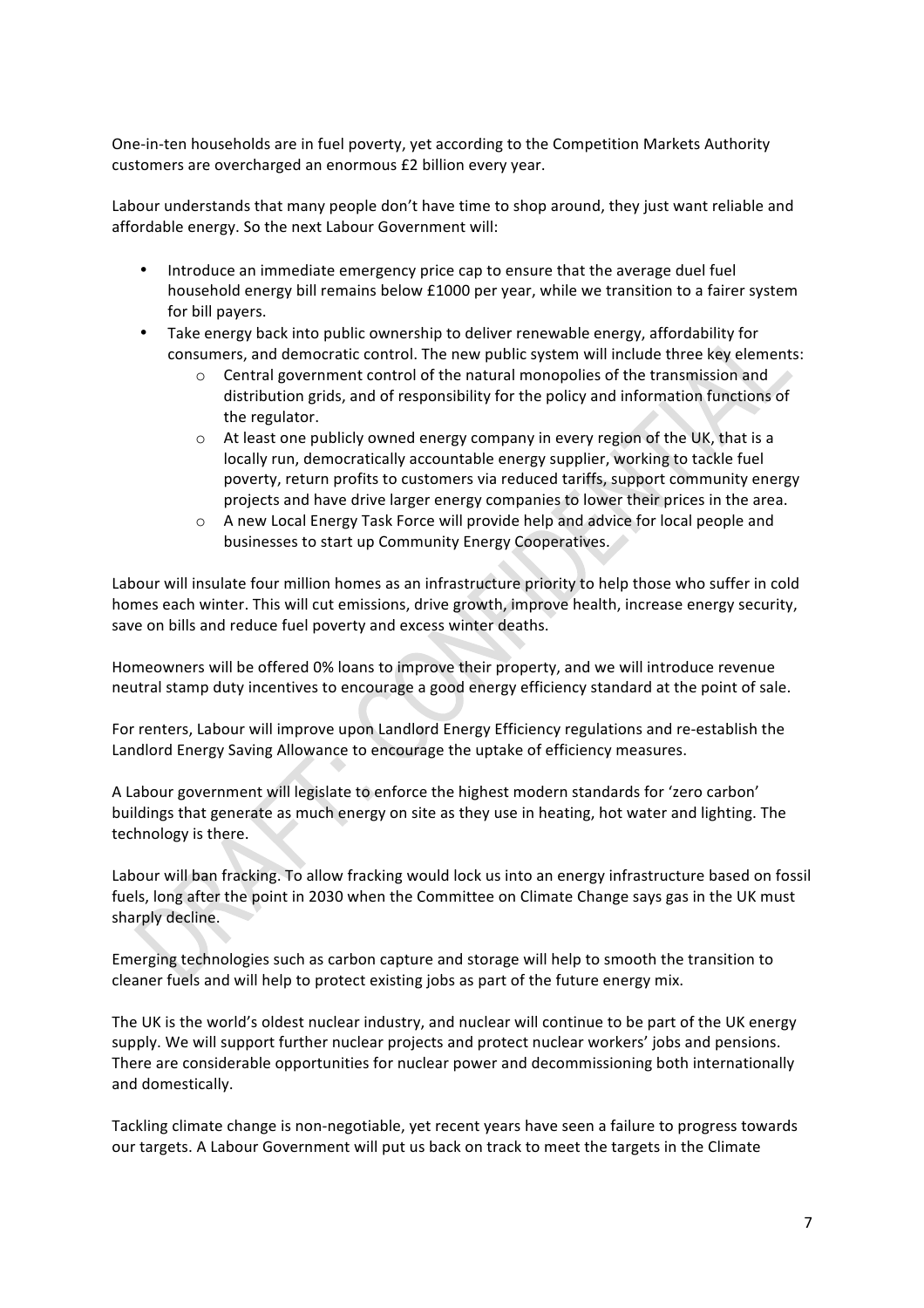Change Act and the Paris Agreement. Building a clean economy of the future is the most important thing we must do for our children, our grandchildren and future generations.

The low carbon economy is one of the UK's fastest growing sectors, creating jobs and providing investment across each region. It employed an estimated 447,000 employees in the UK in 2015 and saw over £77 billion in turnover. With backing from a Labour government these sectors can secure dominant shares of global export markets.

Currently the UK buys and sells energy tariff free from Europe, an arrangement which saves families and businesses money and helps balance the power grid. As part of the Brexit negotiations Labour will prioritise maintaining access to the internal energy market and will retain access to Euratom, to allow continued trade of fissile material, access to and collaboration over research vital to our nuclear industry.

# **2. Negotiating Brexit**

Labour accepts the referendum result and a Labour government will put the national interest first. We will prioritise jobs and living standards, build a close new relationship with the EU, protect workers' rights and environmental standards, provide certainty to EU nationals and give a meaningful role to Parliament throughout negotiations.

We will end Theresa May's reckless approach to Brexit, and seek to unite the country around a Brexit deal that works for every community in Britain.

We will scrap the Conservatives' Brexit White Paper and replace it with fresh negotiating priorities that have a strong emphasis on retaining the benefits of the Single Market and the Customs Union – which are essential for maintaining industries, jobs and businesses in Britain. Labour will always put jobs and the economy first.

A Labour Government will immediately guarantee existing rights for all EU nationals living in Britain and secure reciprocal rights for UK citizens who have chosen to make their lives in EU countries. EU nationals do not just contribute to our society: they are our society. And they should not be used as bargaining chips.

It is shameful that the Prime Minister rejected repeated attempts by Labour to resolve this issue before Article 50 was triggered. As a result 3 million EU nationals have suffered unnecessary uncertainty, as have the 1.2 million UK citizens living in the EU.

A Conservative Brexit will weaken workers' rights, deregulate the economy, slash corporate taxes, sideline Parliament and democratic accountability, and cut Britain off from our closest allies and most important trading partners.

Labour recognises that leaving the EU with 'no deal' is the worst possible deal for Britain and that it would do damage to our economy and trade. We will reject 'no deal' as a viable and negotiate transitional arrangements to avoid a cliff-edge for the UK economy.

The issues that affect our continent now will continue to do so in the future – and Labour will continue to work constructively with the EU and other European nations on issues such as climate change, refugee crises and counter-terrorism. We will build a close cooperative future relationship with the EU, not as members but as partners.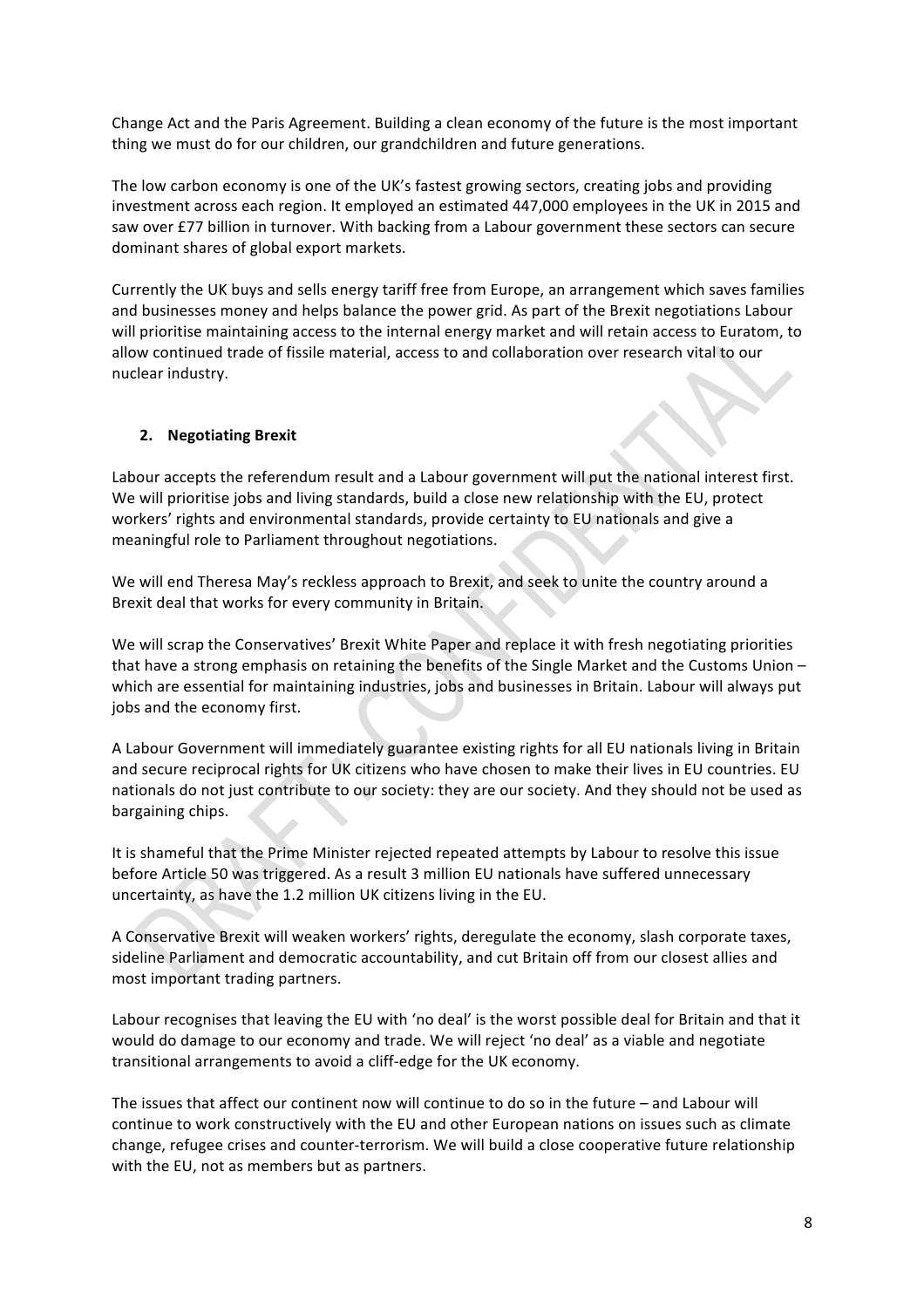A Labour government will ensure that the UK maintains our leading research role by seeking to stay part of Horizon 2020 and by welcoming research staff to the UK. We will seek to maintain membership of European organisations which offer benefits to the UK such as Euratom and the European Medicines Agency. We will seek to ensure that Britain remains part of the Erasmus scheme so that British students have the same educational opportunities after we leave the EU.

We will drop the Conservatives' Great Repeal Bill, replacing it with an EU Rights and Protections Bill that will ensure there is no detrimental change to workers' rights, equality law, consumer rights or environmental protections as a result of Brexit.

Throughout the Brexit process, we will make sure that all EU-derived laws – including workplace laws, consumer rights and environmental protections – are fully protected without qualifications, limitations or sunset clauses. We will work with trade unions, businesses and stakeholders to ensure there is a consensus on this vital issue. A Labour approach to Brexit will ensure there can be no rolling back of key rights and protections and that the UK does not lag behind Europe in workplace protections and environmental standards in future.

The EU has had a huge impact in securing workplace protections and environmental safeguards. But we all know that for many Brexiteers in the Tory Party, this was why they wanted to Leave – to tear up regulations and weaken hard-fought rights and protections.

A Labour Government will never consider these rights a burden or accept the weakening of workers' rights, consumer rights or environmental protections.

We will introduce legislation to ensure there are no gaps in national security and criminal justice arrangements as a result of Brexit.

Labour recognise the vital role that cross-border agencies such as Eurojust and Europol have played in making Britain safer and that European Arrest Warrants have been invaluable. A Labour government will seek to retain membership of the agencies and continue European Arrest Warrant arrangements. 

Labour will seek a Brexit deal that delivers for all regions and nations of the UK. We will introduce a 'presumption of devolution' where powers transferred from the EU will go straight to the relevant region or nation. For many people and for much of our country, power can feel just as remote and unaccountable in Brussels as it does in Westminster. So a Labour government will seek to put powers as close to you as possible.

Labour will guarantee to cover any shortfall in EU Structural Funding that occurs as a result of Brexit. This will be guaranteed throughout the course of the next Parliament. This will also apply to the funding of peace and reconciliation projects in Northern Ireland.

We will also improve engagement and dialogue with the devolved administrations and seek to ensure the final Brexit deal addresses specific concerns. In particular Labour will ensure there is no return to a hard border between Northern Ireland and the Republic of Ireland and that there is no change in the status or sovereignty of Gibraltar.

Where Theresa May wants to shut down scrutiny and challenge, Labour will welcome it. We will work with Parliament, not against it. On an issue of this importance the Government can't hide from the public or Parliament.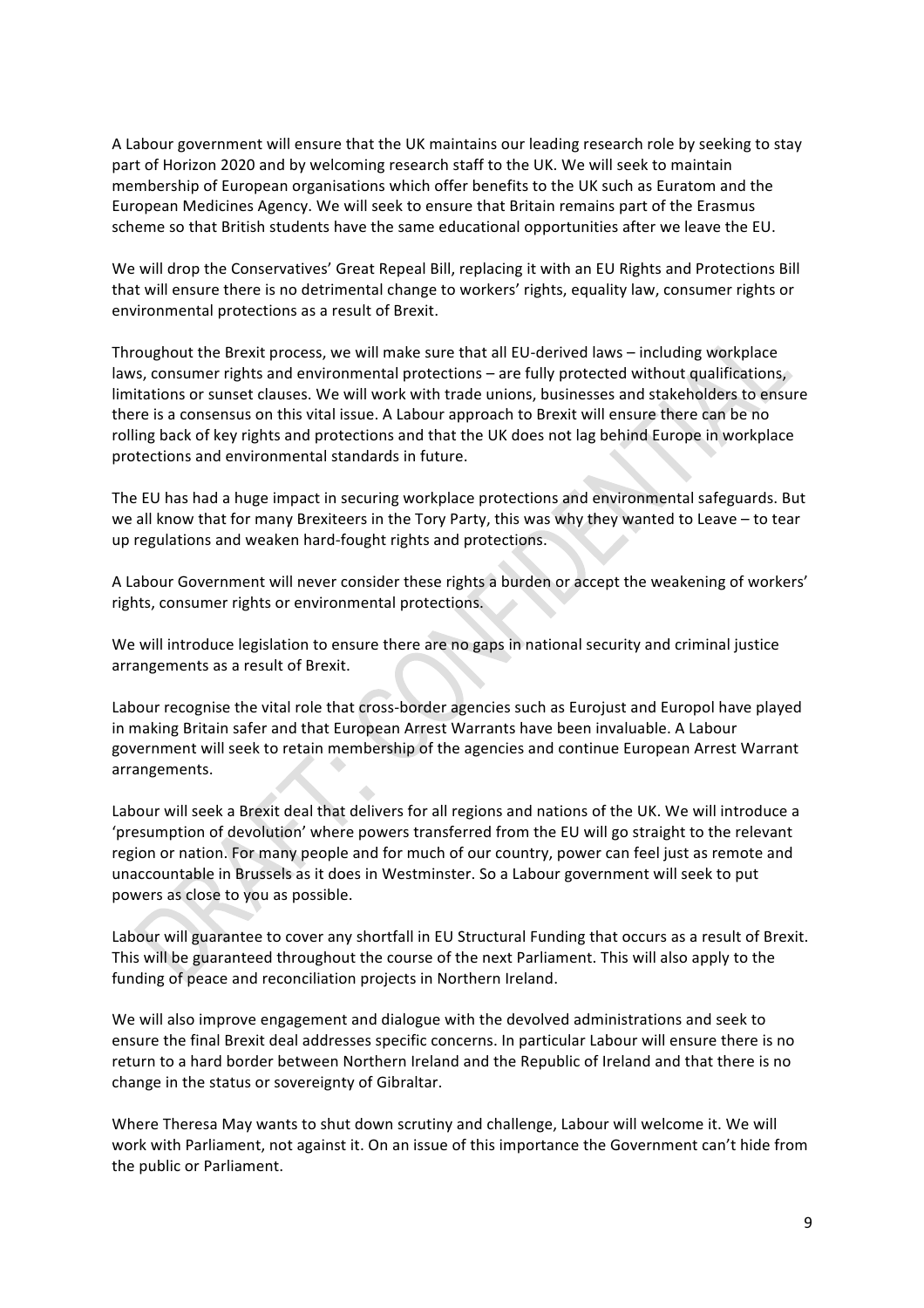A Labour approach to Brexit also means legislating to guarantee that Parliament has a truly meaningful vote on the final Brexit deal.

### **Immigration**

Labour will not make false promises on immigration numbers. Our economy needs migrant workers to keep going.

The Conservative government has scapegoated immigrants to divert from for their own failings and have made bogus promises on immigration.

When politicians fan the flames of fear it has real consequences on both recently-arrived and longsettled communities. We see this in the appalling rise in hate crimes, which shame us all.

Labour understands the historic contribution of immigrants and the children of immigrants to our society and economy.

Today, the National Health Service, our social care providers and private companies across many sectors depend on the labour of migrant workers.

We value those workers and we will never denigrate them. We also understand the importance of more skills training for British nationals, whatever their colour or creed.

Labour believes in fair rules and reasonable management of migration.

We believe fair rules mean that a distinction should be made between family connections and migrant labour. We do not believe family life should be protected only for the wealthy and so we propose to replace the income thresholds for family attachments with an obligation to survive without recourse to public funds. Labour will replace the financial threshold test for family reunion.

We will work with employers who need to recruit from abroad, but we will crack down on any employer that exploits the system to undermine wages and conditions.

We increase prosecutions and penalties for employers not paying the minimum wage, stop employers from recruiting only from overseas, and make zero hours contracts illegal.

Labour will engage with employers and trade unions in the construction and agricultural sectors especially, where many of these illegal practises persist.

We will support trade union rights and freedoms as the most effective way to stop exploitation in the workplace.

We will establish a Migrant Impact Fund for public services under additional pressure in host communities, funded by the existing visa levy and an additional, proportionate contributory element from residence visas for high net worth individuals.

A Labour government will never scapegoat refugees and asylum seekers. We will uphold all our responsibilities under the Refugee Convention and offer a safe haven to those fleeing from persecution and war.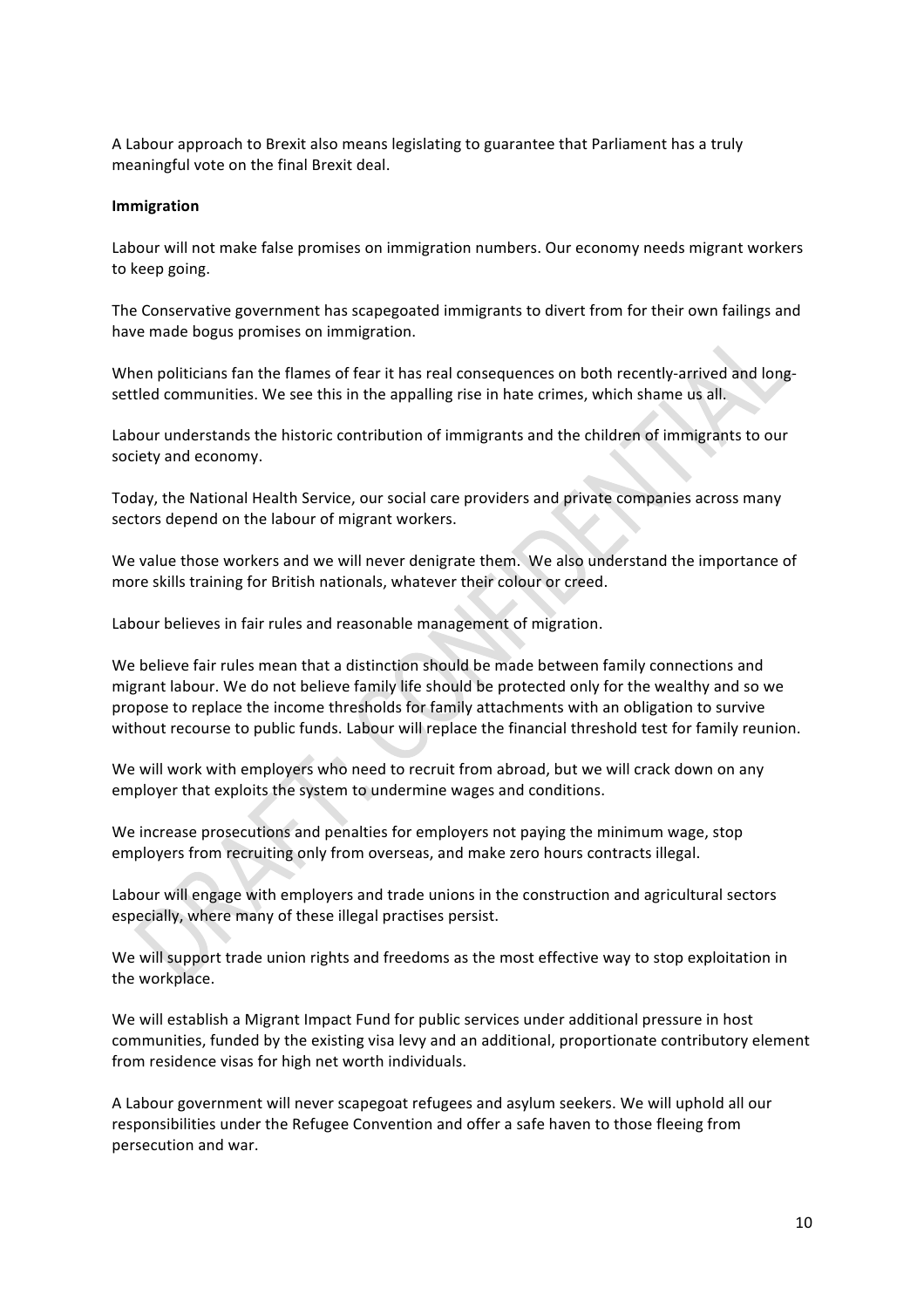The current arrangements for housing and dispersing refugees are not fit for purpose. They are not fair to refugees or to our host communities. We will review these arrangements.

A Labour government will also welcome international students who benefit and strengthen our education sector. They now generate more than £25 billion for the British economy and provide a significant boost to regional jobs and local businesses.

### **International trade**

Labour is pro-trade and pro-investment. The UK's future prosperity depends on minimising tariff and non-tariff barriers that prevent us from exporting and creating the jobs and economic growth we need.

Labour will bring forward an integrated trade and industrial strategy that boosts exports, investment and decent jobs in Britain.

Labour will set our priorities in an International Trade White Paper to lead a national debate on the future of Britain's trade policy. We will ensure proper transparency and parliamentary scrutiny of all future trade and investment deals.

The EU accounts for 44% of our current exports and will continue to be a priority trading partner. As our trading relationship with the EU changes it is vital that we retain unrestricted access for our goods and services.

Through our Just Trading initiative launched in 2016, Labour will work with global trading partners to develop 'best-in-class' free trade and investment agreements that remove trade barriers and promote skilled jobs and high standards. We will ensure all future trade deals safeguard the right to regulate in the public interest and to protect public services.

Labour is committed to the rules-based international trading system of the World Trade Organisation (WTO). We will rejoin the Government Procurement Agreement, whilst safeguarding the capacity for public bodies to make procurement decisions in keeping with public policy objectives.

Labour will build human rights and social justice into trade policy. We will ensure that trade agreements cannot undermine human rights and labour standards, and that UK Export Finance support is not available to companies engaged in bribery or corrupt practices.

We will work with other WTO members to end the dumping of state-subsidised goods on our markets. The Conservatives consistently blocked EU efforts to respond to dumping with the duties needed to defend our steel industry. Labour will develop the full range of trade remedies necessary to support key sectors affected by these unfair practices.

Labour will champion the export interests of SMEs, ensuring all new trade agreements include a commitment to support their market access needs. We will develop an export incentive scheme for SMEs based on international best practice, and we will ring-fence Tradeshow Access Programme grants to help SMEs reach new customers around the world.

Labour will use the full range of export credit, finance, insurance and trade promotion tools to boost British exports and support priority industrial sectors.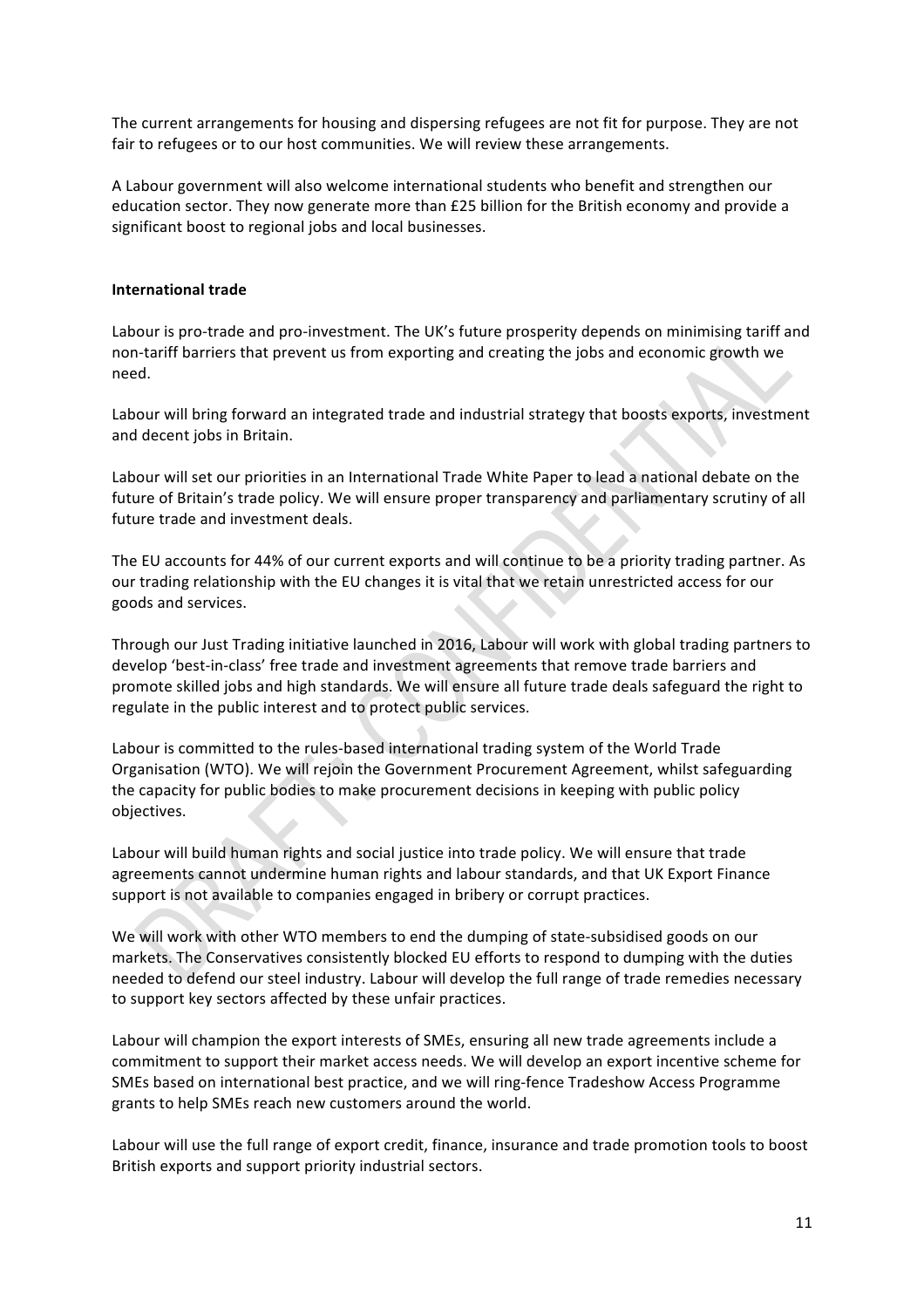We will create a network of regional trade and investment champions to promote the export and investment interests of businesses across the country, and we will include regional representation on overseas trade missions.

Labour is committed to growing the digital economy and ensuring that trade agreements do not impede cross-border data flows, whilst maintaining strong data protection rules to protect personal privacy.

As part of our commitment to a low carbon future, we will actively support international negotiations towards an Environmental Goods Agreement at the WTO. Labour will use trade negotiations to boost market access for British environmental goods and services, alongside support for investment into new green technologies and innovative low-carbon products.

Labour will develop capital investment schemes and other incentives to encourage investment into the UK, especially into target areas identified by the industrial strategy. We will champion the UK as a safe investment environment.

Labour will review our historic investment treaties with other countries, ensuring they are fit for purpose for the 21st century. Labour opposes parallel investor-state dispute systems for multinational corporations and we will open a dialogue with trading partners on alternative options that provide investor protection whilst guaranteeing equality before the law.

# **3. Towards a National Education Service**

Education is what empowers us all to realise our full potential. When it fails, it isn't just the individual that is held back, but all of us. When we invest in people to develop their skills and capabilities, we all benefit from a stronger economy and society.

At a time when working lives and the skills our economy needs are changing rapidly, governments have the responsibility to make lifelong learning a reality by giving everyone the opportunity to access education throughout their lives.

To meet this responsibility, Labour will create a unified National Education Service (NES) to move towards cradle-to-grave learning that is free at the point of use. The NES will be built on the principle that 'Every Child - and Adult - Matters' and will incorporate all forms of education, from early years through to adult education.

When the 1945 Labour Government established the NHS it created one of the central institutions of fairness of the 20th Century. The NES will do the same for the 21st, giving people confidence and hope by making education a right not a privilege, and building bridges where the Conservatives build barriers.

### **Early Years**

Currently, there is a gap between the end of maternity leave and beginning of full time schooling. This gap can make it difficult for parents, particularly women, to return to work, unless they have access to informal childcare support. There is also extensive evidence that early years education has a major impact on child development, and that time in a formal education setting for young children can improve performance at GCSE and beyond.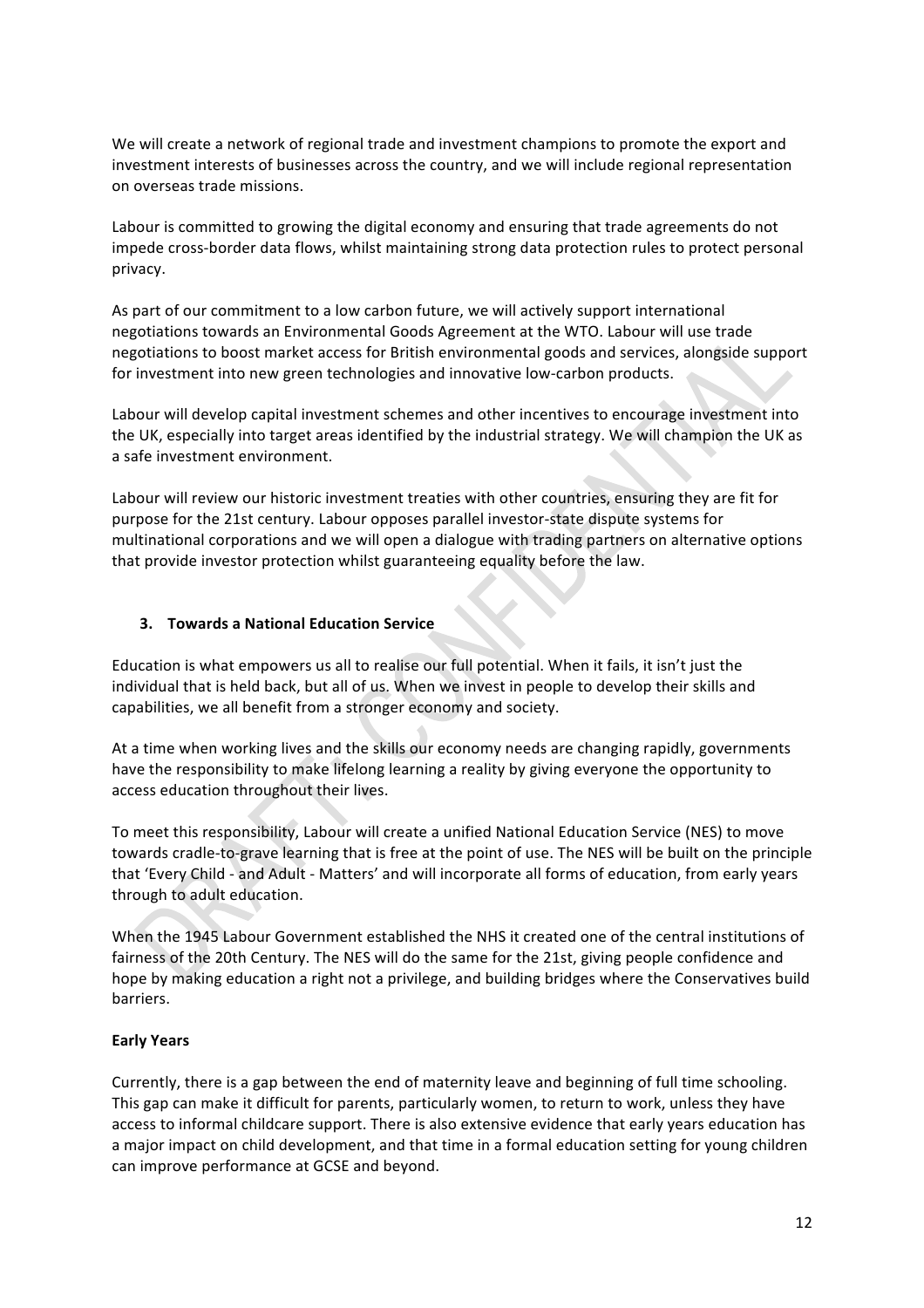Labour would seek to roll out educational provision for early years children as part of a National Education Service that is truly cradle-to-grave.

Labour introduced free childcare hours for parents, which were fully funded and resourced. Under the Conservatives, the free hours entitlement is chronically under-funded, with provision patchy and hard to navigate. Many providers now simply refuse to participate in the scheme. The result is that many parents aren't even getting the hours they're entitled to.

Labour would:

- 1. Overhaul the existing childcare system in which subsidies are given directly to parents who often struggle to use them, and transition to a system of high-quality childcare places in mixed environments with direct government subsidy.
- 2. Maintain current commitments on free hours and make significant capital investment during our first two years of government, to ensure that the places exist to meet demand.
- 3. Phase in subsidised provision on top of free hour entitlements, to ensure that everyone has access to affordable childcare no matter their working pattern.
- 4. Transition to a qualified, graduate-led workforce, by increasing staff wages and enhancing training opportunities. This will benefit staff, who are among our worst-paid workers, and improve child-development.
- 5. Extend the 30 free hours to all 2 year olds and move towards making some childcare available for 1 year olds.

# **Schools**

Conservative cuts are starving schools of the funding they need to deliver. Crippling under-funding is driving up class sizes and forcing schools to cut corners. A narrow curriculum and a culture of assessment is driving away teachers, creating a recruitment and retention crisis.

Labour schools policy will be built on the following four foundations:

- 1. Investment we will make sure schools are properly resourced by reversing the Conservatives' cuts and ensuring that all schools have the resources they need. We will give transitional relief to schools set to lose out under the new funding formula.
- 2. Quality we will drive up standards across the board, learning from examples of best practice, such as Labour's London Challenge, to encourage cooperation and strong leadership across schools, trust in teachers' professionalism, and refocus teacher workload on what happens in the classroom.
- 3. Accountability the Conservatives' obsession with structure over quality is leading to the disintegration of schools. Labour would allow local authorities to open schools, and to require joined up admissions policies across schools. This would enable councils to fulfil their responsibilities on child places, simplify the admissions process for parents, and ensure that no child slips through the net.
- 4. Inclusion we will not improve standards at the expense of narrowing the curriculum. Every child is unique and a Labour-led education system will enable each to find their path through a breadth of choice in courses and qualifications.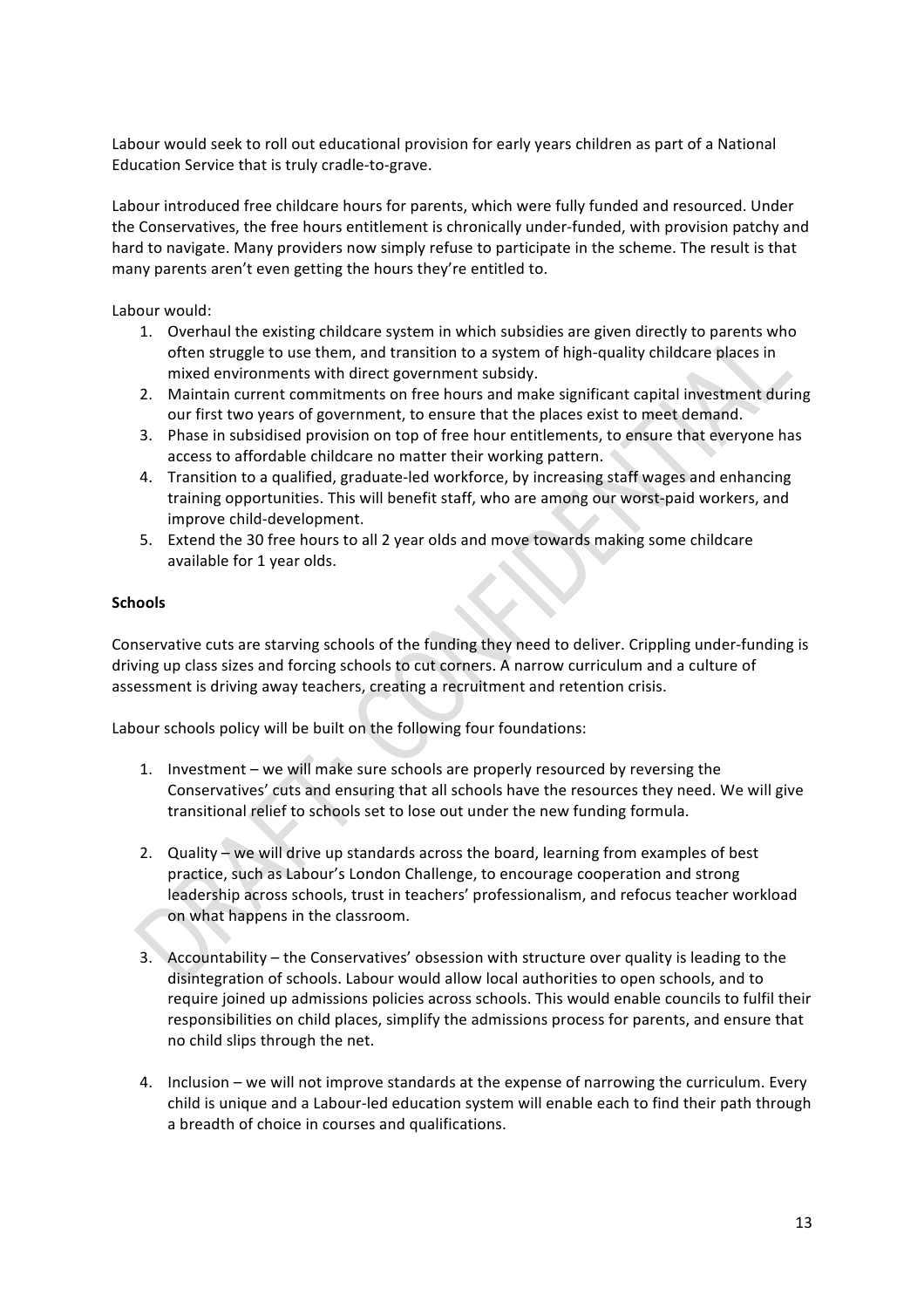To give all children the best start in life, we will reduce class sizes under 30 for all 5, 6, and 7 year olds, and seek to extend that as resources allow.

To aid attainment, we will introduce free school meals for all primary school children, paid for by removing the VAT exemption on private school fees.

We will abandon plans to reintroduce base-line assessments and launch a commission to look into curriculum and assessment, starting by reviewing key stage 1 and 2 SATs. The world's most successful education systems use more continuous assessment, which avoids teaching for the test.

We will tackle the teacher recruitment and retention crisis by ending the public sector pay cap, giving teachers more direct involvement in the curriculum, and tackling rising workloads by reducing monitoring and bureaucracy.

We will also consult on introducing teacher sabbaticals and placements with industry to encourage interaction between education and industry and introduce broad experiences into the classroom.

We will reintroduce national pay bargaining and the Schools Support Staff Negotiating Body and national pay bargaining.

We will put £150 million back into supporting our children in schools by scrapping the Conservatives' nonsensical plans for schools to pay the apprenticeship levy.

We will extend schools-based counselling to all schools to improve children's mental health, at a cost £90m per year.

And we will deliver a SEND strategy based on inclusivity, and embed SEND more substantially into initial teacher training so that staff, children and their parents are properly supported.

#### **Skills**

At a time when technology is changing demand for different kinds of skills, and evolving patterns of work mean that people are more likely to pursue several careers over a lifetime, it is crucial that our education system enables people to upskill and retrain over their lifetimes. As part of our dynamic industrial strategy, lifelong training will deliver productivity and growth to the whole economy while transforming the lives of individuals and communities.

To ensure that we deliver for every part of the UK, we will devolve responsibility for skills wherever there is an appetite.

## *Further and Adult Education*

Despite claiming to be committed to delivering high quality training, the Conservatives have ruthlessly cut funding for FE colleges – our main provider of adult and vocational education – and reduced entitlements for adult learners. This has led to diminishing numbers of courses and students, and plunged the sector into crisis.

Labour would introduce free, lifelong education in FE colleges, enabling everyone to upskill or retrain at any point in life.

Our skills and training sector has been held back by repeated reorganisation, which deprives providers, learners and employers of the consistency they need to assess quality. Labour would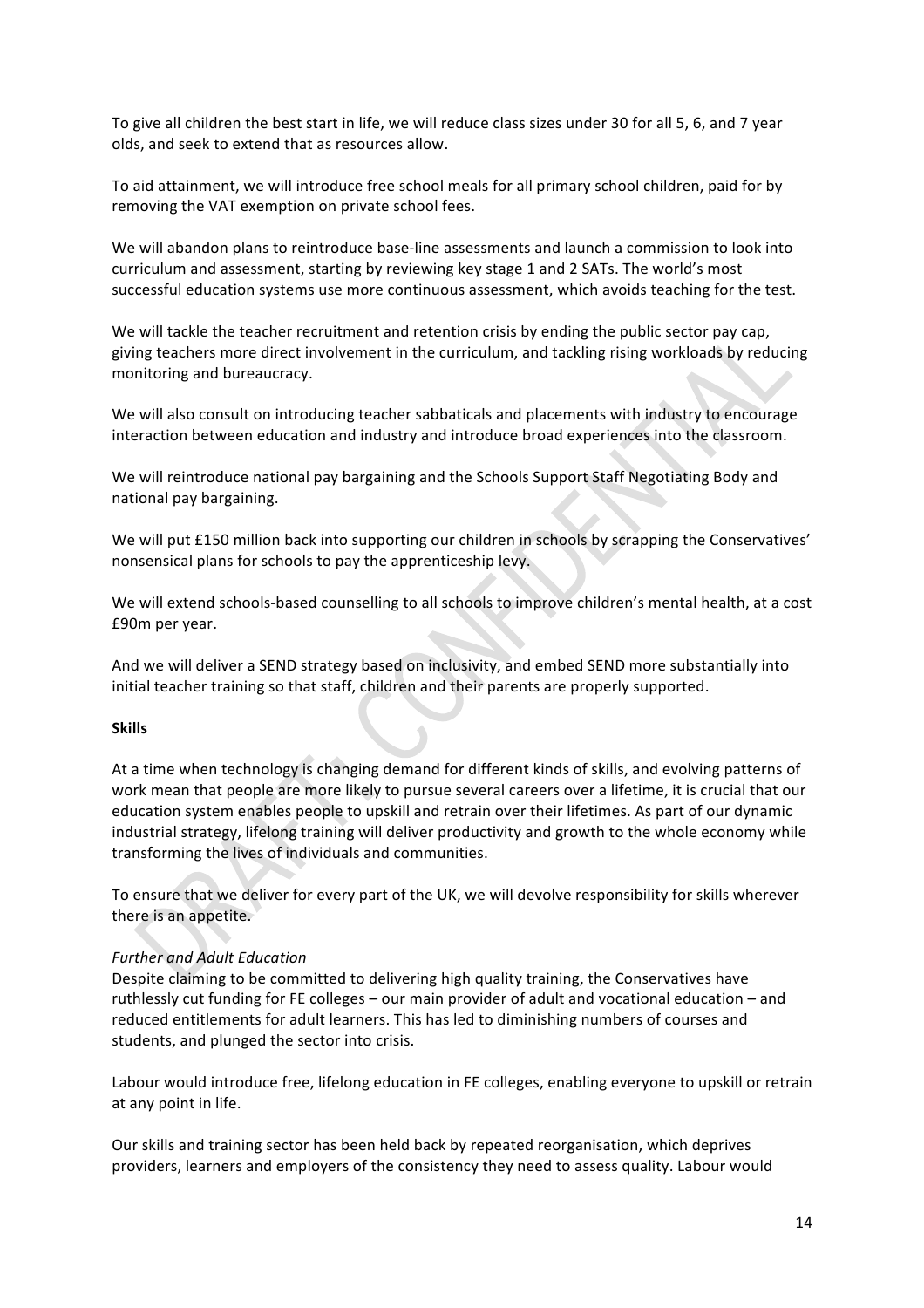abandon Conservative plans to once again reinvent the wheel by building new Technical Colleges, redirecting the money to increase teacher numbers in the FE sector.

We share the broad aims of the Sainsbury's Review but would ensure vocational routes incorporate the service sector as well as traditional manufacturing, working in tandem with our broad industrial strategy to deliver for the whole economy.

We will improve careers advice and open up a range of routes through, and back into, education, striking a balance between classroom and on the job training, to ensure students gain both technical and soft skills.

To implement Sainsbury's recommendations, we would correct historic neglect of the FE sector by giving the sector the investment  $-$  in teachers and facilities  $-$  it deserves to become a world-leading provider of adult and vocational education.

More specifically, we would:

- Bring funding for 16-18 year olds in line with key stage 4 base lines, while ensuring that the budget is distributed fairly between colleges and school 6th forms
- Restore the Education Maintenance Allowance for 16-18 year olds from lower and middle income backgrounds
- Replace Advanced Learner Loans and upfront course fees with direct funding, making FE courses free at the point of use.
- Drive up quality and consistency in the FE sector by:
	- $\circ$  Encouraging cooperation and leadership across colleges and 6th forms, improving curriculum breadth and quality
	- $\circ$  Setting a target, backed up by funding, for all FE teaching staff to have a teaching qualification within five years
- In recognition of the role played by private sector providers, we would extend support for training to teachers in the private sector
- Increase capital investment to equip colleges to deliver T-levels and an official preapprenticeship trainee programme

# *Apprenticeships*

Employer-led training is the most effective way of meeting our growing skills gap. Labour supports the apprenticeship levy, but will take steps to ensure that every apprenticeship is of a high quality.

# Labour will:

- Maintain the apprenticeship levy while taking measures to ensure high quality by requiring the Institute for Apprenticeships and Technical Education to report on an annual basis to the Secretary of State on quality outcomes of completed apprenticeships to ensure they deliver skilled workers for employers and real jobs for apprentices at the end of their training.
- Set a target to double the number of completed apprenticeships at NVQ level 3 by 2022
- Give employers more flexibility in how the levy is deployed, including allowing the levy to be used for pre-apprenticeship programme
- Guarantee trade union representation in the governance structures of the Institute of Apprenticeships.
- Set targets to increase apprenticeships for people with disabilities, care leavers and veterans and ensure broad representation of women, BAME, LGBT and disabled people in all kinds of apprenticeships
- Cover apprentices' travel costs, which currently run to an average of  $£24$  a week a quarter of earnings if apprentices are on the minimum wage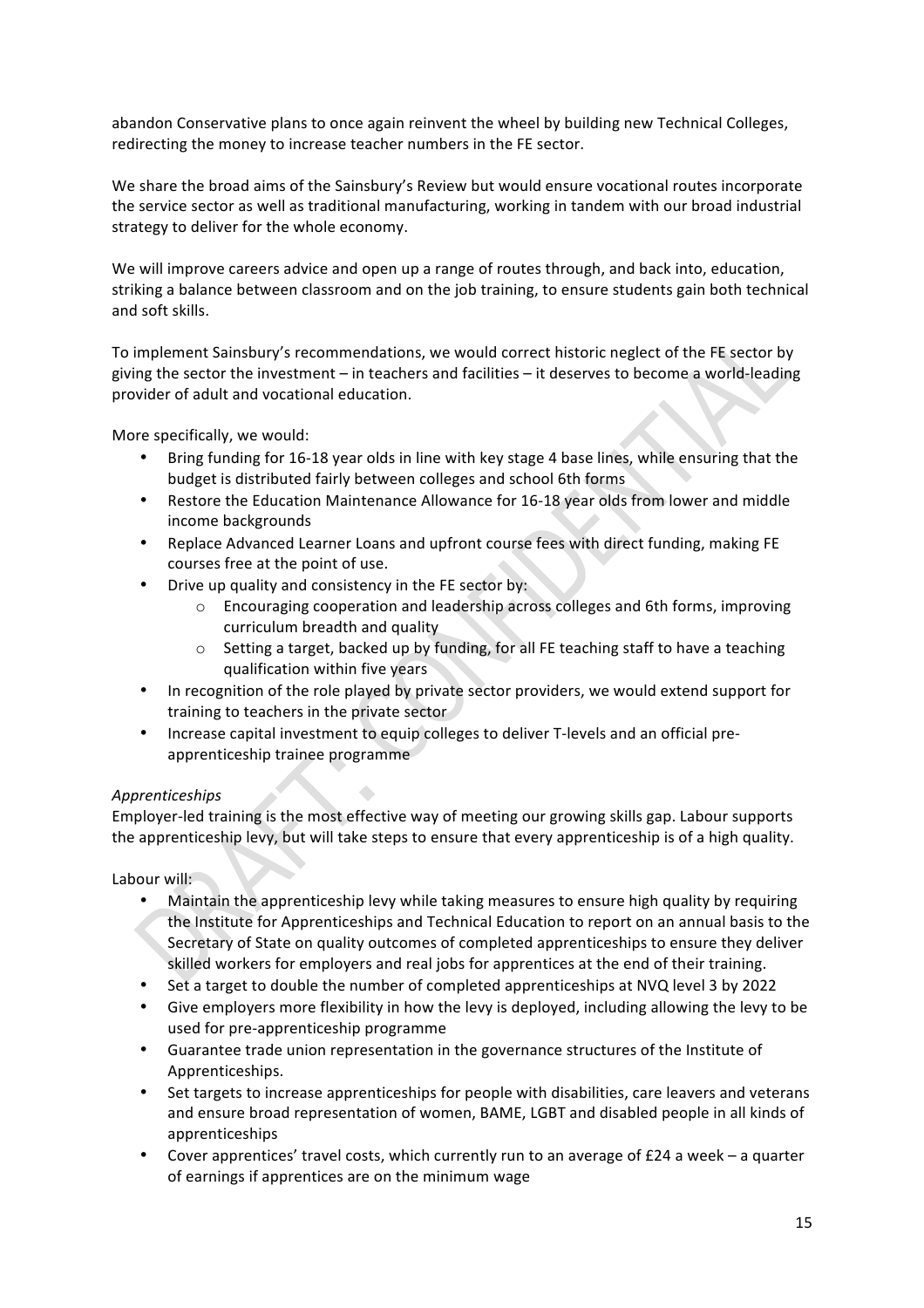- Consult on introducing incentives for large employers to over-train apprenticeships to fill skills gaps in the supply chain and the wider sector
- Reverse cuts to Union Learn
- Set up a Commission on lifelong learning tasked with integrating FE and HE

# **Higher Education**

Labour believes education should be free, and we will restore this principle. No one should be put off educating themselves for lack of money or through fear of debt.

There is a real fear that students are being priced out of university education. Last year saw the steepest fall in university applications for thirty years.

Since the Conservatives came to power, university tuition fees have been trebled to over £9,000 a year, and maintenance grants have been abolished and replaced with loans.

The average student now graduates from university, and starts their working life, with debts of £44,000.

Labour will reintroduce maintenance grants for university students, and we will abolish university tuition fees.

University tuition is free in many northern European countries, and under a Labour government it will be free in Britain too.

### **5. Fair work**

Work should provide people with security and fulfilment. But for too many people work is insecure and does not make ends meet.

The Conservatives boast about the recovery of employment, but our labour market is failing. Real terms pay is still lower than before the crash, and jobs are increasingly low skilled and insecure, with the rising proportion of zero hour contracts and agency work.

Labour will take decisive action to clamp down on exploitative practices. A Labour government will invest in enforcement through a new Ministry of Labour, and empower workers and their trade unions, because we are stronger when we stand together.

At the same time as strengthening workers' rights, we will make work more fulfilling by using public investment to upgrade our economy and create high quality jobs. While the Conservatives stand back and allow insecure work to spread, and businesses to struggle, Labour will act to guarantee good jobs and strong businesses.

### **Rights at work**

The next Labour government will bring in a 20 point plan for security and equality at work:

1. Give all workers equal rights from day one, whether part-time or full-time, temporary or permanent  $-$  so that working conditions are not driven down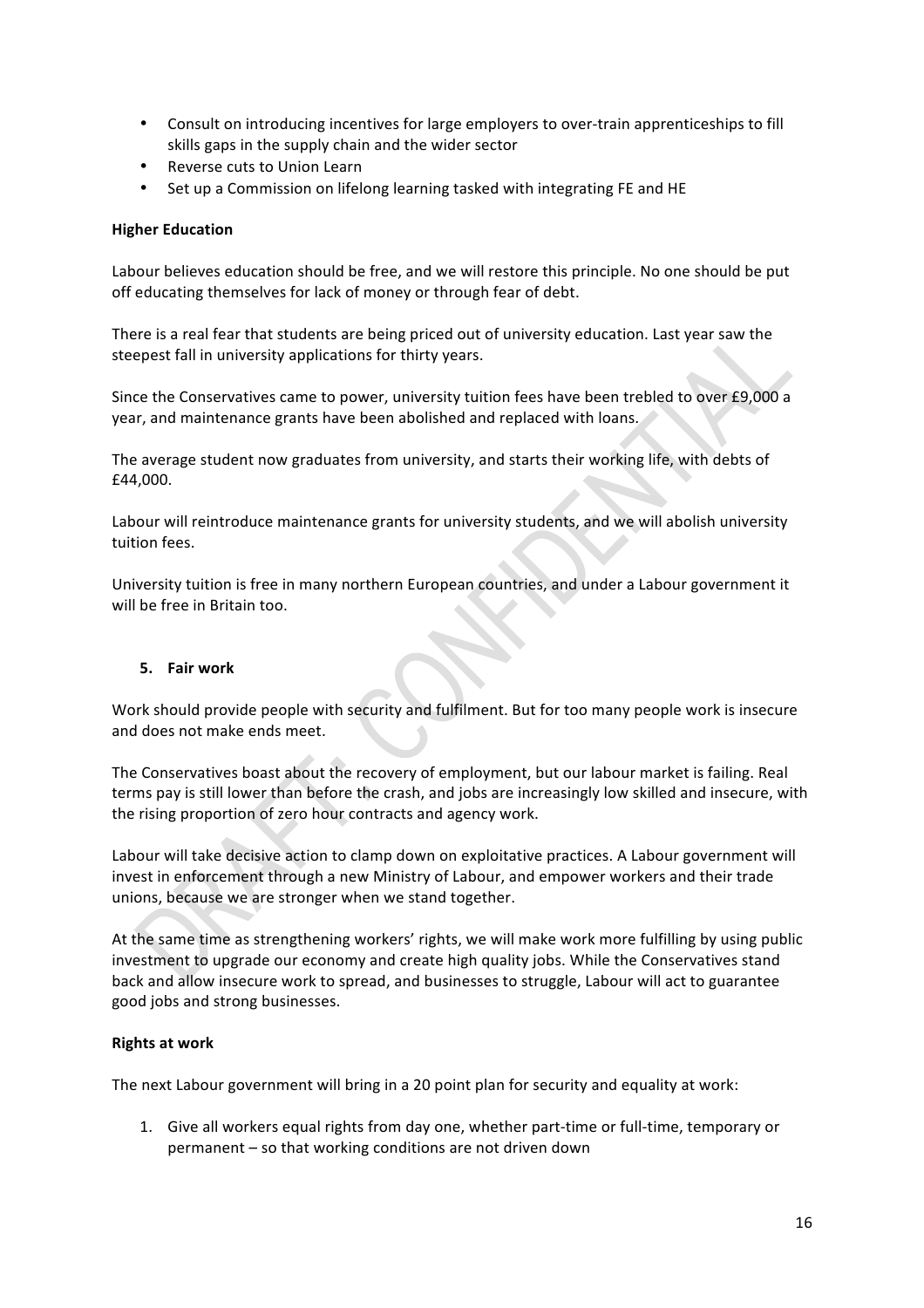- 2. Ban zero hours contracts  $-$  so that every worker gets a guaranteed number of hours each week
- 3. Ensure that any employer wishing to recruit labour from abroad does not undercut workers at home - because it causes divisions when one workforce is used against another
- 4. Repeal the Trade Union Act and roll out sectoral collective bargaining because the most effective way to maintain good rights at work is collectively through a union
- 5. Guarantee trade unions a right to access workplaces so that unions can speak to members and potential members
- 6. Introduce four new public holidays bringing our country together to mark our four national patron saints' days, so that workers in Britain get the same proper breaks as in other countries
- 7. Raise the minimum wage to the level of the living wage (expected to be at least £10 per hour by  $2020$  – so that work pays
- 8. End the public sector pay cap because public sector workers deserve a pay rise after years of falling wages
- 9. Amend the takeover code to ensure every takeover proposal has a clear plan in place to protect workers and pensioners – because workers shouldn't suffer when a company is sold
- 10. Roll out maximum pay ratios of 20:1 in the public sector and companies bidding for public contracts - because it cannot be right that wages at the top keep rising while everyone else's stagnates
- 11. Ban unpaid internships because it's not fair for some to get a leg up when others can't afford to
- 12. Enforce all workers' rights to trade union representation at work so that all workers can be supported when negotiating with their employer
- 13. Abolish employment tribunal fees so that people have access to justice.
- 14. Double paid paternity leave to four weeks and increase paternity pay because fathers are parents too and deserve to spend more time with their new babies
- 15. Strengthen protections for women against unfair redundancy because no one should be penalised for having children
- 16. Hold a public inquiry into blacklisting to ensure that blacklisting truly becomes and remains a thing of the past
- 17. Give equalities reps statutory rights so they have time to protect workers from discrimination
- 18. Reinstate protection against third party harassment because everyone deserves to be safe at work
- 19. Use public spending power to drive up standards, including only awarding public contracts to companies which recognise trade unions
- 20. Introduce a civil enforcement system to ensure compliance with gender pay auditing  $-$  so that all workers have fair access to employment and promotion opportunities and are treated fairly at work

As well as legislating against zero hours contracts, there are many more workers on short hours contracts (some only guaranteed six to eight hours per week), but who regularly work far more. We will strengthen the law so that those who work regular hours for more than 12 weeks will have a right to a regular contract. Workers need stability and security to plan their lives and their finances.

We will also scrap the changes brought in by the Conservatives in 2014 to TUPE, which weakened the protections for workers transferring between contractors.

Labour will maintain the ACAS Early Conciliation System to try to solve workplace issues quickly and amicably.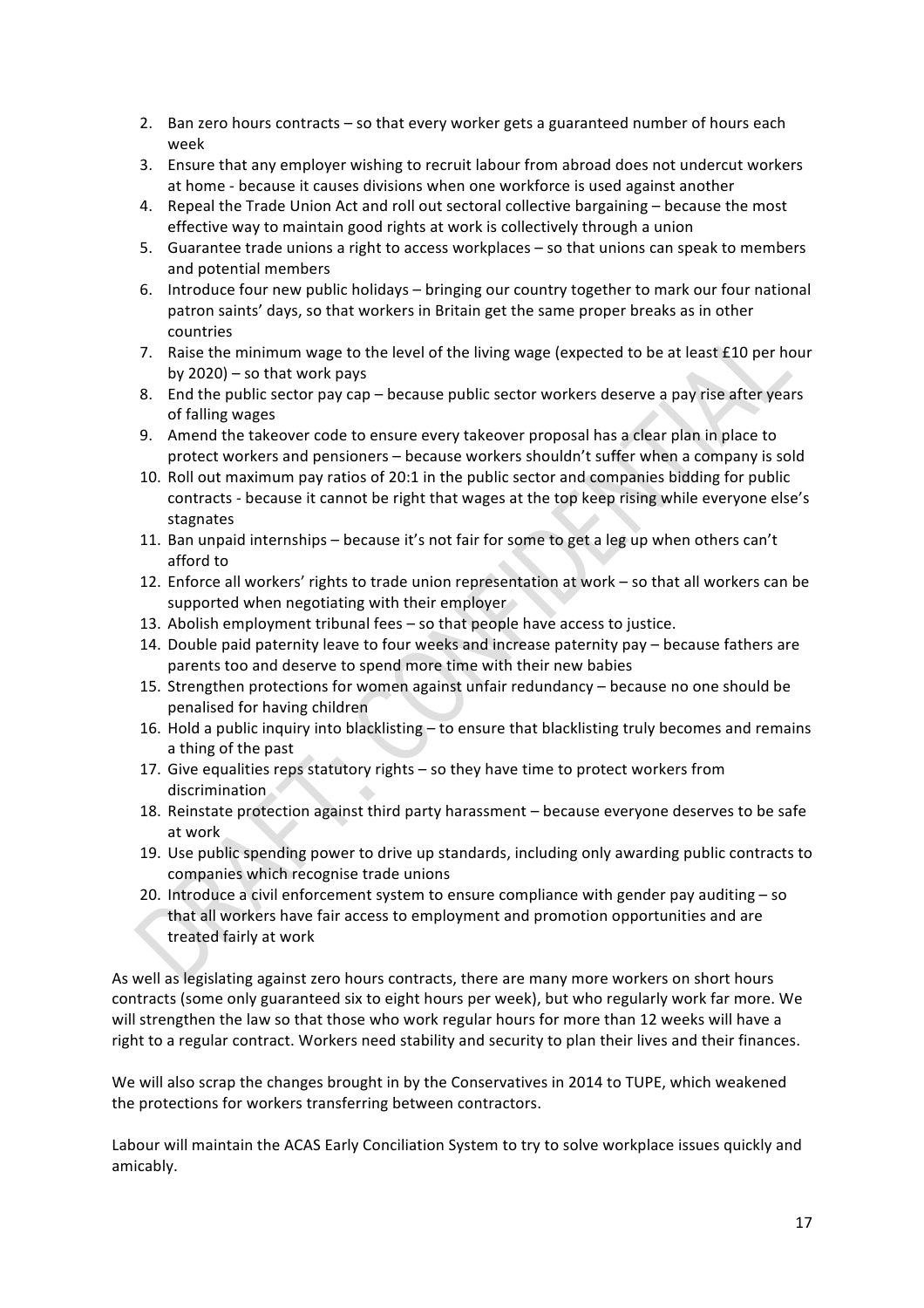We will consult with employers and trade unions on legislating for statutory bereavement leave, for time off work after the loss of close family members. We will also consult on toughening the law against assaulting workers who have to enforce laws such as age-related sales or ticketing arrangements, and who face regular abuse.

Labour will also consult with employers and trade unions on permitting secure online balloting for industrial action votes.

Workers in Britain are among the easiest and cheapest to make redundant, meaning when multinational companies are taking decisions to downsize British workers are at a disadvantage. We will consult with trade unions and industry on reviewing redundancy arrangements to bring workers in Britain more into line with their European counterparts.

Labour will protect the current compromise on Sunday trading hours.

### **Self-employed workers**

Self-employment can bring many benefits, freedoms and flexibilities to people – and is a vital and often entrepreneurial sector of our economy.

But there is also mounting evidence that workers are being forced into self-employment by unscrupulous employers to avoid costs and their duties to workers. Labour will clamp down on bogus self-employment by:

- Shifting the burden of proof, so that the law assumes a worker is an employee unless the employer can prove otherwise.
- Imposing punitive fines on employers not meeting their responsibilities, helping to deter others from doing the same
- Involving trade unions in enforcement, e.g. by giving them a seat on the executive board of the new Ministry of Labour
- Giving the Ministry of Labour the resources to enforce workers' rights
- Banning payroll companies, sometimes known as umbrella companies, which create a false structure to limit employers' tax liabilities and limit workers' rights
- Giving employment agencies and end-users joint responsibility for ensuring that the rights of agency workers are enforced
- Rolling out sectoral collective bargaining and strengthen trade union rights, because empowering people to claim their own rights in the workplace is the most effective means of enforcement.

We would also extend the rights of employees to all workers – something that will make a substantial and immediate difference to the quality of life of people in insecure work. But there are real concerns that rapid changes to the world of work are rendering existing employment categories outdated. 

Labour recognises that the law often struggles to keep up with the ever-changing new forms of employment and work, so will set up a dedicated commission to modernise the law around employment status. New statutory definitions of employment status would reduce the need for litigation and make improve compliance.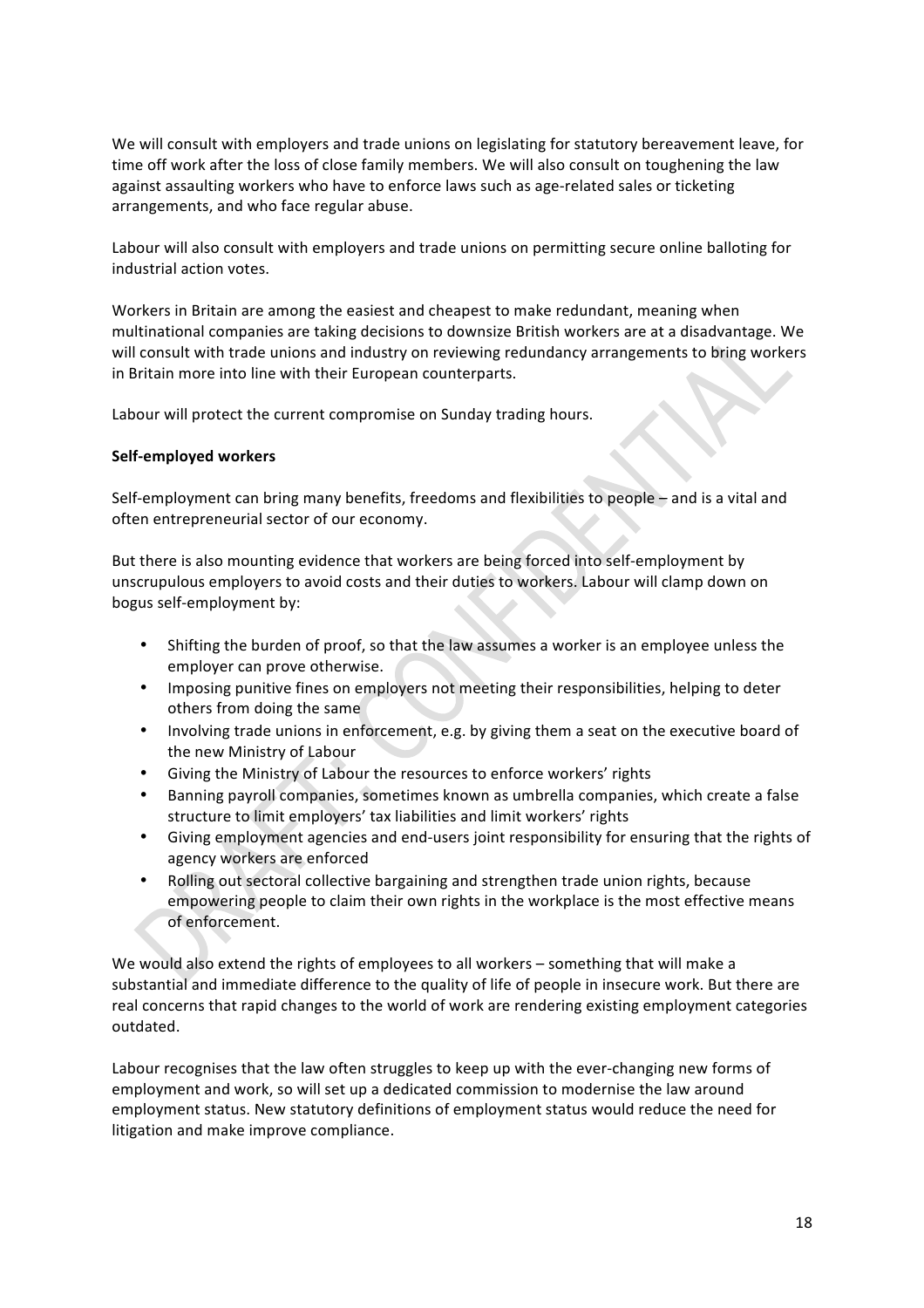The commission will be led by legal and academic experts with representation from industry and trade unions.

### **Social security**

After seven years of rising poverty and inequality, Labour will rebuild and transform our social security system.

Like the NHS, our social security system is there for all of us in our time of need, providing security and dignity in retirement and the basics in life should we become sick or disabled, or fall on hard times.

### **Dignity for Pensioners**

Labour will always be on the side of pensioners and help ensure security and dignity for older people in retirement.

As the Conservatives abandon their commitments to older people, Labour will guarantee the state pension "triple lock" throughout the next Parliament. It will rise by at least 2.5% a year or be increased to keep pace with inflation or earnings, whichever is higher

The winter fuel allowance and free bus passes will also be guaranteed as universal benefits.

We will protect the pensions of UK citizens living overseas in the EU or further afield.

Women born in the 1950s have had their state pension age changed without fair notification. These women deserve both recognition for the injustice they have suffered and some kind of compensation for their losses.

We will extend pension credit to 1950s-born WASPI women who saw their pension age quietly pushed back leaving many of them in poverty.

This must never happen again. So Labour will legislate so that accrued rights to the basic state pension cannot be changed, but future benefits can.

Pension age is due to rise to 66 by the end of 2020. Labour rejects the Conservatives' proposal to increase the state pension age even further, and will commission a new review of the pension age, specifically tasked with developing a flexible retirement policy to reflect both the contributions made by people, the wide variations in life expectancy, and the different nature of working lives.

We'll restore confidence in the workplace pension system and put people rather than profit at its centre. Labour will end rip off hidden fees and charges and enable the development of large efficient pensions funds which will mean more cash for scheme members and lower costs for employers.

A Labour government will commit to an immediate review of mineworkers pension scheme and British Coal superannuation scheme surplus sharing arrangements between government and scheme beneficiaries.

#### **Dignity for those who cannot work**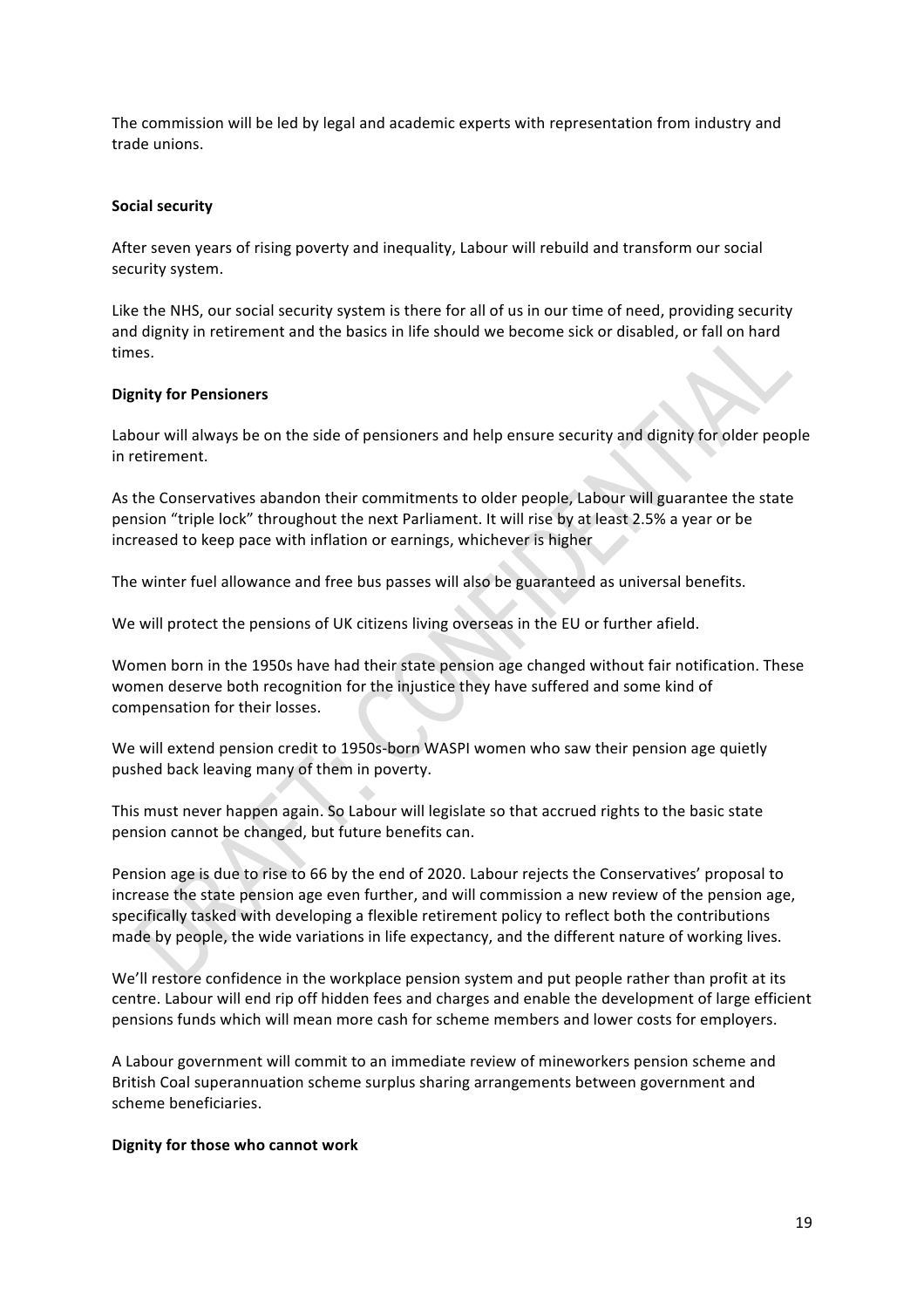Poverty in Britain is rising – due to the Conservatives' attempts to balance the books on the backs of the poorest.

They have slashed social security over the last seven years, leaving more people in poverty, subject to a punitive sanctions regime, and reliant on food banks for support.

Labour will act immediately to end the worst excesses of the Conservative government's changes. We will:

- Scrap the punitive sanctions regime
- Scrap the bedroom tax
- Reinstate housing benefit for under-21s
- Scrap bereavement support payment cuts

We will also review the cuts to work allowances in Universal Credit, and also review the decision to limit tax credit and Universal Credit payments to the first two children in a family.

The Tories have completely failed on their promise of making work pay, of tackling the barriers to work faced by disabled people.

Labour supports a social model of disability. People may have a condition or an impairment but are disabled by society. We need to remove the barriers in society that restrict opportunities and choices for disabled people.

We will build on the previous Labour government's commitment to disabled people in 2009 as signatories to the UN Convention on the Rights of Persons with Disabilities, and incorporate it into UK law.

Labour will repeal the following cuts in social security support to disabled people through a new Social Security Bill published in our first year of office to:

- Increase ESA by £30 per week for those in the work-related activity group and repeal cuts in UC LCW
- Uprate carer's allowance by £11 to the level of Jobseekers Allowance
- Implement the court decision on PIP so that there is real parity of esteem between those with physical and mental health conditions.
- Scrap the Work Capability and Personal Independence Payment assessments and replace them with a personalised, holistic assessment process which provides each individual with a tailored plan, building on their strengths and addressing barriers.
	- End the pointless stress of reassessments for people with severe long-term conditions
	- Commission a report into expanding the Access to Work programme

We will change the culture of the social security system, from one that demonises people to one that is supportive and enabling.

As well as scrapping the Conservatives' punitive sanctions regime, we will change how Jobcentre Plus staff are performance managed.

Labour will strengthen access to justice for disabled people by enhancing the 2010 Equality Act enabling discrimination at work to be challenged. We will ensure that under the Istanbul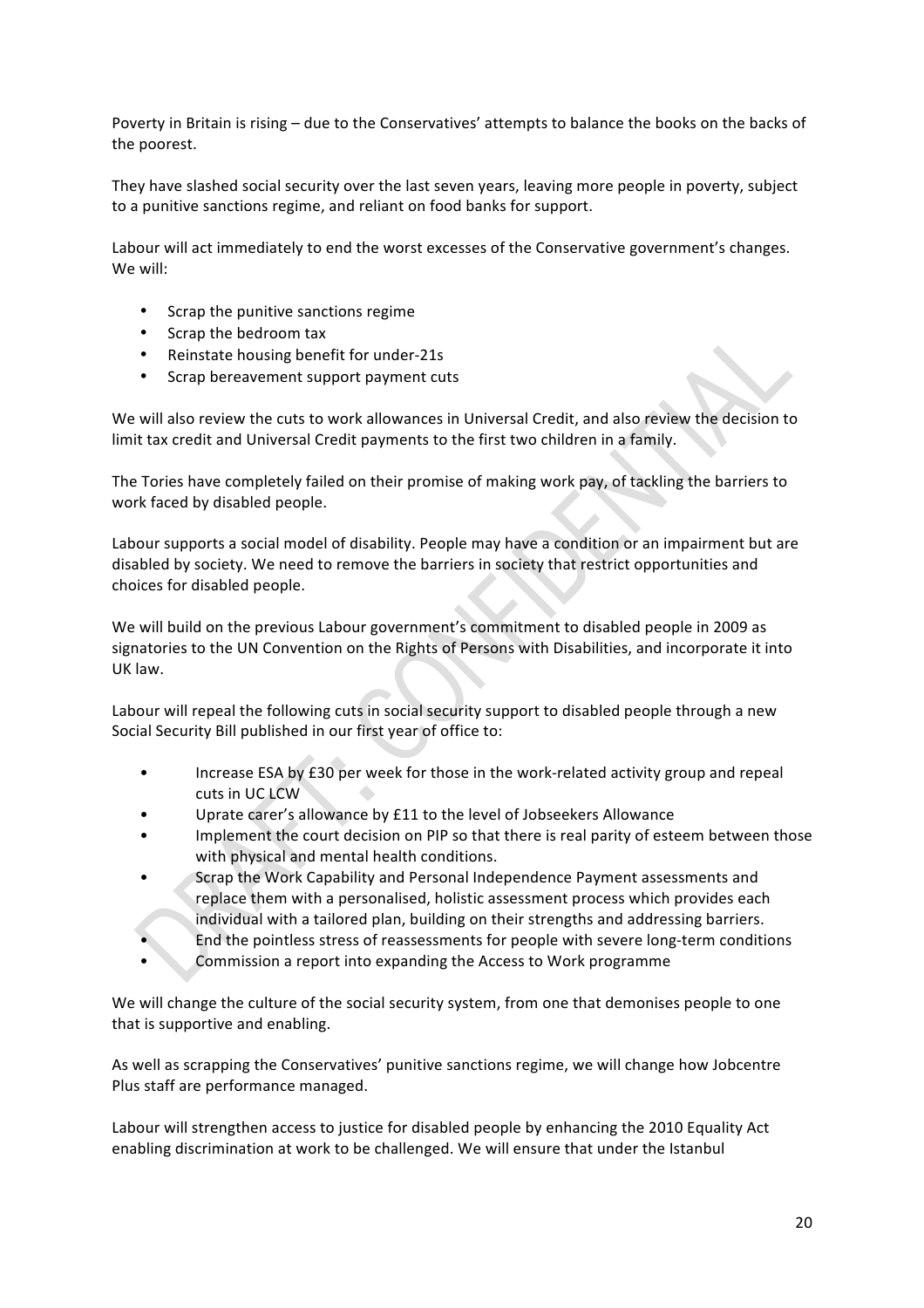Convention, disability hate crime and violence against disabled women is reported annually with national actions plans to address these.

### **Secure Homes for all**

Home is at the heart of all of our lives. It's the foundation on which we raise our families, the bedrock for our dreams and aspirations. But for too many people, the housing pressures they face are getting worse not better. Britain has a housing crisis  $-$  a crisis of supply and a crisis of affordability.

After seven years of failure, the Conservatives have no plan to fix the housing crisis. Since 2010, housebuilding has fallen to its lowest level since the 1920s, rough sleeping has risen every year,  $\sim$ rents have risen faster than incomes, there are almost 200,000 fewer home-owners, and new affordable housebuilding is at a 24 year low.

It doesn't have to be like this. Labour will invest to build over a million new homes. By the end of the next Parliament we will be building at least 100,000 council and housing association homes a year for genuinely affordable rent or sale.

Labour will establish a new Department for Housing to focus on tackling the crisis and ensure housing is about homes for the many, not investment opportunities for the few. Labour's new housing ministry will be tasked with improving the number, standards and affordability of homes. We will overhaul the Homes and Communities Agency to be Labour's housing delivery body and give councils new powers to build the homes local communities need.

We will prioritise brownfield sites, and protect the green belt. We will start work on a new generation of New Towns to build the homes we need and avoid urban sprawl.

We will make the building of new homes, including council homes, a priority through our [national] infrastructure fund], as part of a joined up industrial and skills strategy that ensures a vibrant construction sector with a skilled workforce and rights at work.

Labour will not only build more, we will build better. We will insulate more homes to help people manage the cost of energy bills, reduce preventable winter deaths, and to meet our climate change targets. We will consult on new rules to prevent 'rabbit hutch' homes.

Whether for rent or to buy, Labour will implement minimum space standards for new developments.

We will ensure that local plans address the need for older people's housing, ensuring that choice and downsizing options are readily available.

We will keep the Land Registry in public hands, where it belongs.

#### **Home ownership**

The number of home-owning households has fallen by almost 200,000 since 2010, and by 900,000 for under-45s...

Labour will back first-time buyers to buy that special first home. The number of affordable to homes to buy has plummeted by two-thirds under the Conservatives, so we will build thousands more low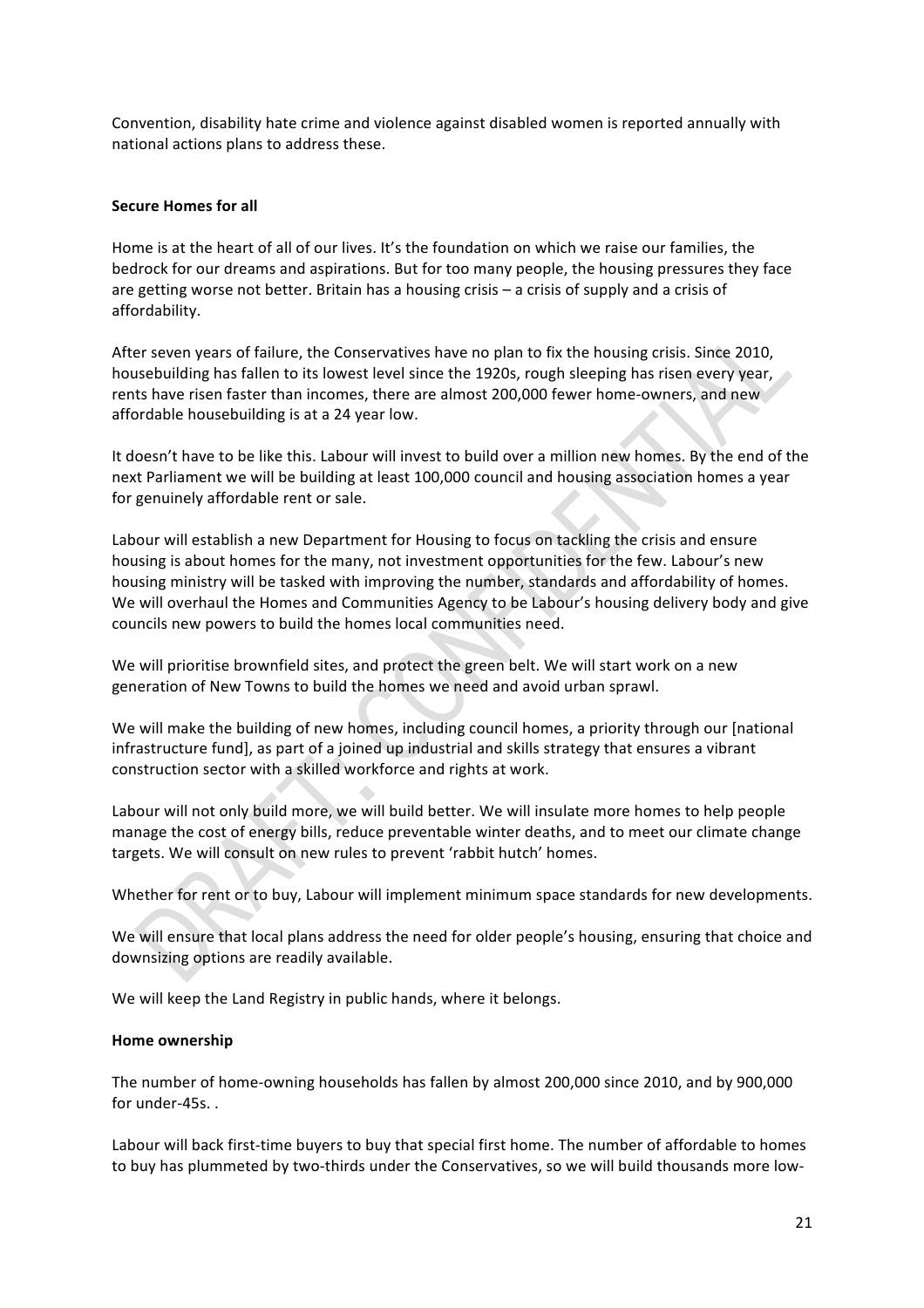cost homes reserved for first-time buyers. We will guarantee Help to Buy funding until 2027 to give long-term certainty to both first-time buyers and the housebuilding industry. We will also give local people buying their first home 'first dibs' on new homes built in their area to give them confidence that new homes will be available to them and their families.

After seven years of failure under the Conservatives, Labour will build the new homes first-time buyers need – just as Labour councils have been doing right across the country, building an average of nearly 1000 new homes more than Conservative councils.

We will back those who own their homes, including home-owners who own their home as leaseholders and who are currently unprotected from rises in 'ground rents' from developers or management companies. A Labour Government will give leaseholders security from rip-off ground rents and end the routine use of leasehold houses in new developments.

### **Private renters**

We will end insecurity for private renters by introducing controls on rent rises, more secure tenancies and new consumer rights for renters.

Soaring rents are a real problem – leading to more families living in temporary accommodation, more rough sleeping, and many not having enough money to save up for a deposit or for a rainy day.

Labour will make new three-year tenancies the norm, with an inflation cap on rent rises. Given the particular pressures in London we will look at giving the Mayor of London the power to give renters in London additional security.

We will also empower tenants to call time on bad landlords by giving renters new consumer rights . Renters are spending £9.6 billion a year on homes which the government classes as 'non-decent'. Around a quarter of this is paid by housing benefit. A Labour government would introduce new legal minimum standards to ensure properties are 'fit for human habitation' and empower tenants to take action if their rented homes are sub-standard.

We will reverse the cruel decision to abolish housing benefit for 18-21 year olds, which risks putting even more vulnerable young people on our streets.

#### **Council and social tenants**

Under the Conservatives, affordable housebuilding has fallen to a 24 year low. Labour will build the genuinely affordable homes to rent and buy that the country needs.

We will remove government restrictions that stop councils building homes and begin the biggest council building programme for at least 30 years. We will ditch the Conservatives' ban on long-term council tenancies to give council tenants security in their home. We want more people have a secure tenancy in a home built to high standards.

Labour will scrap the punitive bedroom tax, which has caused many people to be evicted from their home and their community by this cruel and unnecessary measure.

More council homes have been sold off under the Conservatives, only one in five have been replaced, despite long housing waiting lists. Labour will suspend the right-to-buy to protect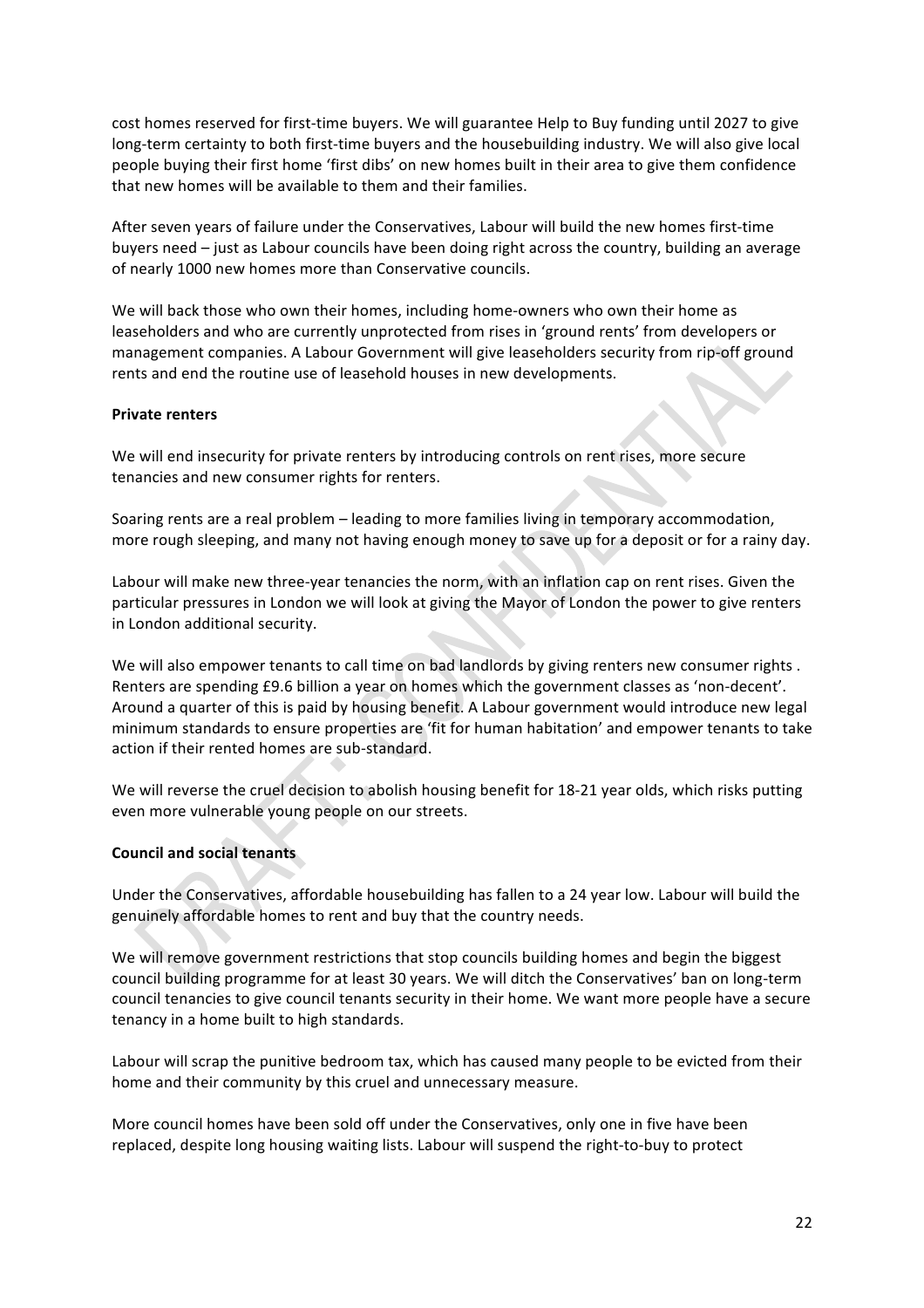affordable homes for local people, with councils only able to resume sales if they can prove they have a plan to replace homes sold like-for-like.

### **Homelessness**

Homelessness is not inevitable in a country as decent and well off as ours, but since 2010 the number of people sleeping rough in shop doorways and on park benches has more than doubled. This shames us all. There can be no excuses  $-$  it must end. Full stop.

This growing homelessness shames the Conservatives most of all. The spiralling rise in street homelessness results directly from decisions made by Ministers since 2010 on housing, and on funding for charities and councils.

Labour will set out a new national plan to end rough sleeping within the next Parliament, starting by making available 4,000 additional homes reserved for people with a history of rough sleeping. We will also take action to tackle the root causes of homelessness, including safeguarding homelessness hostels and other supported housing from crude Conservatives cuts to housing benefit.

### **Healthcare for all**

### **NHS**

In 1945, in the aftermath of war and national bankruptcy, it was a Labour government that found the resources to create a National Health Service – our proudest achievement, providing universal healthcare for all on the basis of need, free at the point of use.

Labour will invest in our NHS, to give patients the modern, well resourced services they need for the 21st Century. Labour will ensure that NHS patients get the world class quality of care they need, and that staff are able to deliver the standards which patients expect.

We will guarantee and uphold the standards of service to which patients are legally entitled under the NHS Constitution. By guaranteeing access to treatment within 18 weeks we will take one million people off NHS waiting lists by the end of the Parliament. We will guarantee patients can be seen in A&E within four hours and help another million people each year. By properly resourcing the NHS, Labour will stop the routine breach of safe levels of bed occupancy and we will end the scandal of mixed sex wards. We will deliver the Cancer Strategy for England in full by 2020, helping 2.5 million people living with cancer. And by properly resourcing ambulance services we will end the scandal of slowing ambulance response times.

Labour will focus resources on community services to deliver care closer to home and deliver a truly 21st Century health system. We will work towards a new model of community care which takes into account not only primary care but social care and mental health as well. We will increase funding to GP services to ensure patients can access the care they need. And we will halt pharmacy closures and review provision to ensure all patients have access to pharmacy services, particularly in deprived or remote communities.

Labour will tackle the growing problem of rationing of services and medicines across England, taking action to address postcode lotteries and making sure that the quality of care you receive does not depend on which part of the country you live in. We will ensure that NHS patients get fast access to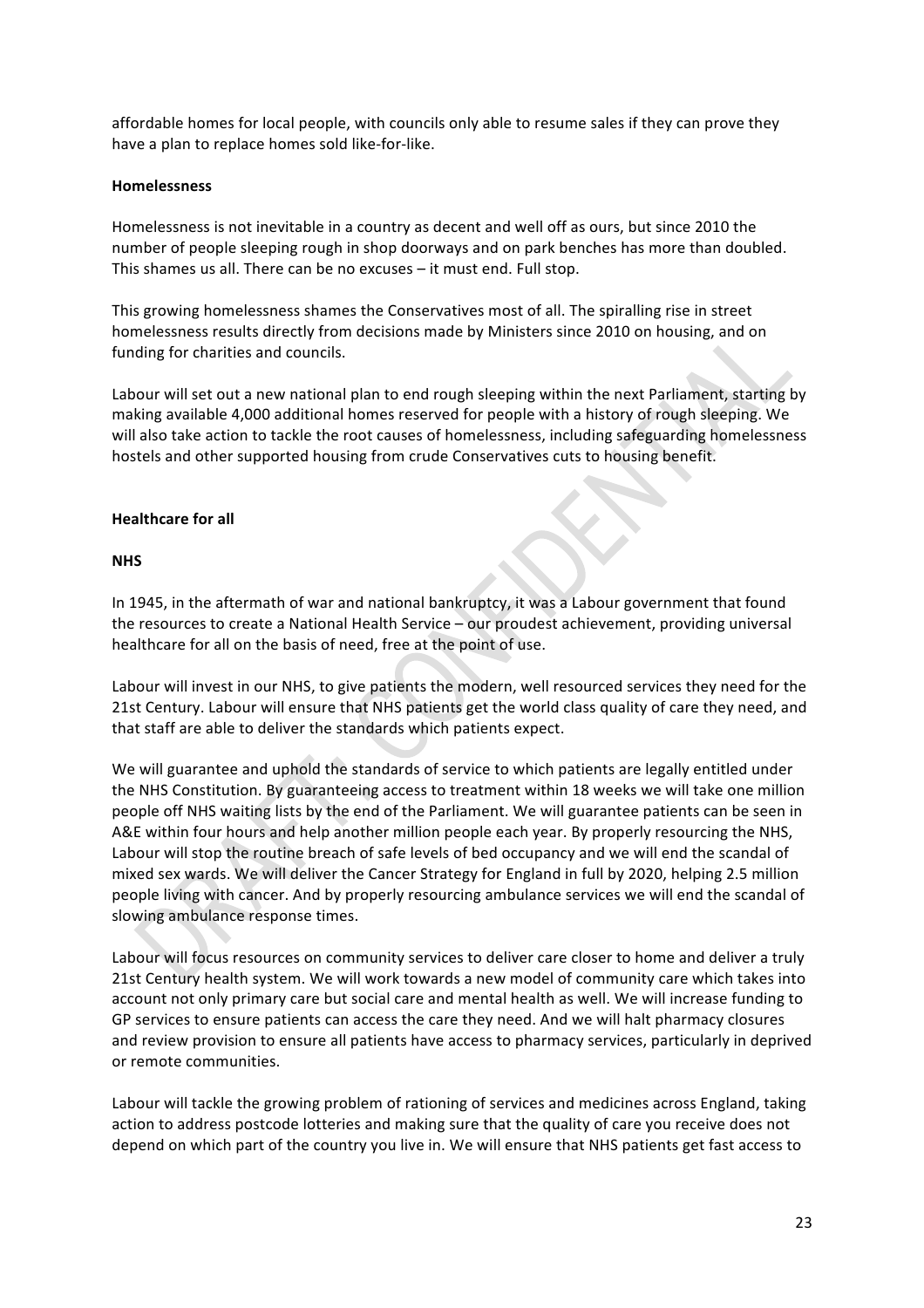the most effective new drugs and treatments. We will insist on value for money agreements with pharmaceutical companies to ensure NHS patients get fast access to new medicines.

To make sure that autistic people are able to access the whole of their community and end social isolation Labour will set the ambition of making the UK autism-friendly. We will ensure that everyone with a long-term condition, such as those with diabetes, will have the right to a specialised care plan, and access to condition management education. We will ensure high quality, personalised care for people approaching the end of their life, wherever and whenever they need it.

## *Public health*

For our health and care services to be sustainable in the long term we need a renewed commitment to keeping people fit and well. Labour will focus our efforts on children's health, protecting the wellbeing of the nation for the decades to come.

Labour will invest in children's health, bringing in a new Government ambition for Britain's children to be the healthiest in the world. We will fight health inequalities to break the scandalous link between child ill health and poverty. We will introduce a new Index of Child Health to measure progress against international standards and report annually against four key indicators: obesity, dental health, under 5s and mental health. We will set up a new £250m Children's Health Fund to support our ambitions. As part of a drive on health prevention Labour will increase health visitor and school nurse numbers.

We will publish a new childhood obesity strategy within the first hundred days, with proposals on advertising and food labelling. We will make a concerted effort towards addressing poor childhood oral health in England. We will implement a strategy for the children of alcoholics based on recommendations drawn up by independent experts.

Labour will implement a Tobacco Control Plan, focussing on issues of mental health and children smokers, along with groups in society, such as BAME and LGBT communities, with high prevalence of the use of tobacco products.

Loneliness is an increasing problem for our society, and as Jo Cox put it, "young or old, loneliness doesn't discriminate". A Labour government will create a more equal society for the many by working with communities, civil society and business to reduce loneliness.

Labour will address historic public health injustices. We will hold a public enquiry into contaminated blood. We will hold a public inquiry into medicines, medical devices and medical products licensing and regulation, including Valproate.

A Labour Government would maintain our commitment to improve sexual health services, especially HIV services which will include reducing the rates of undiagnosed and late-diagnosed HIV, ending the stigma of HIV in society, and promoting the increased availability of testing and treatment.

### *NHS staff*

To guarantee the best possible services for patients Labour will invest in our health and care workforce. A Labour government will step in with a long term workforce plan for our health service which gives staff the support they need to do the best for their patients.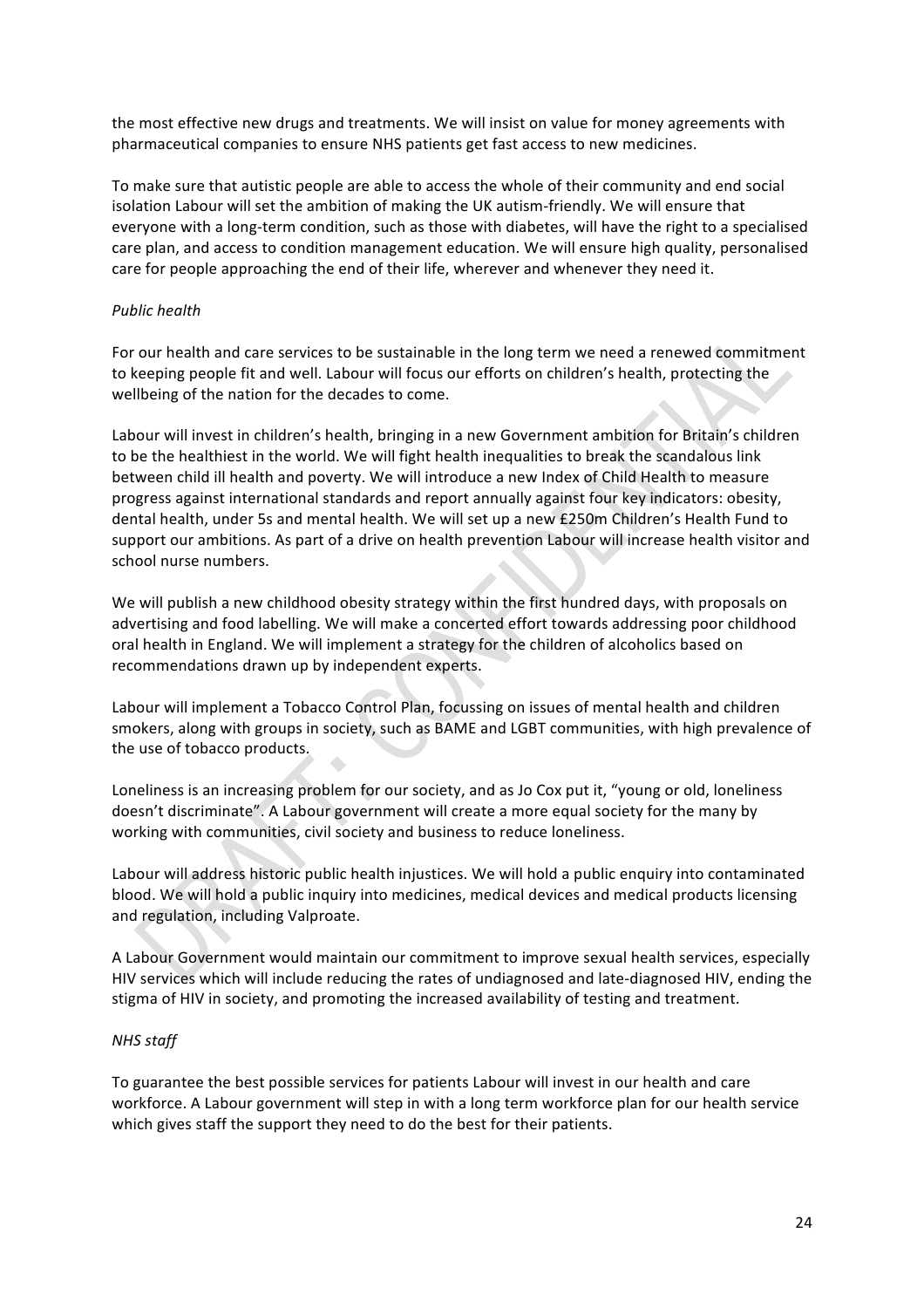Labour will scrap the NHS pay cap, put pay decisions back into the hands of the independent pay review body and give our NHS workers the pay they deserve. Labour will protect patients and legislate to ensure safe staffing levels in the NHS.

Labour's long term ambition is for our health system to have the best trained staff in the world, ready to deal with whatever they face in the years to come. Labour will re-introduce bursaries and funding for health related degrees. Labour will support doctors to deliver the best care possible by investing in training, education and development of doctors throughout their careers.

Labour will immediately guarantee the rights of EU staff working in our health and care services. Labour will support NHS whistleblowers to make sure health service staff are able to speak up in support of the best possible standards for patients. Labour will make it a criminal offence to attack NHS staff.

# *NHS funding*

Labour will commit to over £6 billion extra in annual funding through increasing income tax for the highest 5% of earners, by increasing tax on private medical insurance, and we will free up resources by halving the fees paid to management consultants.

Labour will give boost capital funding for the NHS, to ensure that patients are cared for in buildings and equipment which are fit for the 21st Century. And we will introduce a new OBR for Health body to oversee health spending and scrutinize how it is spent.

Labour will halt the NHS "Sustainability and Transformation Plans" which are looking at closing health services across England and ask local health groups to redraw the plans with a focus on patient need rather than available finances. We will create a new quality, safety and excellence regulator - to be called "NHS Excellence".

The next Labour government will reverse privatisation of our NHS and return our health service into expert public control. Labour will repeal the Health & Social Care Act that puts profits before patients. We will reinstate the powers of the Secretary of State for Health to have overall responsibility for the NHS. We will introduce a new legal duty on the Secretary of State and on NHS England to ensure that excess private profits are not made out of the NHS at the expense of patient care.

### **Towards a National Care Service**

A Labour government will secure a financially sustainable future for social care. We will provide funding to deal with the immediate crisis and put in place the building blocks for a National Care Service to ensure dignity and care for all.

The Conservatives have left a social care system that is increasingly fragile and unfit for purpose.

Despite rising demand, the Conservatives chose to cut council budgets, meaning £4.6 billion was cut from adult social care. There are now half a million fewer people getting publicly-funded care than in 2010 and 1.2 million older people have unmet care needs.

Care costs have escalated in nursing or residential care. Self-funders are now subsidising local authority funded residents by around 40%. One in ten people over 65 now face lifetime care costs of over £100,000. Much of the burden of care is now falling on unpaid family carers.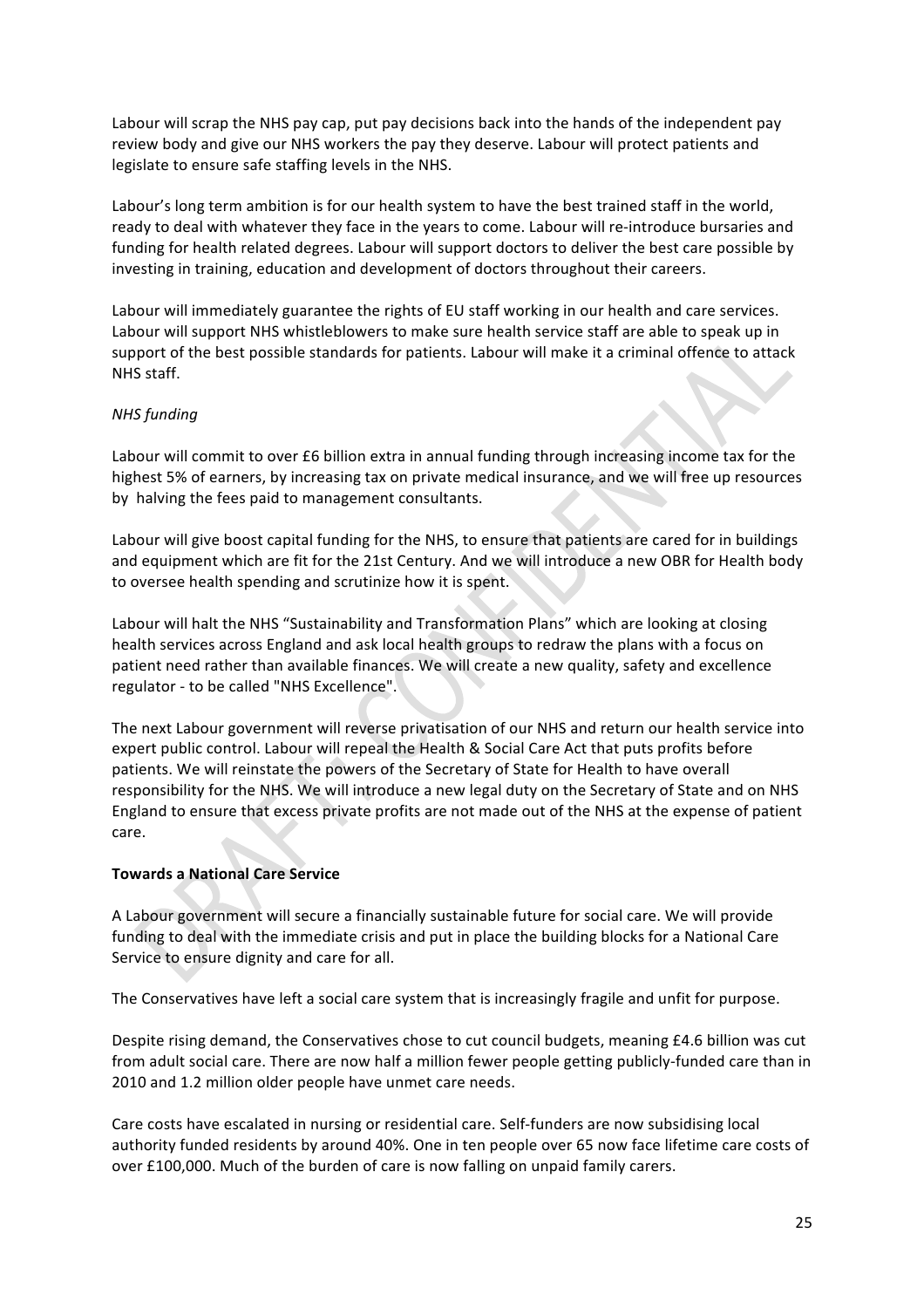Labour will not stand by and leave the most vulnerable in our society to fend for themselves.

To address the immediate funding crisis in social care we will provide an additional £8 billion over the lifetime of the next Parliament for social care, including £1 billion in the first year. This will stabilise the care sector and ensure providers can pay a real living wage without cutting the quality of care.

We will also drive up the quality of care by working with councils to end 15-minute care visits and to tackle the exploitation of staff on zero-hours contracts. We will ensure care workers are paid travel time, given access to training and an option to choose regular hours.

For too long, the contribution that unpaid carers make has been taken for granted. As a first step, Labour will increase the Carer's Allowance for unpaid full-time carers to align the benefit with Jobseeker's Allowance.

The challenges of our ageing population demand a bolder ambition for social care - a National Care Service rooted in the traditions of our National Health Service, providing high quality care for all.

In our first term, following public consultation and in partnership with providers and commissioners, we will review options to create a National Care Service fit to meet the demographic and societal challenges of our modern age. This will include consulting on options for sustainable funding to ensure funding is fair in its impact upon different generations, as well as between people with varying levels of wealth.

### **Mental Health**

Mental ill health is the biggest unaddressed health challenge of our age. Around one in four people in the UK will experience a mental health problem each year.

Yet, since 2010 mental health funding has been cut, the number of mental health nurses has fallen by 6,600, and remaining mental health budgets have been raided to plug holes elsewhere in the NHS.

Labour will work to reverse the damage to mental health services under this Tory government.

In order to protect services, we will ring-fence mental health budgets and ensure funding reaches the frontline.

We will end the scandal of children being treated on adult mental health wards and stop people being sent across the country, away from their support networks, to secure the treatment they need by bringing forward the ending of out of area placements to 2019.

Labour will also bring an end to the neglect of children's mental health. Half of people with mental health problems as adults present with symptoms by the age of 14. Yet, across England only 8% of mental health funding goes to services for children and young people. In recent years referrals to Child and Adolescent Mental Health Services have increased by two-thirds and the number of young people presenting to A&E units with psychiatric conditions has doubled. Suicide is now the most common cause of death for boys aged between five and nineteen.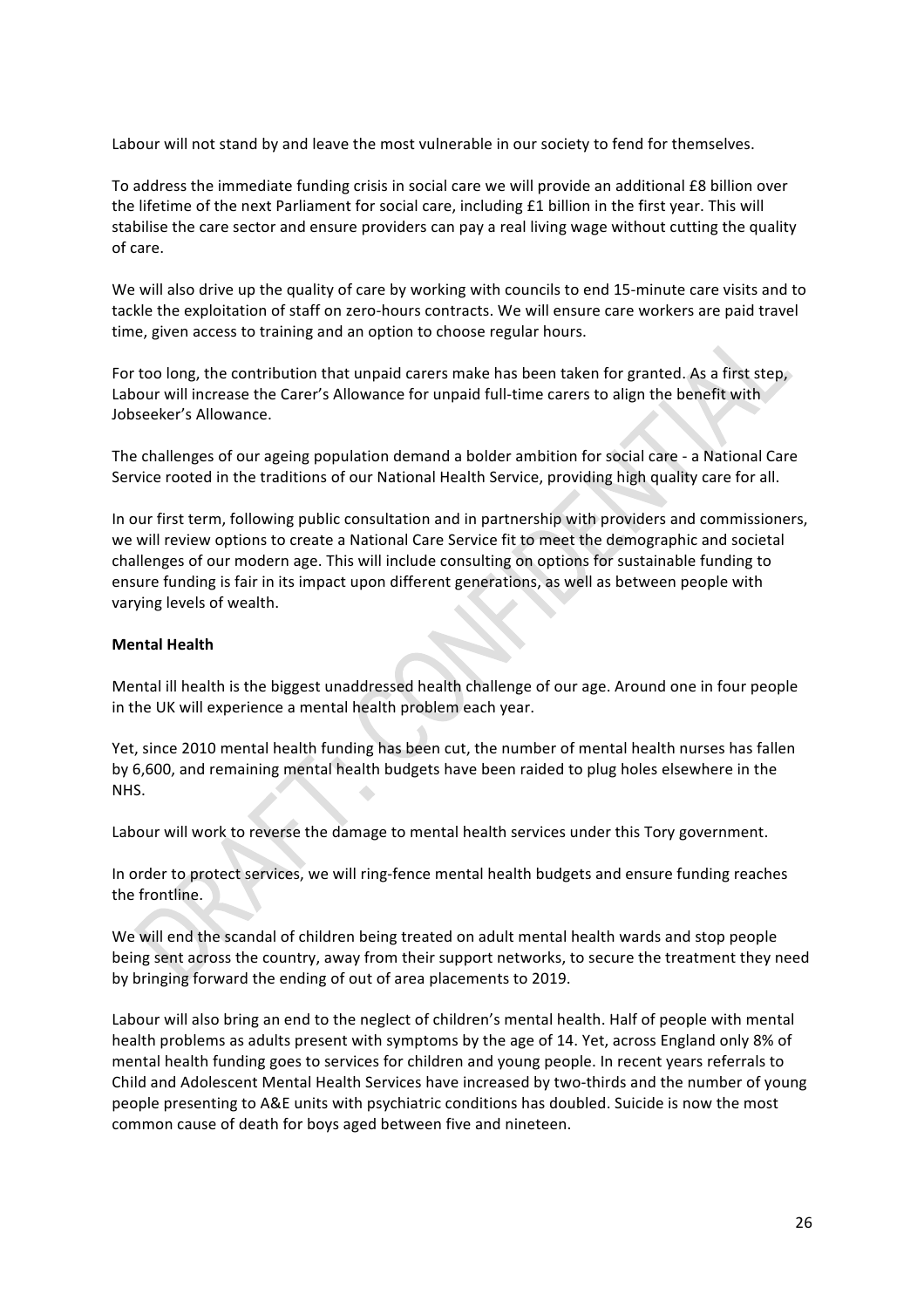Labour will invest in early intervention by increasing the proportion of mental health budgets spent on support for children and young people. We will ensure that access to a counselling service is available for all children in secondary schools.

Giving mental health the same priority as physical health means not only ensuring access to services, but also making improvement to those services. Choice is important in a modern NHS and patients who receive their therapy of choice have better outcomes. Labour will therefore ask NICE to evaluate the potential for increasing the range of evidence-based psychological therapies on offer.

### **Safer Communities**

### **Police & Crime**

Last year, there were an estimated 6.1 million incidents of crime experienced by adults in England and Wales alone. Almost every police force in the country recorded an increase in crime over the last year, with worrying rises in some of the most violent offences, including gun and knife crime and homicide.

On Theresa May's watch, police numbers have reduced by 20,000. Cuts to the police force endanger communities and endanger police officers too.

Labour's approach to policing crime will be different.

We will support the police in the performance of their duties. We will provide the equipment they need and the numbers they need. We will work with them to ensure that our communities are safer, for all of us.

We will champion community policing policies and incentivise good policing practise, working with Police and Crime Commissioners throughout the country.

Labour will recruit 10,000 more police officers to work on community beats, equivalent to at least one more for every neighbourhood in the country.

An effective anti-terrorism strategy has to command the confidence of all communities. But the current Prevent strategy has the potential to drive a wedge between the authorities and entire communities. Some feel they have been unfairly targeted and singled out because of some failings in Prevent. In government Labour will conduct a major review of the Prevent programme.

### **Borders**

Border security is vital in preventing serious crimes including child abduction, people trafficking, drug smuggling or modern day slavery.

Contrary to the Conservative government's rhetoric, they have not taken control of our borders or strengthened our security.

Instead, they have suppressed the independent inspector's reports highlighting weaknesses in our borders because they have cut the Border Force by thousands of personnel. They want to replace our border guards with private sector landlords, teachers, medical staff and other public sector workers, forcing them to provide information to the authorities.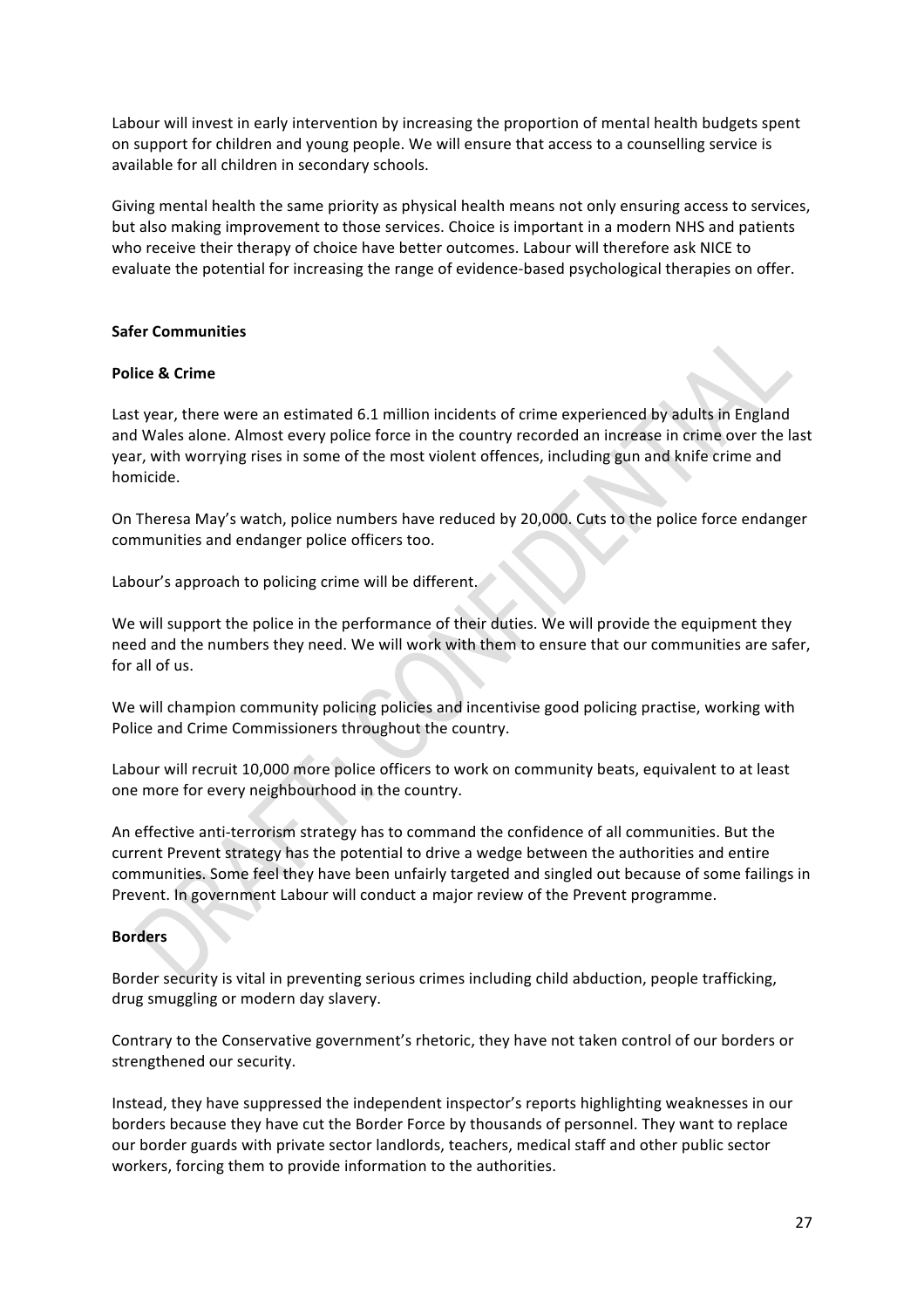Labour recruit 1,000 more border guards to add to our safeguards and controls.

### **Justice**

We all need access to the justice system to protect our rights, and to punish those would take away our rights and freedoms. Labour will set out to make Britain a fair society with liberties for all, governed by the rule of law, and in which the law is upheld and enforced equally.

Justice is becoming the preserve of the rich. Those who can afford a lawyer and to go to the courts.

For the ordinary man or woman, for the football fan, the striking worker, the environmental activist, the trade unionist, the disability benefit claimant; for them, for us, all too often, justice is denied and the truth is covered up.

Labour will campaign for full inquiries into historic injustices, as we did for Hillsborough, and in government we will open inquiries into the scandal of contaminated blood, Orgreave, blacklisting, and we will release all papers relating to the Shrewsbury 24.

Justice is also being eroded by the poor decisions of privatised assessments of disabled people, by the withdrawal of legal aid, by the removal of appeal rights, by the delays arising from over-crowded courts and tribunals, and by the costs of fees acting as a barrier to justice.

The Conservatives have threatened to tear up our Human Rights Act and withdraw from the European Convention of Human Rights.

Labour will promote access to justice, seek prompt resolution of disputes and retain the statutory underpinnings that protect us all, including the Human Rights Act.

Eligibility for legal aid has been withdrawn across a whole range of legal areas, in different jurisdictions under different procedures. It has produced a chilling effect on the delivery of fair decisions in accordance with the law.

We will consider the recommendations of the Access to Justice Commission established by Lord Bach. 

We will immediately re-establish entitlements to legal aid in the private law arena of the family courts. The consequences of withdrawal have been shameful, including a new requirement for victims of domestic abuse to pay doctors for certification of their injuries. Our plans will remove that requirement.

The justice system can be bewildering and imposing. There are many improvements that can be made in both the law and in the court processes. A Labour government will introduce a no-fault divorce procedure.

We will also reintroduce legal aid provisions for the preparation of Judicial Review. Judicial review is an important way of holding government to account. We believe that judges should not be denied the opportunity to check excessive abuse of executive power by the establishment for the sake of a few pounds.

Labour will extend the provision of legal aid entitlement to judicial review.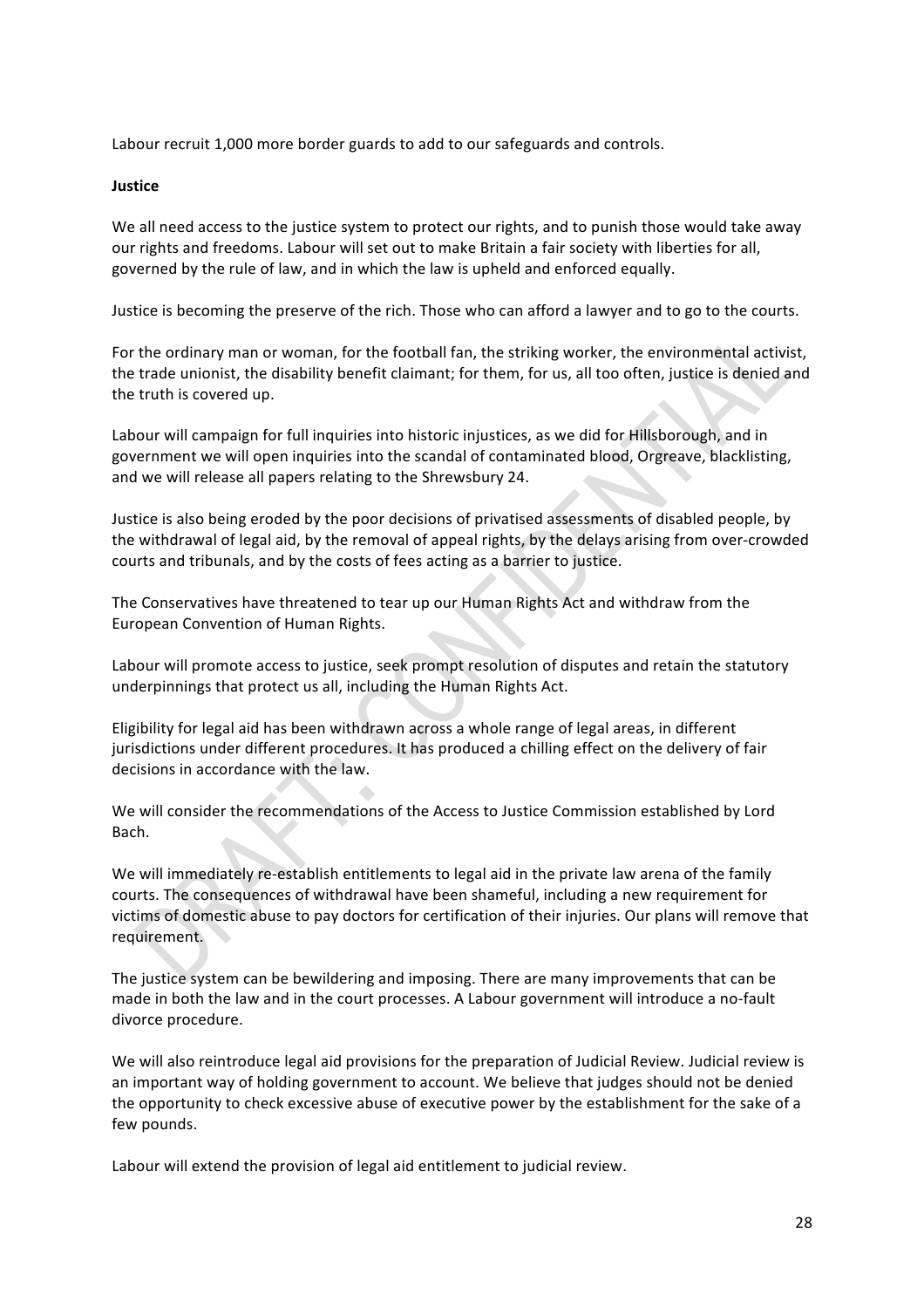A Labour government will consult on establishing an environmental tribunal

Labour will not prohibit the courts from raising monies to provide services, but we will introduce a ratio to establish the maximum difference between actual costs and charges levied.

## **Prisons**

Our criminal justice system is not working. Prisons are overcrowded and re-offending rates are too high. 

The Conservatives talked of a rehabilitation revolution, and then promptly gave up. Their proposal now is to lock up more and more, ignoring the evidence that our prisons are too often dumping grounds for people who need treatment more than they need punishment.

Prison should always be a last resort, our most extreme sanction for unacceptable behaviour. It should never be a substitute for failing mental health services, or the withdrawal of funding from drug treatment centres.

The Tories claim they will build bigger, privately owned, privately managed prisons. There will be no private prisons under Labour.

We still need to be tough on crime and tough on the causes of crime, too.

What we don't need is to be is tough on the workers in the criminal justice system. Prison and probation officers have tough jobs. They need the resources to do their jobs.

Violence against prison officers is increasing. Riots and disturbances in our prisons are increasing and rising prison escapes frighten local populations.

Our proposal to lift the public sector pay cap should help to increase the recruitment and retention of prison officers.

Labour will also hire 3,000 more prison officers, while reviewing the training and professional development available.

### **Leading Richer Lives**

### **Local communities**

Councils deliver vital local services to our communities, but their budgets have been slashed by Conservative cuts. This has led to a deterioration of local services, from bin collection to road repair. and the loss of important community assets, such as libraries, youth centres, and women's refuges.

Labour believes in devolving power to local communities, but that requires the necessary funding follows. You cannot empower local government if you impoverish it.

Labour is the party of devolution and we believe in handing back power to communities. We will devolve powers over economic development, complete with the necessary funding.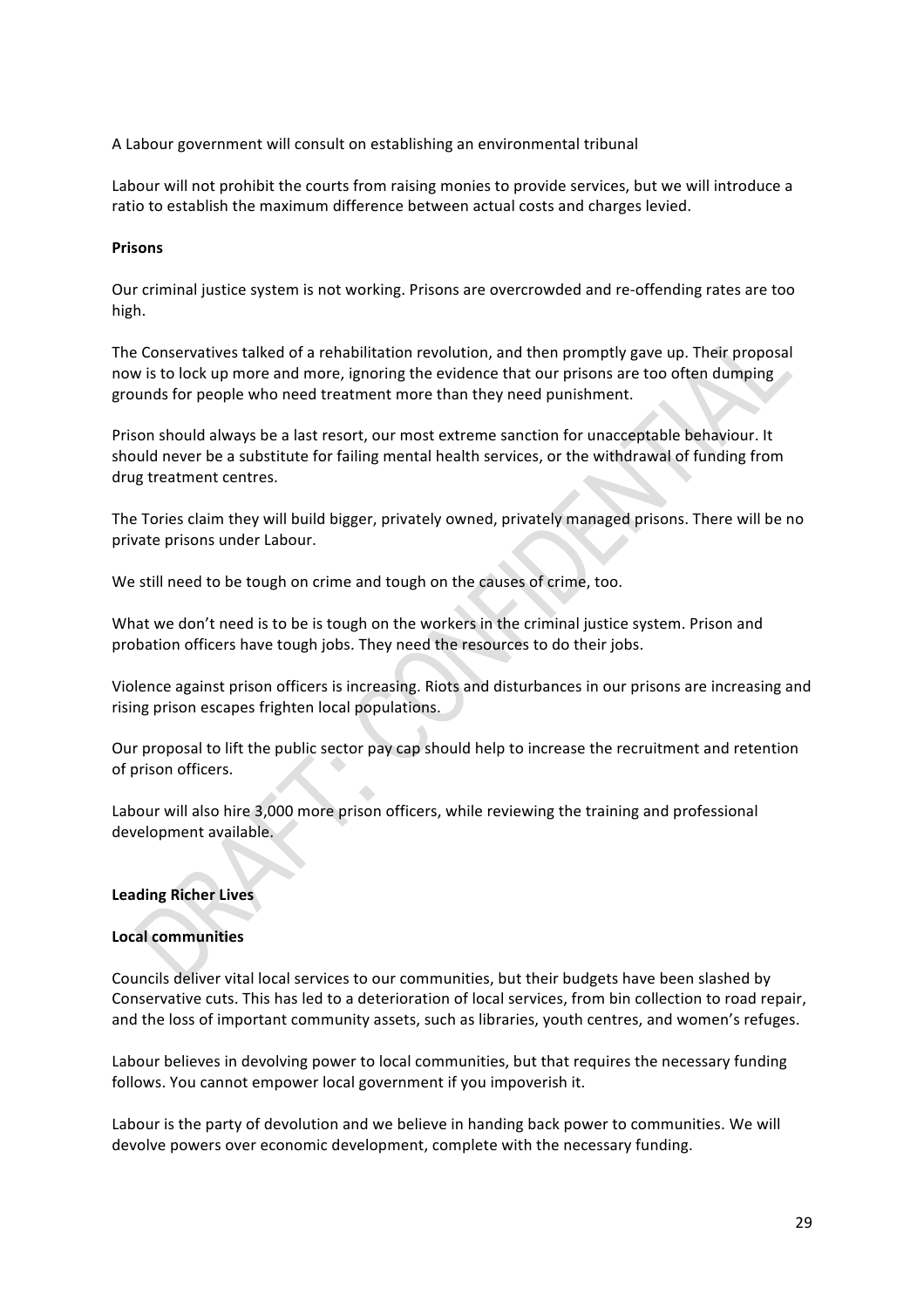It is through the planning system that communities can shape the kinds of high streets, homes and amenities that they want. But under the Conservatives, planning has been ender-resourced and disempowered, with democratic planning authorities unable to stand up to big developers. As a result, planning decisions have become too influenced by narrow economic considerations, with developers' profit taking precedence over community priorities.

A Labour government will properly resource and bolster planning authorities with fuller powers to put people and communities at the heart of planning. We will update compulsory purchase powers to make them more effective as a tool to drive regeneration and unlock planned development.

Under the Conservatives nearly £400 million has been cut from youth services and over 600 youth centres have closed. Labour will end the cuts to youth services.

Sure Start, and the support it gives to vulnerable and hard-to-reach mothers, was one of the great achievements of the previous Labour government, but under the Conservatives 1,200 Sure Start centres have been lost. Labour will protect Sure Start and ensure that no more centres close.

We will continue to support all training routes for social workers, including Frontline, and will prevent the private sector running child protection services. We will deliver earlier protection to victims of abuse by strengthening mandatory reporting.

And we will refocus social care to work with families in local communities, to prevent children becoming at risk of care.

Labour will support further regulation of commercial fostering agencies, as well as commissioning a review into establishing a national fostering service.

Labour will fund child burial fees for bereaved parents.

Libraries are vital social assets, valued by communities across the country. We will ensure libraries are preserved for future generations and updated with wi-fi and computers to meet modern needs. We will reintroduce library standards so that government can assess and guide councils in delivering the best possible service.

Labour will end the closure of Crown Post Office branches which play a major role in serving their communities. We will also setup a commission to establish a Post Bank, owned by the Post Office and providing a full range of banking services in every community.

Labour will give communities more power to shape their town centres, by strengthening powers to protect Post Offices, community pharmacies, high street banks, local pubs and independent shops, and promote measures to decrease high street vacancies.

The Conservative government's privatisation of Royal Mail was a historic mistake, selling off another national asset on the cheap.

Labour will reverse this privatisation at the earliest opportunity, because it is a profitable company that should still be giving a return to the many not the few, and because key national infrastructure like a postal system is best delivered in public ownership.

We will set up a National Review of Local Pubs to examine the causes for the large-scale demise of pubs, as well as the establishment of a joint taskforce that will consider future sustainability.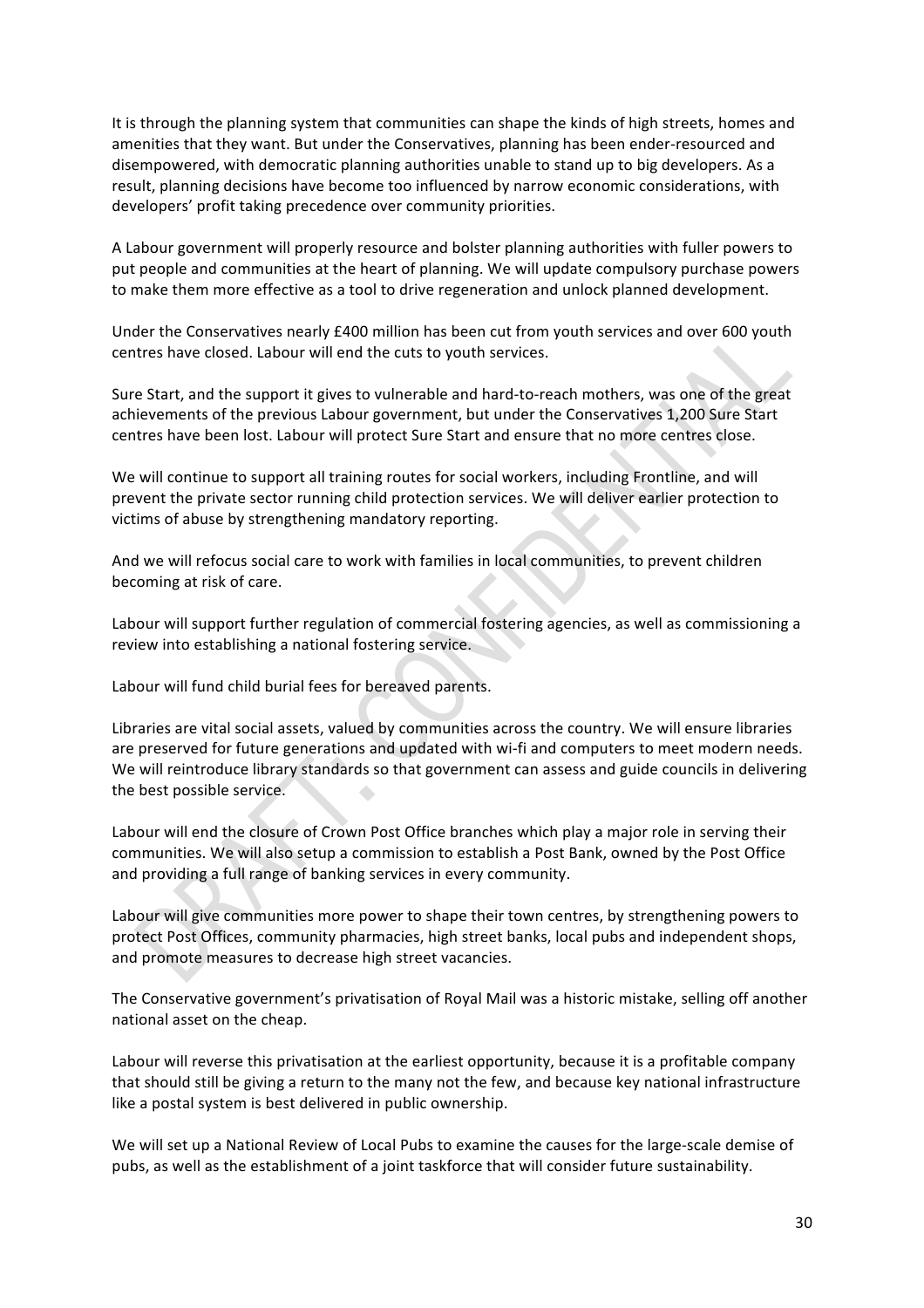We will reduce the maximum stake on Fixed Odds Betting Terminals from £100 to £2. These highly addictive machines in bookmakers across the country have become a problem for many families and communities. They allow players to gamble away £100 every 20 seconds, encouraging people to chase their losses. Labour will also legislate to increase the delay in between spins on these games in order to reduce the addictive nature of the games.

Labour will halt the cuts to the Fire & Rescue service. The Conservatives have cut 10,000 firefighter jobs and closed dozens of fire stations. As a result, response times have got slower and lives put at risk. Labour will consult on establishing national minimum standards for the service. Labour will give the Fire and Rescue Services a statutory duty to co-ordinate flood responses.

We will consider proposals to re-introduce a national pay structure for dedicated local government staff, and give members of the Local Government Pension Scheme full trustee status to help control investments and reduce fees and charges.

This Conservative government has taken rural communities for granted, with chronic underinvestment in transport, broadband and public services, including the closure of local schools, post offices, and libraries.

Rural infrastructure and industry has been neglected. Labour will invest in broadband, housing and transport to create jobs and ensure that the nation's prosperity is felt beyond our large towns and cities. 

Labour's national investment plans include coastal protections, better flood management and the broadband and 4G extensions which will underpin the future success of rural small businesses.

Rural councils deliver public services differently, and this needs to be reflected in funding allocation mechanisms. We will consider these differences in our re-evaluation of the business rate schemes.

We will introduce a rural-proofing process so that all our laws, policies and programmes consider the impact on rural communities.

Labour will support tourism at the heart of Government. The tourism industry represents 9.6% of UK employment, 4.9% of exports, and 9% of GDP, but its importance is too often forgotten. Labour will ensure that tourism becomes a national priority again. We will reinstate the cross-Whitehall ministerial group on tourism, and ensure that government ministers across departments understand how their roles fit into the national tourism agenda.

The Conservatives have failed to provide a clear, ambitious or sustainable vision for the future of the farming, food and fishing industries.

We will expand the role of the Groceries Code Adjudicator to ensure suppliers and consumers get a fair deal

We will reconfigure funds for farming and fishing to support smaller traders, local economies, community benefits and sustainable practices

We will allow EU workers employed across farming, fishing and food manufacturing to remain in the UK and reinstate the Seasonal Agricultural Workers Scheme.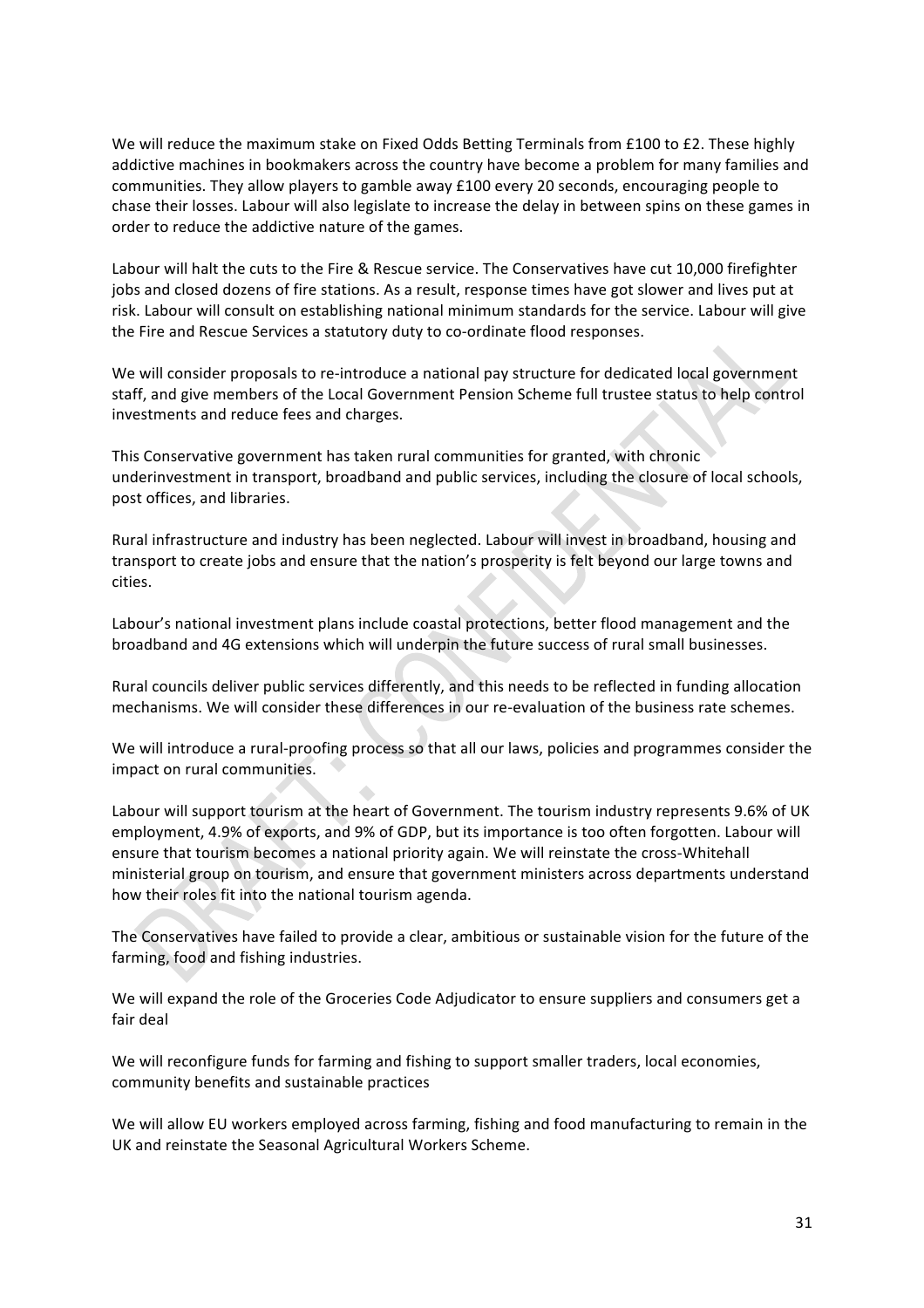We will introduce a new Agricultural Sector Council to underpin employment standards and wages

We will make utility companies return roads to a condition no worse than when they started digging.

### **Transport**

Labour will invest in a modern, integrated, accessible transport system that is reliable and affordable.

Our transport systems illustrate the abject failure of Tory policies: relentless deregulation, privatisation and fragmentation.

They say we get choice and efficiency but the reality of their transport privatisations has been that services are less reliable, safety is compromised, fares have risen, ticketing has become complicated and public health has worsened.

On rail we pay the highest fares in Europe for an increasingly unreliable and overcrowded service.

The beneficiaries of public funding siphoned off through transport privatisations have been the rocketing earnings of directors, dividends for shareholders, and the coffers of overseas governments.

A different system is possible. A Labour government will prioritise public service over private profit. And we will start by bringing our railways back into public ownership, as franchises expire.

A Labour government will introduce a Public Ownership of the Railways Bill to repeal the Railways Act 1993 under which the Conservatives privatised our railways.

In public ownership, we will deliver real improvements for passengers by freezing fares, introducing free wi-fi across the network, ensuring safe staffing levels and ending driver only operation, and by improving accessibility for disabled people.

A publicly owned railway system can be the backbone of our plans for integrated transport. It will be built on the platform of Network Rail, already in public ownership, and consider establishing a new public rolling stock company.

A Labour government will complete the HS2 high speed rail line from London through Birmingham to Leeds and Manchester, and then into Scotland, consulting with communities affected about the optimal route.

A Labour government will invest to regenerate the local and regional economies across the whole country, so that every area gets its fair share of transport investment.

A Labour government will link HS2 with other new investments, such as Crossrail of the North.

To harness the economic potential of new technologies and science we will complete the Science Vale transport arc, from Oxford to Cambridge through Milton Keynes.

To prepare for global new trade arrangements, we will study the feasibility of port development in Southampton and Avonmouth as well as Liverpool, Hull and Immingham.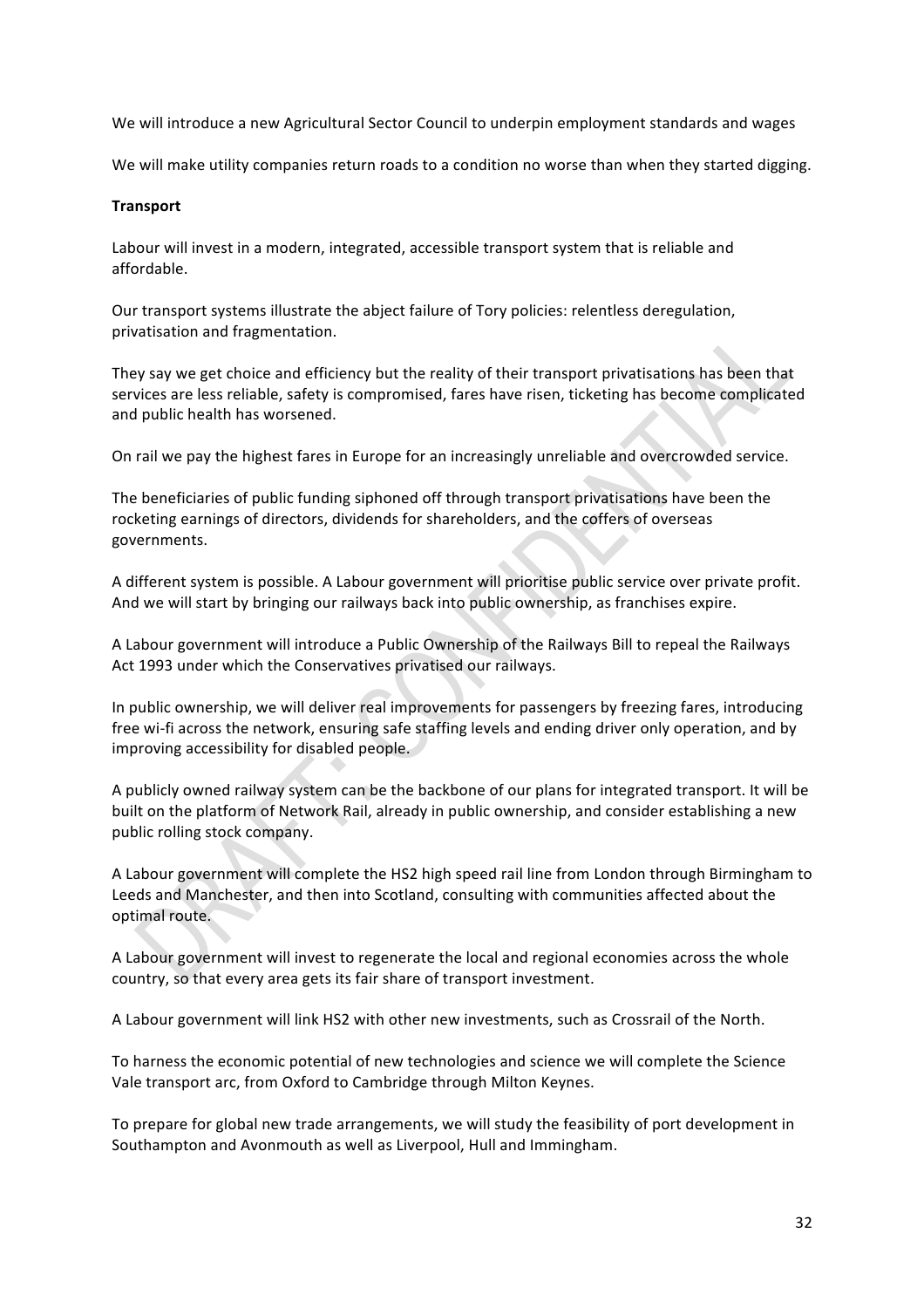In London, to ensure our capital continues to prosper, we will build Crossrail 2 and devolve responsibilities for running the commuter train lines to the Transport for London authority.

We will invest in Scotland, Wales and Northern Ireland, too, working with devolved administrations through the National Infrastructure Commission.

Our plans for will encourage and enable people to get out of their cars, for better health and a cleaner environment.

Across the country we will enable the creation of municipal bus companies, publicly run for passengers not profit.

We will introduce regulations to designate and protect routes of critical community value, including those that serve local schools hospitals and isolated settlements in rural areas.

We will better regulate the licensed taxi and private carriage hire sectors in the knowledge that new technologies, consumer service and public safety all require the competitive playing field between these sectors to be levelled.

We will invite the National Infrastructure Commission to recommend the next stages for developing and upgrading the National Cycle Network.

We will continue to upgrade our highways and improve road works at known bottlenecks. The A1 North, the Severn Bridge and the A30 provide essential connections and require our urgent consideration. 

We will refocus the roads building and maintenance programmes on road safety, connecting our communities, feeding public transport hubs and realising untapped economic potential.

Our rail freight programme on a publicly owned railway will leave our roads freer and our air cleaner.

Labour supports the expansion of aviation capacity and we will continue to support the work of the Airports Commission.

We will continue working with our neighbours through the European Union's Highways of the Seas and by negotiating to retain membership of the Common Aviation Area and Open Skies arrangements.

### **Environment**

Investing in our environment is investing in our future. We will defend and extend existing environmental protections.

We will champion sustainable farming, food and fishing by investing in and promoting skills, technology, market access and innovation.

The Conservatives broke their promise to be the 'greenest government ever'. They have allowed fracking in national parks, evaded their responsibilities on air quality, and cut the funding for flood defences. The future of our farming, food and fishing industries hangs in the balance, to be used as negotiating leverage in Brexit negotiations.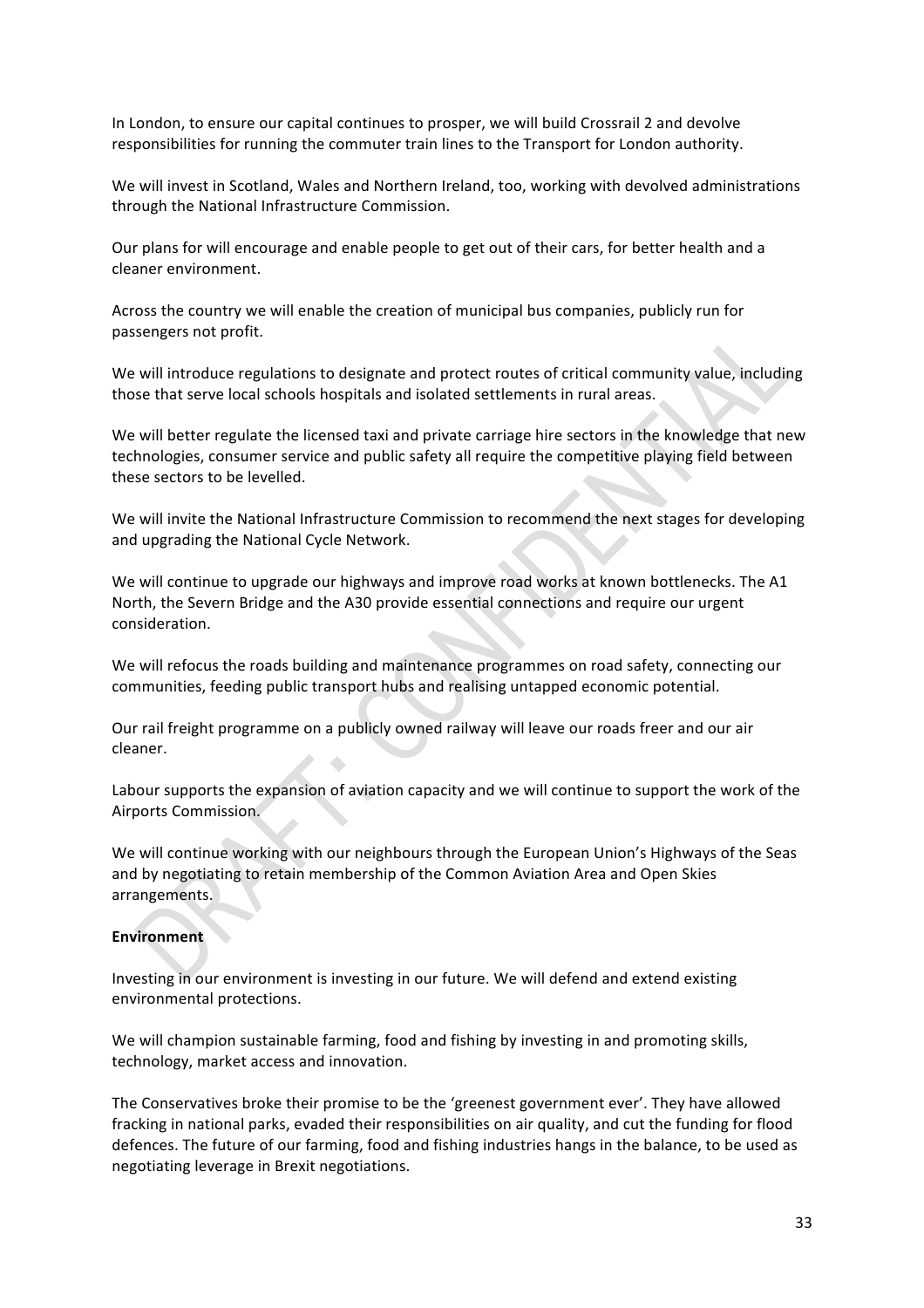Only a Labour government will prioritise a sustainable, long term future for our farming, fishing and food industries, invest in rural and coastal communities and guarantee the protection and advancement of environmental standards.

The Conservatives threatened bonfire of red tape, as part of Brexit, is a threat to our environmental protections and to the quality of our lives. Their record on combating climate change and environmental damage has been one of inaction and broken promises.

The balance needs resetting: our air is killing us, our farms face an uncertain future, our fish stocks are collapsing, our oceans are used as dumping grounds, our forests, Green Belt, National Parks, Areas of Outstanding Natural Beauty and Sites of Special Scientific Interest are all under threat.

Labour will introduce a new Clean Air Act to deal with the Tory legacy of illegal air quality.

We will establish Blue Belts in the seas and oceans surrounding our island.

We will set guiding targets for plastic bottle deposit schemes, working with food manufacturers and retailers to reduce waste

We will protect our bees by prohibiting neonicotinoids

We will work with farmers and foresters to plant a million trees of native species to promote biodiversity and better flood management

Unlike the Conservatives who attempted to privatise them, Labour will keep our forests in public hands.

## **Animal Welfare**

Animals in our food chain need protection. Domestic animals require stronger protection from cruelty. Wild animals need a sustainable ecosystem.

Our stewardship of the environment needs to be founded on sound principle and based on scientific assessment.

Labour's vision is for the UK to lead the world with high animal welfare standards in the wild, in farming and with domestic animals.

We will cease the badger cull which spreads Bovine TB

We will use reconfigured funding streams to promote cruelty free animal husbandry and consult on ways to ensure better enforcement of agreed standards

We will prohibit the third party sale of puppies, introduce a total ban on ivory trading, and support the ban on wild animals in circuses.

Labour banned fox hunting, Theresa May opposed it. Only a Labour government will maintain the ban. 

### **Culture for all**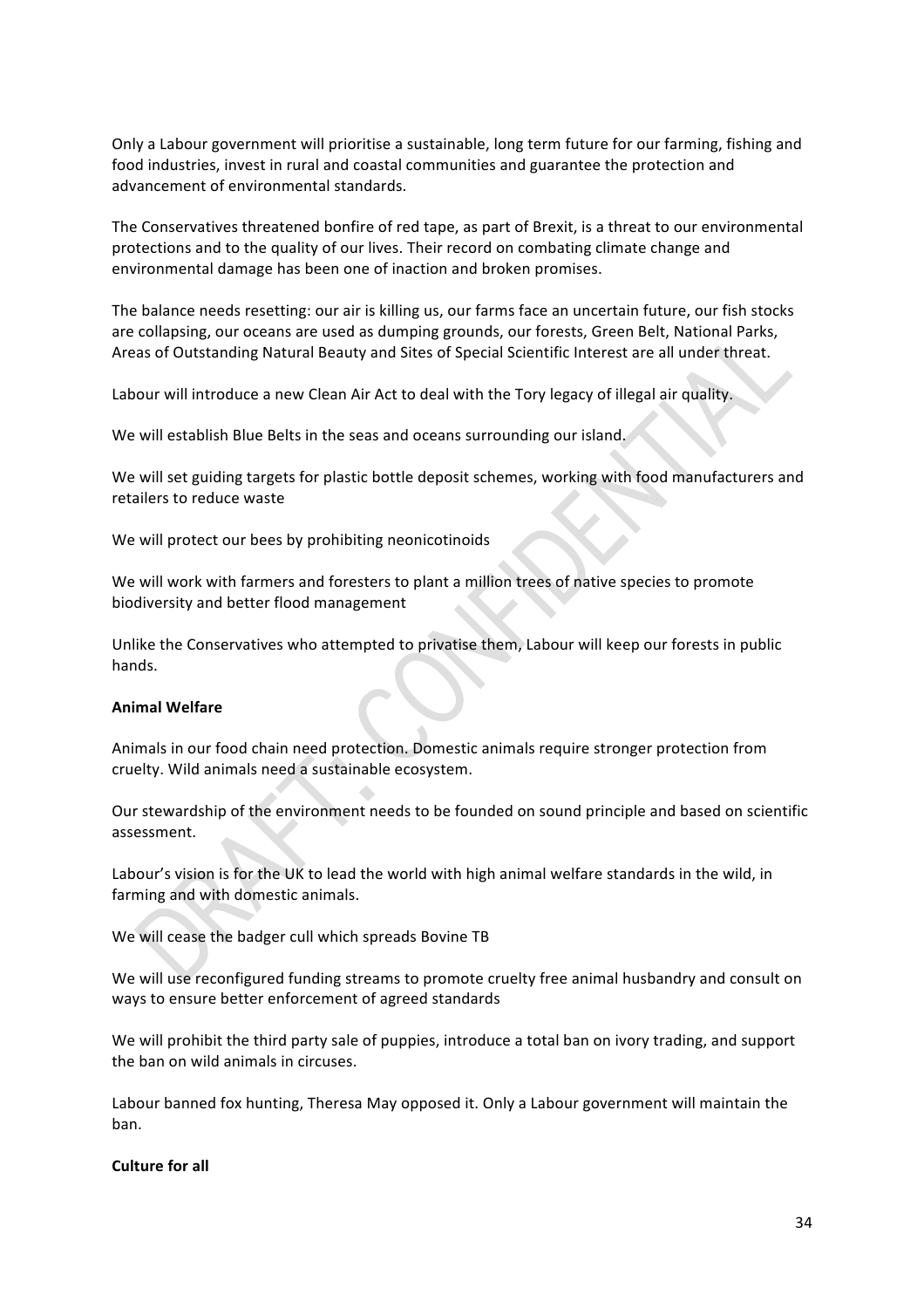Britain's creative industries are the envy of the world, a source of national pride, a driver of inward investment and tourism and a symbol of the kind of country we are now and aspire to be in the future. As Britain leaves the EU we will put our world-class creative sector at the heart of our negotiations and future industrial strategy. We need to do more to open the arts and creative industries to everyone.

We will introduce a £1 billion Cultural Capital Fund to upgrade our existing cultural and creative infrastructure to be ready for the digital age and invest in creative clusters across the country, based on a similar model to enterprise zones. The fund will be available over a five-year period, administered by the Arts Council. It will be among the biggest arts infrastructure funds ever, transforming the country's cultural landscape.

Labour will maintain free entry to museums and invest in our museums and heritage sector. Conservative cuts to the Arts Council and local authorities have created a very tough financial climate for museums, with some closing or reducing their services, and others starting to charge entry fees. The Cultural Capital Fund will have a particular focus on projects that could increase museums' and galleries' income and viability.

Labour will end the cuts to local authority budgets to support the provision of libraries, museums and galleries. We will take steps to widen the reach of the Government Art Collection so that more people can enjoy it.

We will continue to mark the ongoing centenary of the First World War, and the sacrifice of all those who died. Labour remains committed to honouring the role of all who have served our country, including the Sikh, Hindu and Muslim soldiers who fought for Britain.

Labour will introduce an arts pupil premium to every primary school in England – a £160m per year boost for schools to invest in projects that will support cultural activities for schools over the longerterm. We will put creativity back at the heart of the curriculum, reviewing the EBacc performance measure to make sure arts are not sidelined from secondary education.

Labour will launch a nationwide creative careers advice campaign in schools to demonstrate the range of careers and opportunities available and the skills required in the creative industries, from the tech sector to theatre production.

Being a performer is a great career, but too often the culture of low or no pay means it is hard for those without well-off families to support them. We will work with trade unions and employers to agree sector specific advice and guidelines on pay and employment standards that will make the sector more accessible to all.

We will improve diversity on and off screen, working with the film industry and public service and commercial broadcasters to find rapid solutions to improve diversity.

We recognise the serious concern about the "value gap" between producers of creative content and the digital services that profit from its use, and will work with all sides to review the way creators and artists are rewarded for their work in the digital age.

Music venues play a vital role in supporting the music industry's infrastructure and ensuring a healthy music industry continues in Britain. Labour will review extending the £1,000 pub relief business rates scheme to small music venues.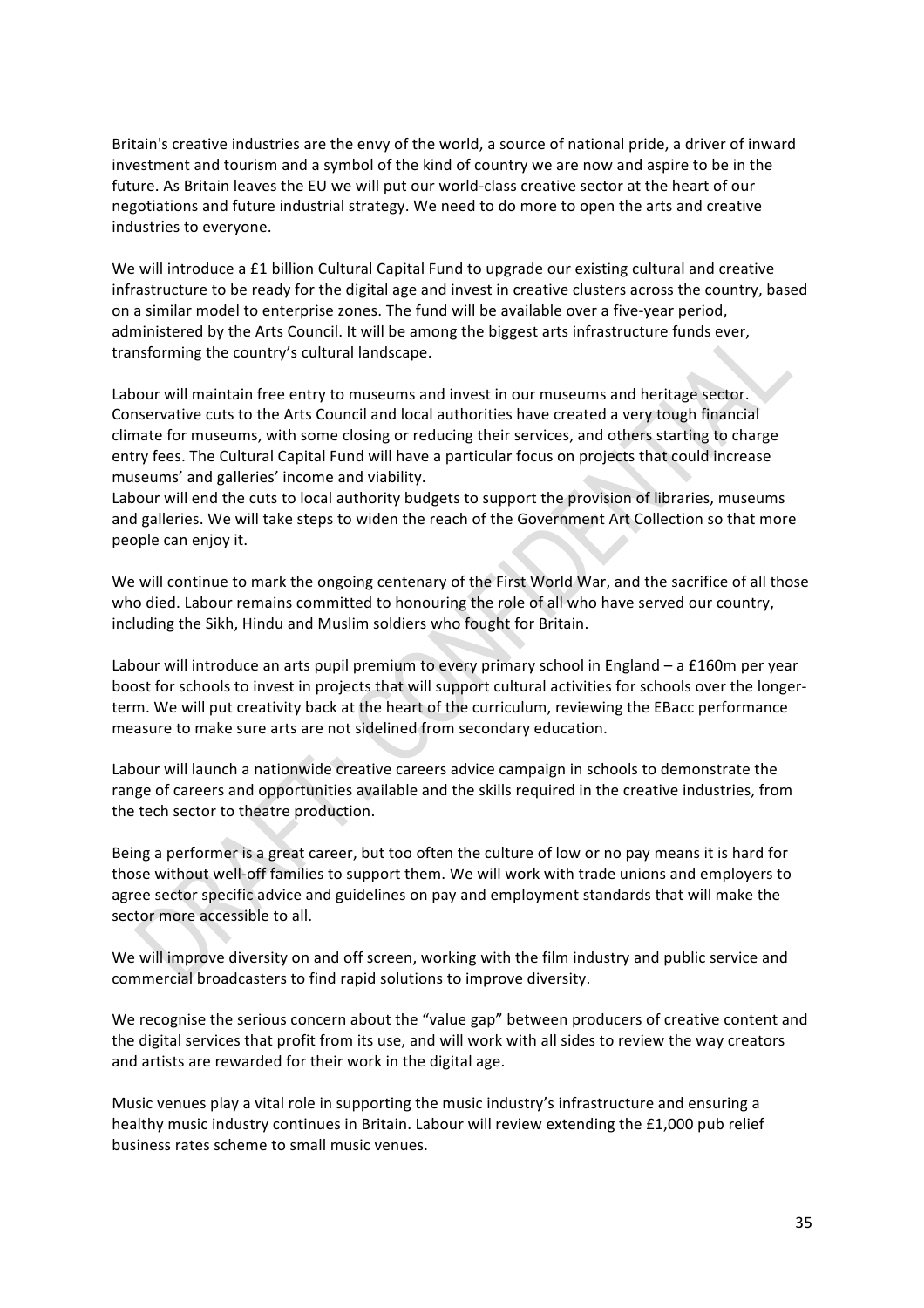We all need to work harder to keep children safe online. Labour will ensure that tech companies are obliged to take measures that further protect children and tackle online abuse. We will ensure that young people understand and are able to easily remove content they shared on the internet before they turned 18.

## Media

The BBC is a national asset which we should all be proud of. Unlike the Conservatives, Labour will always support it and uphold its independence. We will ensure the BBC and public service broadcasting has a healthy future. Labour is committed to keeping Channel 4 in public ownership and will guarantee the future of Welsh-language broadcaster S4C.

Victims of phone hacking have been let down by a Conservative government that promised them justice, but failed to follow through. We will implement the recommendations of part one of the Leveson Inquiry and commence part two of the inquiry that will look into the corporate governance failures that allowed the hacking scandal to occur.

Local newspapers and broadcasting in Britain are an important part of our democracy and our culture. We are concerned about closures of local media outlets and the reductions in number of local journalists. Labour will hold a national review into local media.

### **Sport**

Sport must be run in the interests of those who participate in it and love it, not just for a privileged few. We will give football supporters the opportunity to have a greater say in how their clubs are run, legislating for accredited supporters trusts to appoint and remove at least two club directors and to purchase shares when clubs change hands. We will review fan participation in sports governance more widely.

Sporting events must be open and accessible to all. We will push sports authorities to make rapid improvements on access provision for disabled fans.

Labour will ensure the Premier League delivers on its promise to invest 5% of its television rights income into the grassroots to help the next generation of players and coaches, and improve facilities and pitches. The Premier League has so far failed to do so, despite lucrative new domestic and international TV deals.

We will work with interested cities to back a UK bid to host the 2022 Commonwealth Games, following the announcement that Durban will no longer stage the event.

The broken ticketing market in the UK means tickets sell out instantly and are put up at vastly inflated prices on ticket tout websites. Labour will enforce anti-bots legislation and implement the recommendations of the Waterson Review to ensure fairness for fans.

### **Extending Democracy**

As we change our constitutional relationship with Europe we must also adjust our own arrangements. Just as many felt that power was too centralised and unaccountable in Brussels, so many feel that about Westminster.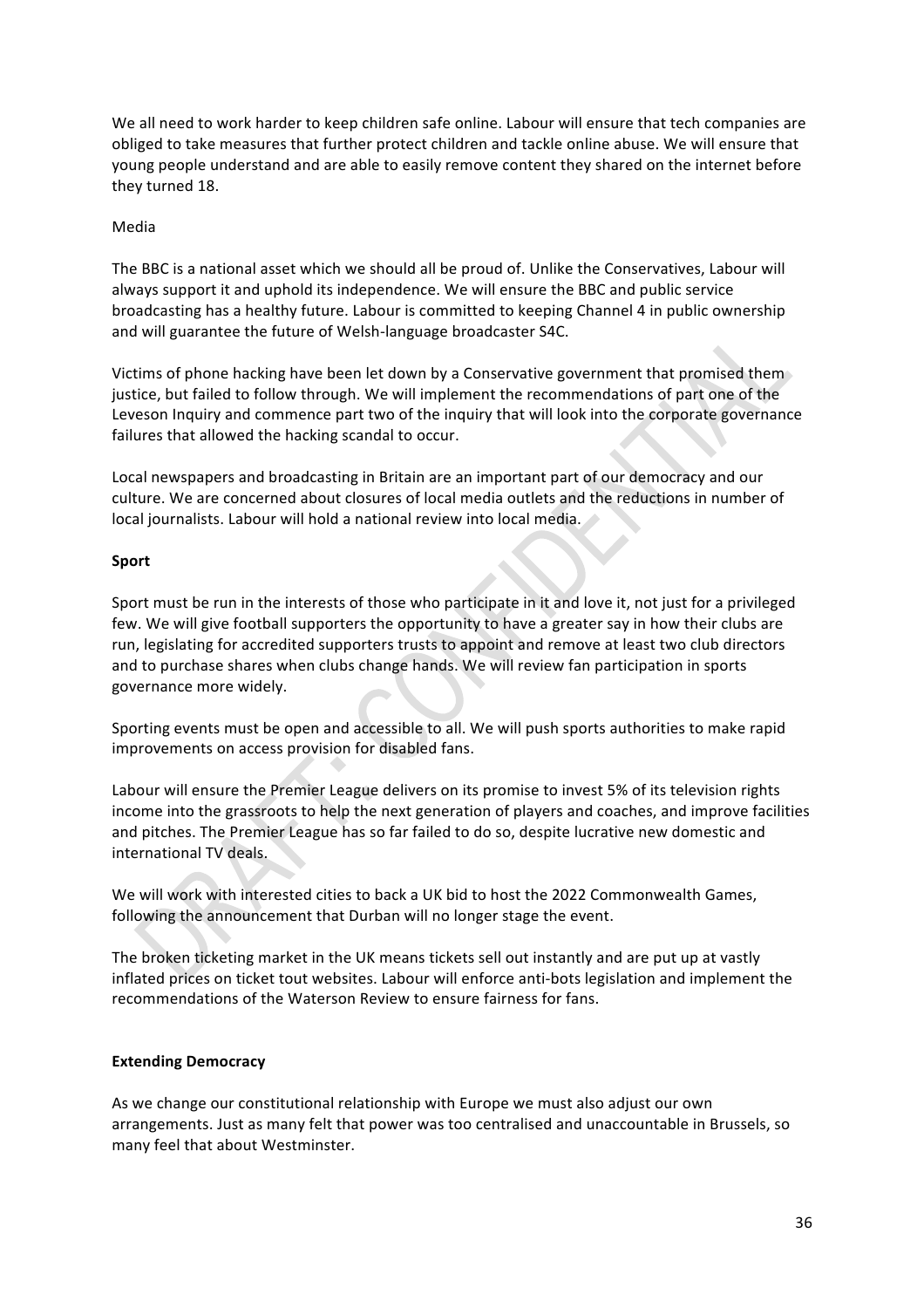A Labour government will establish a constitutional convention to examine and advise reform of the way Britain works at a fundamental level.

We will consult on its form and terms of reference but our aim is clear: we will invite recommendations to check the privileges of the elite and give power back to the people.

This is about where power and sovereignty lies  $-$  in politics, the economy, the justice system, and in our communities.

Labour will establish a Constitutional Convention to take forward the debate about a new constitutional settlement for the entire UK, with England as much as a priority as Scotland, Wales and Northern Ireland.

The Convention will look at extending democracy locally, regionally and nationally.

Our fundamental belief is that the second chamber should be democratically elected. In the interim period we will seek to end the hereditary principle and reduce the size of the current House of Lords as part of a wider package of constitutional reform to address the growing democratic deficit across Britain.

We will extend the Freedom of Information Act to private companies that run public services

We will reduce the voting age to 16. At 16 you are eligible to pay tax, get married or even join the army. You deserve a vote.

We will safeguard our democracy by repealing the Lobbying Act, which has gagged charities, and introduce a tougher statutory register of lobbyists.

### **England**

We need a relationship of equals with devolved administrations. Labour will create a role for a Minister for England, who will sit under the Secretary of State for Communities and Local Government, and will work with the Secretary of State for Scotland, Wales and Northern Ireland. We will restore regional offices to increase contact between central and local government on the ground.

Labour will also remove the requirement for directly elected mayors in combined authorities, while keeping that as an option.

### **Scotland**

Labour opposes a second Scottish independence referendum and will campaign tirelessly to ensure that the desire to remain a part of the UK is respected.

We will establish a Scottish National Bank under Scottish control and backed by the National Investment Bank with £20 billion of lending power to deliver funds to local projects and Scotland's small businesses creating work and stimulating the economy.

We will set up an inquiry into blacklisting, and will also urge the government at Holyrood to hold an inquiry into the actions of Scottish police forces during the miners' strikes.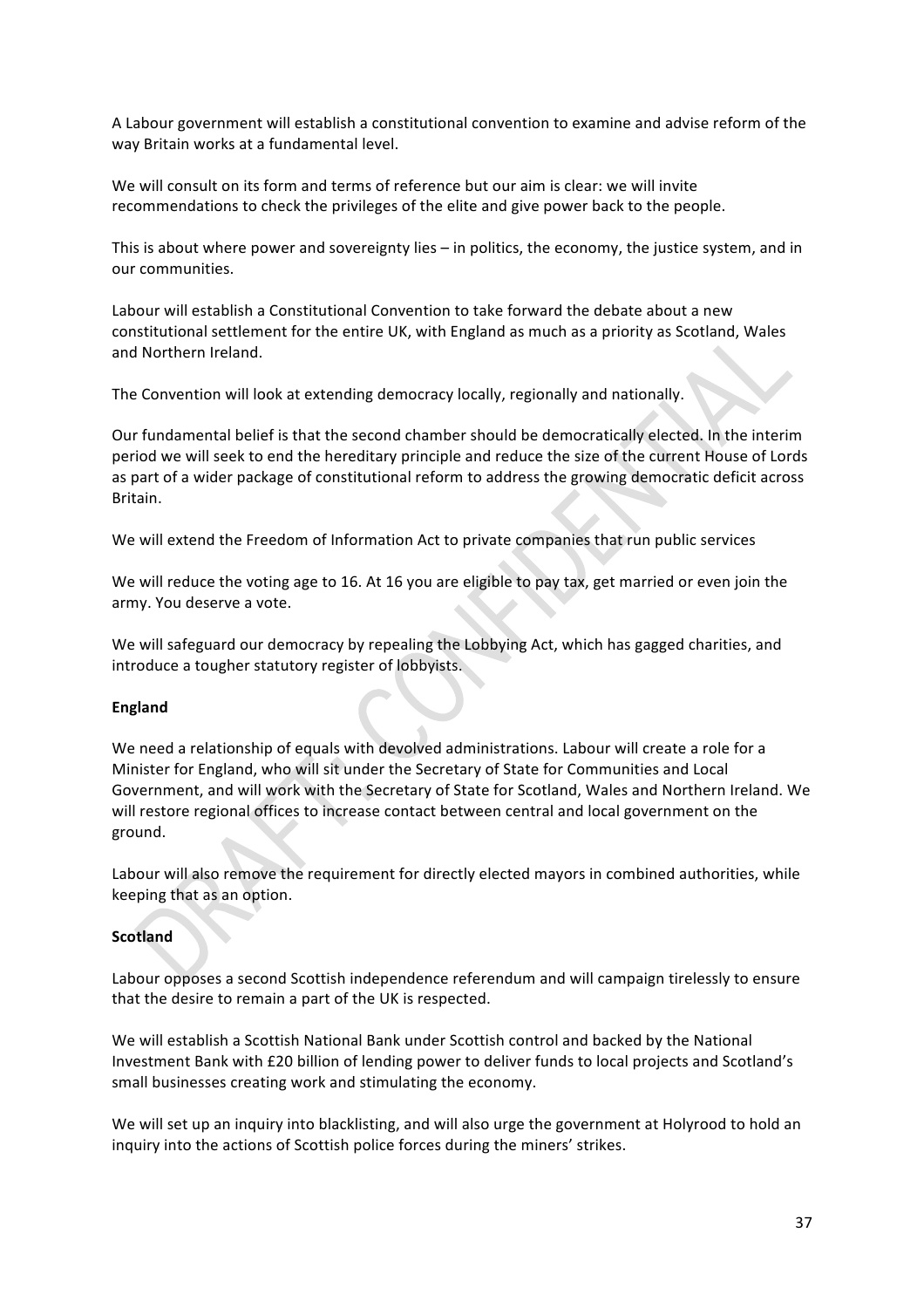## **Wales**

We are proud of the achievements of the Welsh Labour Government and its record of delivery. In government we will work in partnership with the administration in Cardiff to stand up for the people of Wales, protect public services, and ensure a fair funding settlement.

### **Northern Ireland**

The peace we have today Northern Ireland is due to the courageous endeavours of those on all who sides who have been brave enough to build it.

The Good Friday Agreement, which Labour helped to negotiate, is one of the greatest achievements of Labour in office.

Labour is committed to supporting Stormont and the full operation of the Northern Ireland Assembly, and working with all sides to deliver a more peaceful and prosperous country.

### **A more equal society**

A more equal society is not just about the money in our bank accounts, it is about respect for each other and the right of everyone not to be held back by prejudice or discrimination.

Labour has fought for equality throughout our existence  $-$  our first leader, Keir Hardie, backed the suffragettes, and it was Labour governments that brought in the Equal Pay Act, the Race Relations Acts, and the Equality Acts. We established the Equality and Human Rights Commission (EHRC) to eliminate discrimination.

The Conservatives cuts to the EHRC, slashing its budget by two-thirds, reveals their real attitude to issues of equality and discrimination.

These cuts have been made amid the rise in hate crime recorded by the police in the last year. The commission has recognised status by the United Nations in its important role in holding government and organisations to account on their duties under the Equalities Act.

Labour will make the EHRC truly independent, not part of the Government it is meant to scrutinise, and give it the appropriate funding to carry out its functions.

Labour will also consult on making terminal illness a protected characteristic under the Equality Act to protect against workplace discrimination, building on the Dying to Work campaign.

A Labour Government will consult on an Economic Equality Bill to tackle entrenched inequality. The Conservatives have talked the talk on equality while implementing economic policies that make life harder for women, black and ethnic minorities, the disabled and the LGBT community. Labour's analysis of the Conservatives autumn statement showed that 86 per cent of the gains made by the government through tax and benefit cuts changes came from women, an increase from 81 per cent the previous year.

### **Women**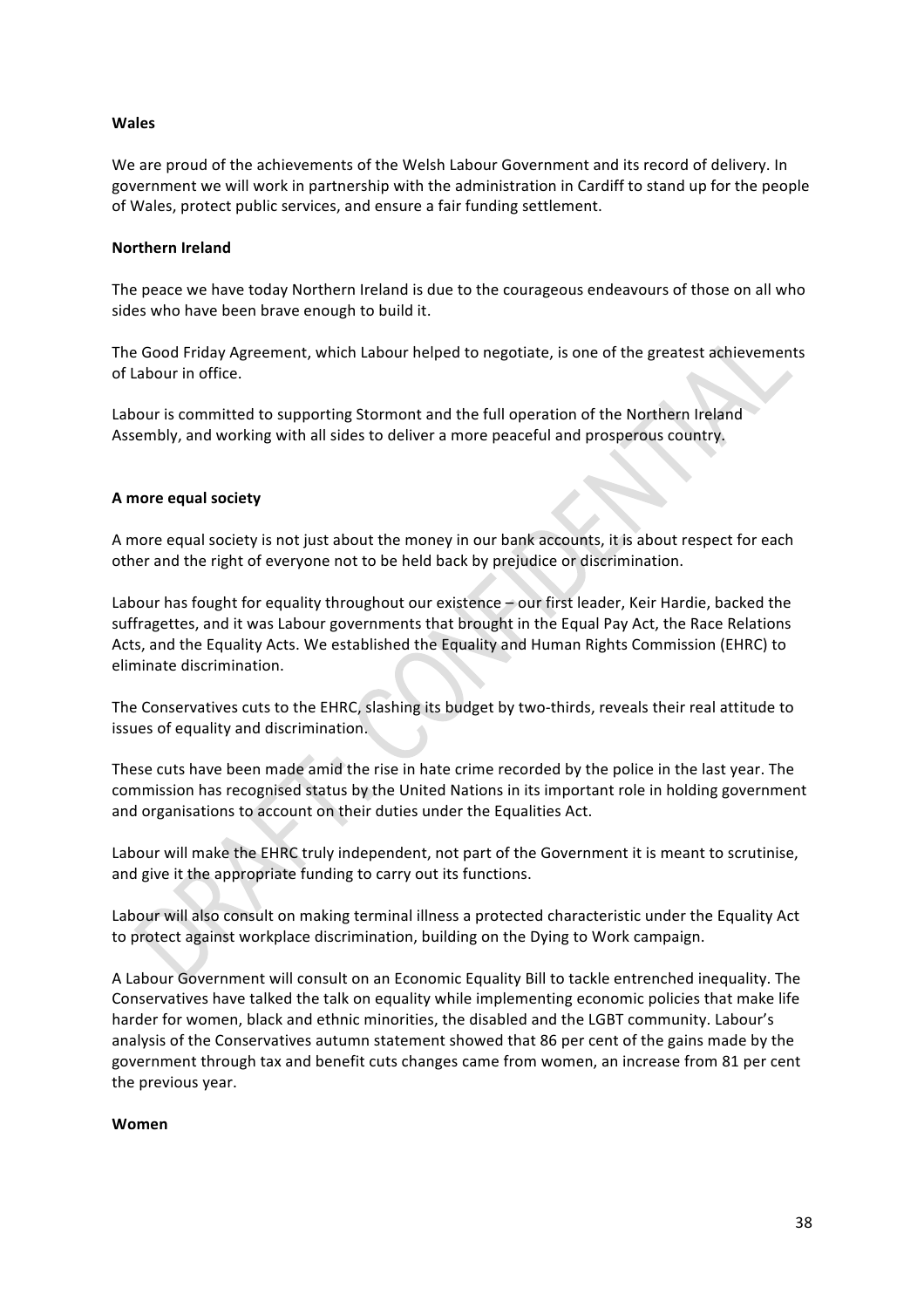The advances for women in Britain and around the world have been fought and won by determined women working together for real change often in the face of resistance and even abuse.

Labour has a proud record on progressing women's rights and freedoms. We brought in the Equal Pay Act, the Sex Discrimination Act, the Equality Act, the minimum wage and introduced Sure Start. Ours will be a Government for women, with a Cabinet of at least 50% women, that fights inequality and misogyny in every part of society. Women's rights, human rights, will be at the heart of Labour's fight for a fairer and more equal Britain.

We will build on Labour's past achievements and push for full equality for women: financially, in the workplace, in families and homes, online and in public spaces. A Labour Government will gender audit all policy and legislation for its impact on women before implementation.

Labour will continue to ensure a woman's right to choose a safe, legal abortion – and we will legislate to extend that right to women in Northern Ireland.

Violence against women and girls continues to be a global epidemic affecting an estimated one in three women worldwide. In the UK, on average two women are killed by their current or a former partner every week. Under the Conservatives, over a third of all local authority funding to domestic and sexual violence was already cut by 2012.

Labour will appoint a new commissioner to enforce minimum standards in tackling domestic and sexual violence. A Violence Against Women Commissioner would also provide stable central funding for women's refuges and rape crisis centres and encourage sharing of best practice between local authorities.

Maternity discrimination under the Conservatives is out of control, almost doubling in the past ten years. Many mothers a reluctant to raise complaints about discrimination and unfair treatment. Unlawful maternity and pregnancy discrimination is now more common in Britain's workplaces than ever before, with 54,000 pregnant women and new mothers forced out of their jobs in 2015. We will also reverse the unfair employment tribunal fees which literally price people out of justice. And Labour will extend the time period for applying for maternity discrimination to the employment tribunal from three to six months.

### **LGBT** Equality

Labour has a proud record championing the fight for LGBT equality. We abolished Section 28, equalised the age of consent, created civil partnerships, and it was only through Labour votes that equal marriage became law. However, there is still a long way to go issues such as education, equal access to public services, levels of LGBT hate crime, and mental and physical wellbeing.

A Labour government will reform the Equality Act 2010 to ensure it protects Trans people by changing the protected characteristic of 'gender assignment' to 'gender identity' and remove other outdated language such as 'transsexual'.

Labour will bring the law on LGBT hate crimes into line with hate crimes based on race and faith, by making them aggravated offences.

To tackle bullying of LGBT young people, Labour will ensure that all teachers receive initial and ongoing training on the issues students face and how to address them. And we will ensure that the new guidance for relationships and sex education is LGBT inclusive.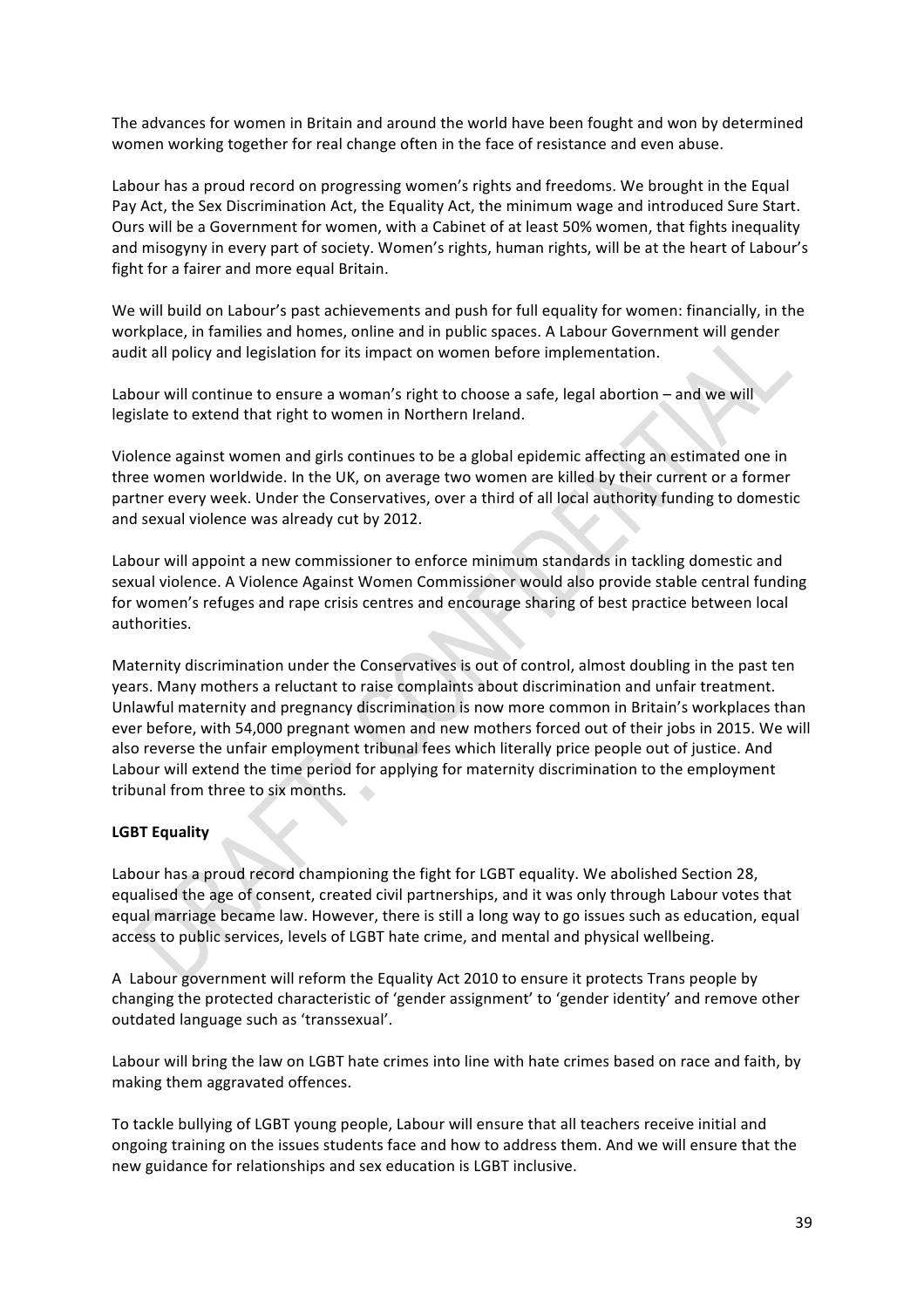Likewise, we will ensure all frontline health and social care professionals receive ongoing training to understand and meet the needs of LGBT patients and service users. Labour will ensure that NHS England completes the trial programme to provide PrEP as quickly as possible, and fully roll out the treatment to high risk groups to help reduce HIV infection.

### **Diverse communities**

The Labour Party is the party of equality. We seek to build a society free from all forms of racism, anti-Semitism and Islamophobia.

We should all be deeply troubled by the rise in racially aggravated attacks and race hate crime this year. Anti-Semitic incidents are also on the rise once more and we are committed to combatting this trend with adequate resources and firm political will.

Commissioning a report on our own Party was an unprecedented step in British politics, demonstrating a commitment to tackling prejudice wherever it is found. Labour is already acting on recommendations, including reform of internal disciplinary procedures to make them firmer and fairer, and expansion of training to tackle anti-Semitism. On a matter of such importance, Labour urges all democratic political parties to do the same.

We will end racism and discrimination against Gypsy, Roma and Traveller communities, and protect the right to lead a nomadic way of life.

Black and Asian workers still suffer a massive pay gap. By introducing equal pay audit requirements on large employers, Labour will close the pay gap. By making the minimum wage a real living wage, we will benefit ethnic minority workers who are more likely to be on low pay.

We will implement the Parker Review recommendations to increase ethnic diversity on the boards of Britain's largest companies.

### **Disabled people**

Over the last seven years of Conservative government, disabled people have borne the brunt of cuts to benefits and services.

And people with disabilities have been vilified with divisive rhetoric like 'scroungers' and 'shirkers'. In this climate, recorded disability hate crime has increased.

Last year the UN published a report concluding that the Conservative government had committed "grave, systematic violations of the rights of persons with disabilities."

Currently 4.2 million disabled people live in poverty in Britain, and the disability employment gap remains stubbornly high.

Labour believes in the social model of disability – that it is society which disables people, and it is our job to remove those barriers. The previous Labour government signed the UN Convention on the Rights of Persons with Disabilities (UNCRPD). The next Labour government will sign the UNCRPD into UK law.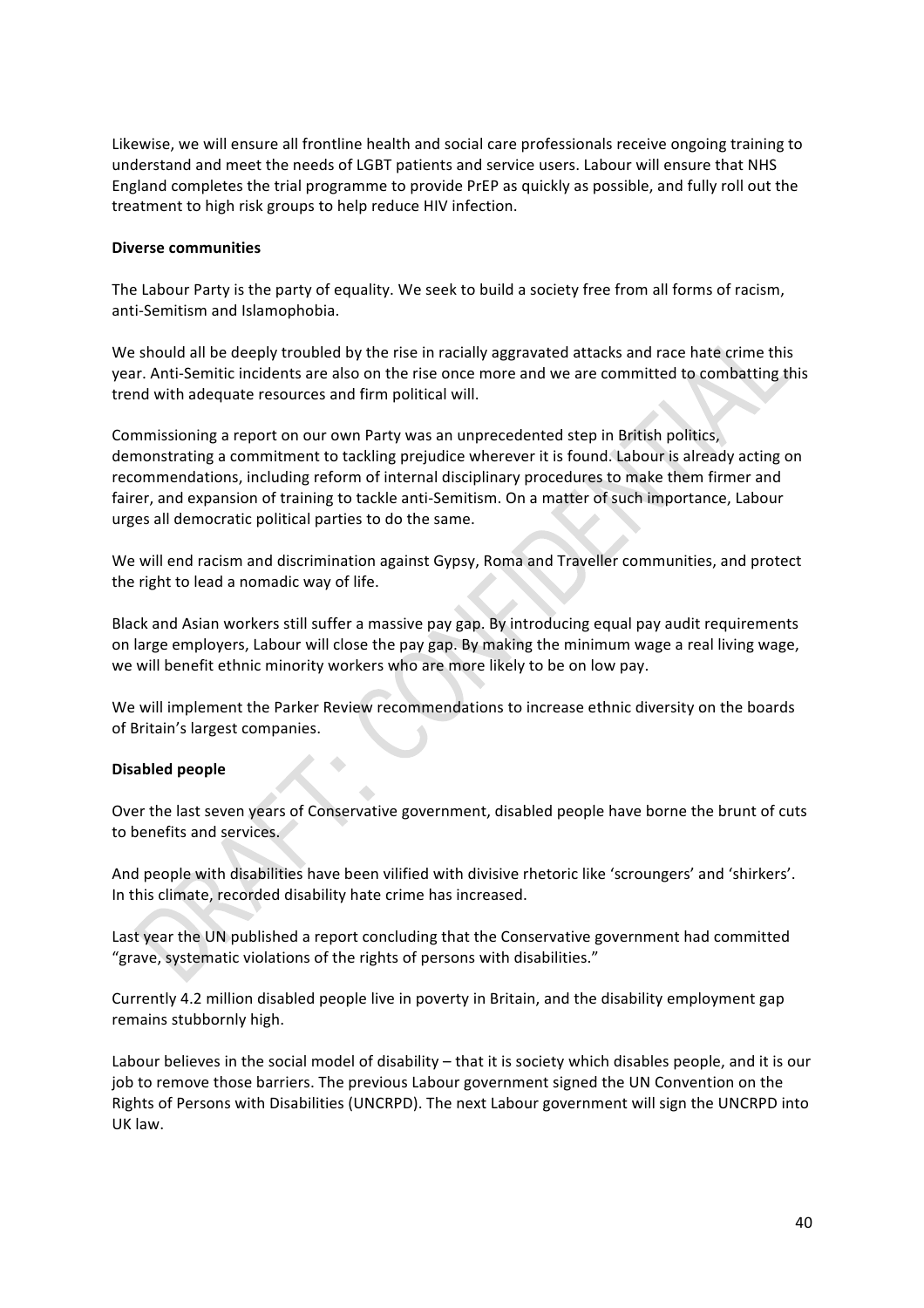Labour will act to tackle discrimination, remove barriers and ensure social security delivers dignity and empowerment, not isolation and stigma.

Labour will give British Sign Language full recognition as a recognised language.

### **A Global Britain**

Labour will put conflict resolution and human rights at the heart of foreign policy, commit to working through the United Nations, end support for aggressive wars of intervention and back effective action to alleviate the refugee crisis.

We will build human rights and social justice into trade policy, honour our international treaty obligations and encourage others to do the same.

Labour believes Britain's foreign policy should be guided by the values of peace, universal rights and international law. Today, these values and institutions are being tested. Recent developments in politics at home and abroad have demonstrated the temptation to turn away from the world is great. As we leave the European Union, keeping Britain global is our country's most urgent task.

We face the most complex, interwoven security and development challenges of our time; ongoing wars across the Middle East, unprecedented numbers of refugees, the threat of nuclear conflict, a devastating food crisis across East Africa and beyond, and more combative governments in the US and Russia.

Britain has an interest in and an influence over what happens on the world stage. The lessons of the past, including those from the Chilcot Inquiry, show us why our response to the questions of global peace and security must be different.

The Conservatives have no answers to the challenges we face.

A Labour government will pursue a triple commitment to all the interwoven foreign policy instruments of development, defence and diplomacy. We will strengthen Britain's commitment to the UN.

Labour recognises that, in leaving the EU, Britain will face both challenges and opportunities. We are deeply ambitious for our country's future and will draw on our diplomatic strengths and international networks to make Britain a champion of multilateral engagement.

We will reclaim Britain's leading role in tackling climate change, working hard to preserve the Paris Agreement and deliver on international commitments to reduce emissions while mitigating the impacts of climate change on developing countries.

We will appoint dedicated global ambassadors for women's rights, LGBT rights and religious freedom to lead the government's work to fight discrimination and promote equality globally – working alongside a Labour government's Minister for Peace and Disarmament.

#### **Diplomacy**

Conservative cuts mean Britain now spends less per head on diplomacy than Germany, France, Australia or Canada. Labour was central to securing international spending targets on defence and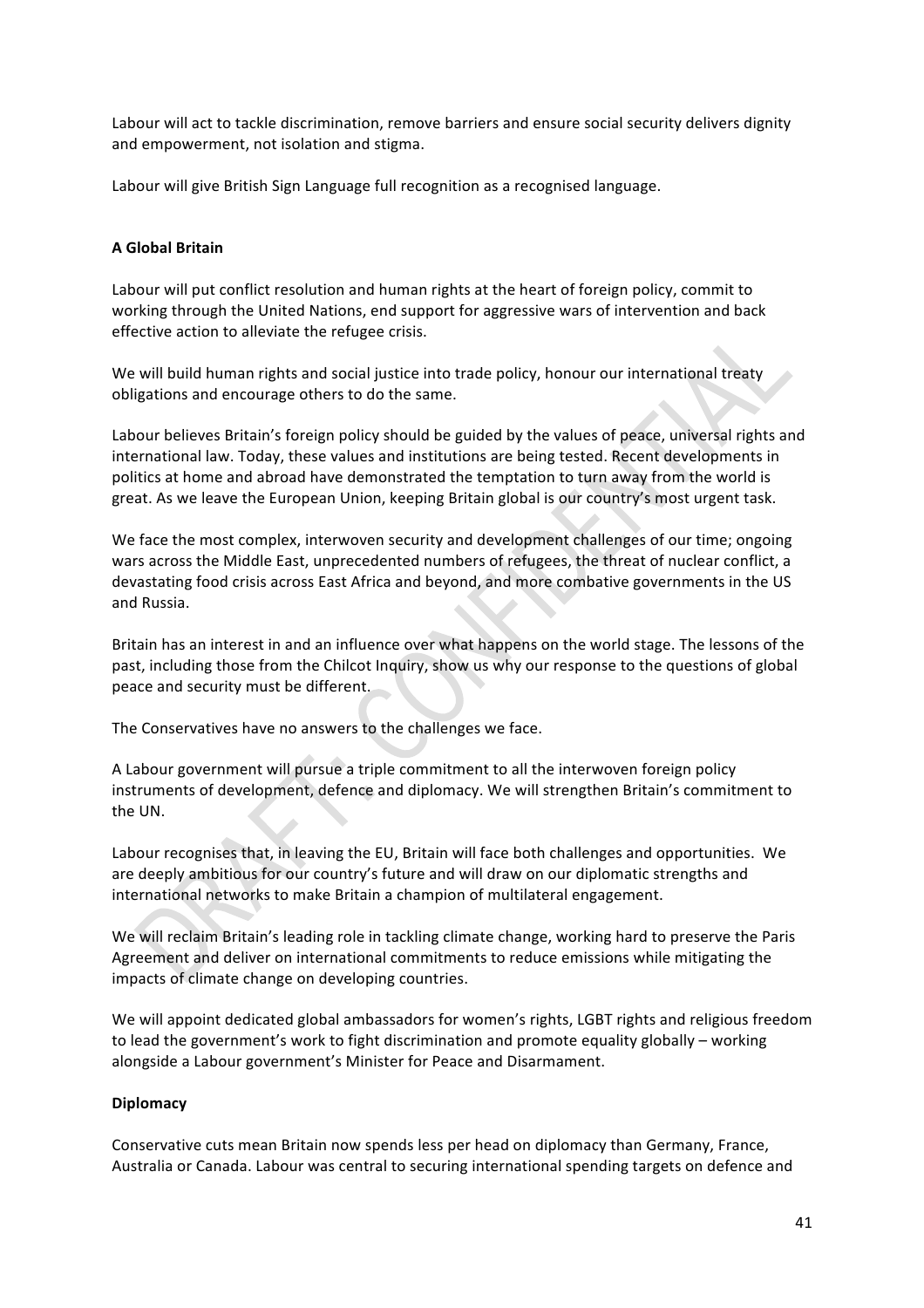development. Now our leadership is required again. A Labour government will commit to secure a new global agreement for a minimum target of government spending on diplomacy and conflict resolution. 

From Yemen to Sudan, Afghanistan to Iraq and across the Middle East to Africa, in recent years millions of people have been killed, injured or displaced through wars and military intervention. In Syria alone, after six years of war, more than 400,000 people have been killed. Labour will strain every sinew to end the conflict and get the diplomatic process back on track, while giving our full support to international efforts to investigate, prosecute and convict the perpetrators of war crimes.

Labour is committed to a comprehensive peace in the Middle East based on a two-state solution  $$ that means a secure Israel alongside a secure and viable state of Palestine. The expansion of Israeli settlements on the Palestinian West Bank is not only wrong and illegal, but represents a threat to the very viability of the hopes of securing a successful outcome of the peace process. We cannot accept the continued humanitarian crisis in the Occupied Palestinian Territories, and we will support Palestinian recognition at the UN.

At the heart of Labour foreign policy will be a strong commitment to reducing human suffering as a result of conflict. The next Labour government will publish a strategy for protecting civilians in conflict. This will set out detailed plans for our work on conflict prevention and resolution, postconflict peacebuilding, and justice for the victims of war crimes. As part of these efforts we will work to strengthen multilateral institutions, particularly the UN.

While strengthening our commitment to the UN, we also acknowledge its shortcomings, particularly in light of repeated abuses of the veto power by some permanent members of the UN Security Council. We will work with allies and partners from around the world to build support for UN reform in order to make its institutions more effective and responsive.

Labour supports the contribution of a responsible arms industry to the UK economy. However, we also believe that strong export controls have a vital role to play in sustaining a legitimate trade in arms. The UK has played a key role in the creating of many international treaties banning cluster munitions, landmines, and the development of the Arms Trade Treaty (ATT). But the Conservatives risk becoming the first country facing legal action for failing to abide by its rules.

Labour will implement the ATT to a consistently high standard, including ceasing arms exports to countries where there is concern that they will be used to commit war crimes and human rights violations. 

The next Labour government will act immediately to suspend any further arms sales to Saudi Arabia, and its coalition partners, until they can prove that they are willing and able to comply with international humanitarian law.

Labour remains committed to an independent inquiry into Britain's military role in the 1984 raid on the Golden Temple in Amritsar.

### **Defence**

The primary duty of any government is to protect and defend its citizens. We live in a period of growing international tensions. A strong, viable and sustainable defence and security policy must be strategic and evidence led.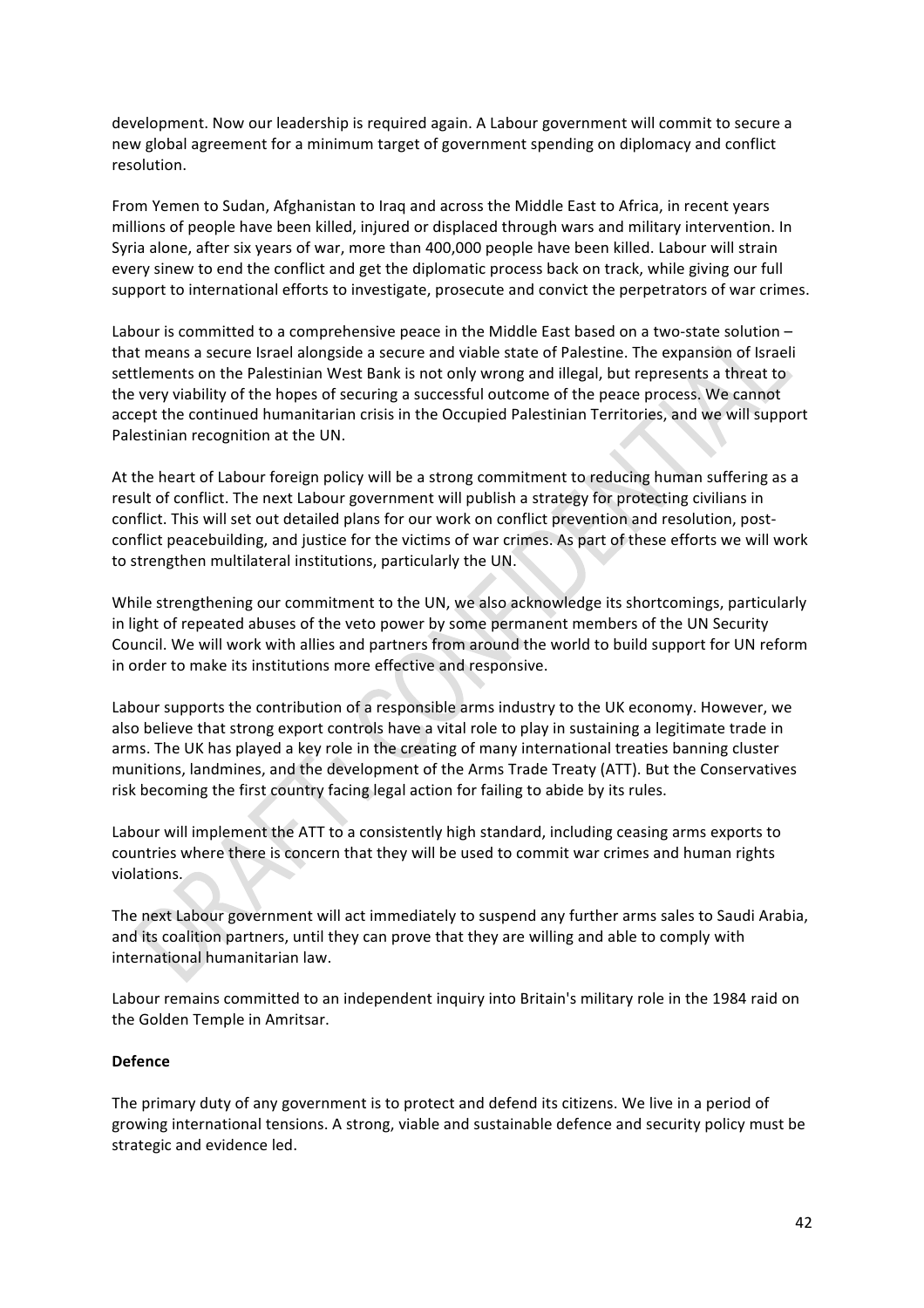A Labour government will order a complete strategic defence review when it comes into office  $-$  to assess of the threats facing Britain and the necessary defence requirements.

We will ensure that our Armed Forces are properly equipped and resourced to respond to wideranging security challenges. Labour will commit to effective UN peacekeeping, including support for a UN Emergency Peace Service.

As the security threats and challenges we face are not bound by geographic borders, it is vital that as Britain leaves the EU we maintain our close relationship with our European partners. We will continue to work with the EU on a range of operational missions to promote and support global and regional security.

The last Labour government consistently spent above the NATO benchmark of 2% of GDP on defence. Conservative spending cuts have put Britain's security at risk, shrinking the army to its smallest size since the Napoleonic wars. The scrapping of Nimrod, HMS Ark Royal and the Harrier jump jets, have weakened our defences and cost British taxpayers millions.

Labour's commitment to spending at least 2% of GDP on defence will guarantee our Armed Forces have the necessary capabilities to fulfil the full range of obligations, and ensure our conventional forces are versatile and able to deploy rapidly in a range of roles.

Labour supports the renewal of the Trident submarine system. But any prime minister should be extremely cautious about ordering the use of weapons of mass destruction which would result in the indiscriminate killing of millions of innocent civilians. As a nuclear armed power, our country has a responsibility to fulfil our international obligations under the Nuclear Non-Proliferation Treaty. Labour will lead multilateral efforts with international partners and the UN to create a nuclear free world. 

The UK defence industry is world-leading and Labour will continue to support development and innovation in this sector and ensure that it can continue to rely on a highly skilled workforce. We are committed to a procurement process that supports our steel industry and other manufacturing that provides good quality jobs throughout the supply chain. Labour will publish a Defence Industrial Strategy white paper, including a National Shipbuilding Strategy.

The first duty of any government is to protect its citizens. But we also have a duty to protect our Armed Forces personnel. That's why we will never send them into harm's way unless all other options have been exhausted.

Our Armed Forces are suffering from rent rises in services housing, pay restraint, and changes to tax and benefits, which is putting real pressure on service personnel and their families. We will ensure our Armed Forces get the pay and living conditions that their service merits.

Our Armed Service personnel deserve better. Dedicated servicemen and servicewomen are at the heart of our defence policy. Labour will immediately examine recruitment and retention policies in order to stem the exodus that we have seen under the Conservatives, reducing the size of the army from over 100,000 to just 80,000 today. In government we will publish new strategic equality objectives to ensure to ensure our personnel reflects our diverse society.

Service personnel who are injured whilst serving should have prompt access to support and compensation. Our nation owes a duty to all who serve in the Armed Forces and we will ensure that the legal duty owed by Ministry of Defence to all personnel is met in full.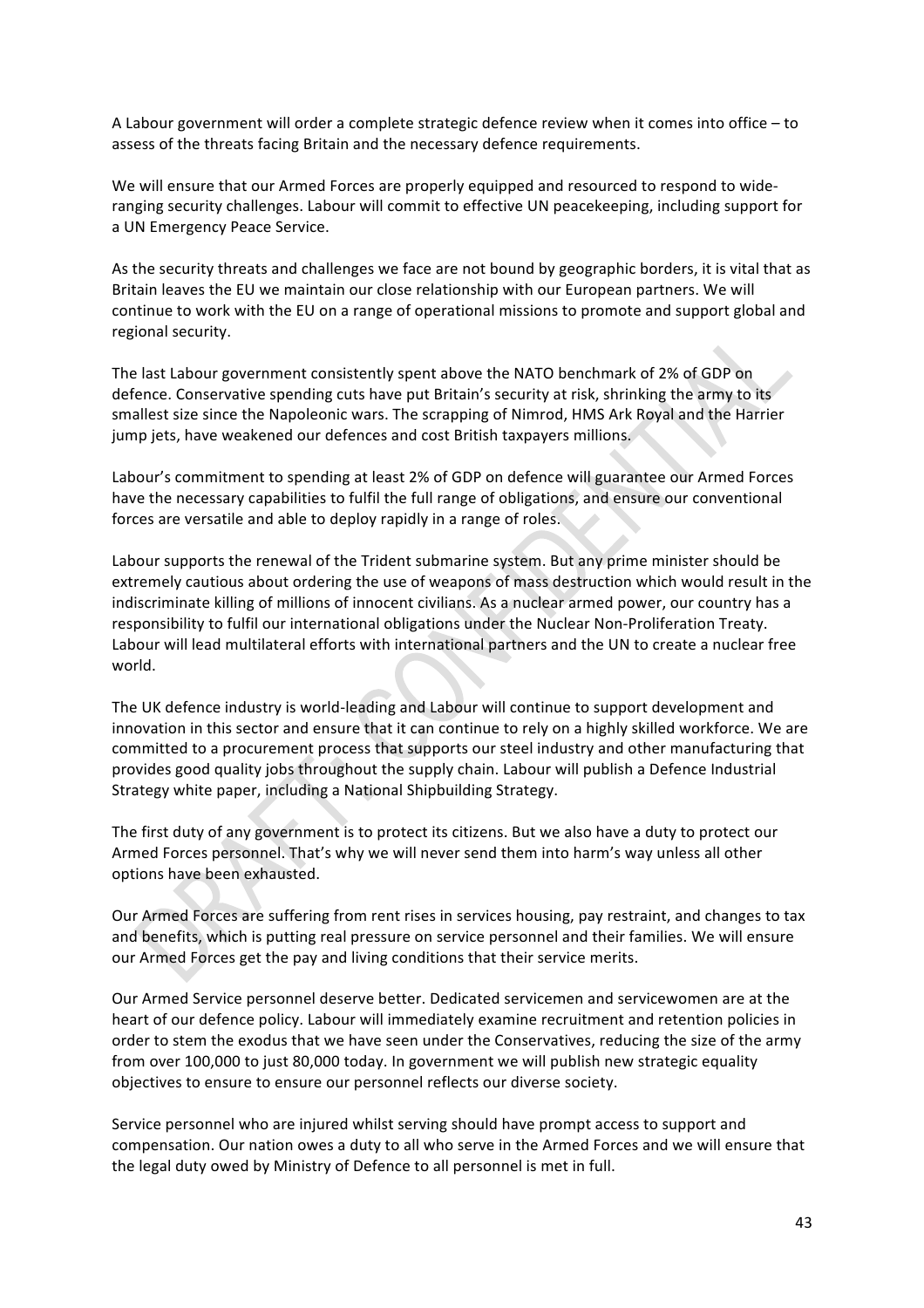A Labour Government will roll out a *Homes Fit For Heroes* programme that will insulate the homes of our disabled veterans for free. The scheme will provide disabled veterans appropriate insulation or efficiency measures, from cavity or solid wall insulation, to loft insulation or a boiler upgrade. We will drive up standards in Service Accommodation and take action where private companies have failed to deliver. We will consult with the individual services to give them greater autonomy over their housing choices and we will review the Forces Help to Buy scheme with a view to improving it.

## **Development**

Labour has a proud record on international development. We will continue to meet the UK's commitment to spend 0.7 per cent of GDP.

Labour will take robust action to end the self-regulation of DfID private contractors, establishing new rules and enforcing them to ensure aid is used to reduce poverty for the many, not to increase profits for the few.

Labour will develop a targeted development agenda based on the principles of redistribution, social justice and poverty reduction. We can make our world a better place.

We fully support the Sustainable Development Goals (SDGs) agreed by the international community as a global agenda for poverty eradication and environmental protection. Labour will develop a cross-government strategy for ensuring the SDGs are implemented, and report annually to Parliament on our performance.

In the wake of Brexit, and in fulfilment of our national obligations under the SDGs, Labour will guarantee the world's least developed countries continued access to the UK market to protect their vital export revenues.

There are now more refugees and displaced people around the world than any time since the Second World War. This is a failure of diplomacy, conflict resolution and of human rights, which is why they will be at the heart of Labour's foreign policy.

The Conservatives have completely failed to show any leadership on this issue. In the first 100 days of government will produce a cross-departmental strategy on the refugee crisis so that we meet our international obligations.

The current global tax system is deeply unjust. Africa's economies alone lose more than £46 billion a year through corruption and tax evasion – more than 10 times what they receive in aid. Labour will act without hesitation to take decisive action on tax havens. We will introduce strict standards of transparency for crown dependencies and overseas territories, including a public register of owners, directors, major shareholders and beneficial owners for all companies and trusts.

A Labour development strategy will work in partnership with communities in the Global South to develop long-term strategies for strengthening economies and societies. We would reinstate the Civil Society Challenge Fund to support trade unions, women's associations and other civil society organisations which are the most effective forces in winning human rights and workers' rights.

Jobs in global supply chains can be of enormous importance to working people across the Global South, but human rights abuses and exploitation of lower environmental standards and workers' rights is too common. Labour is committed to ensuring respect for human rights, workers' rights and